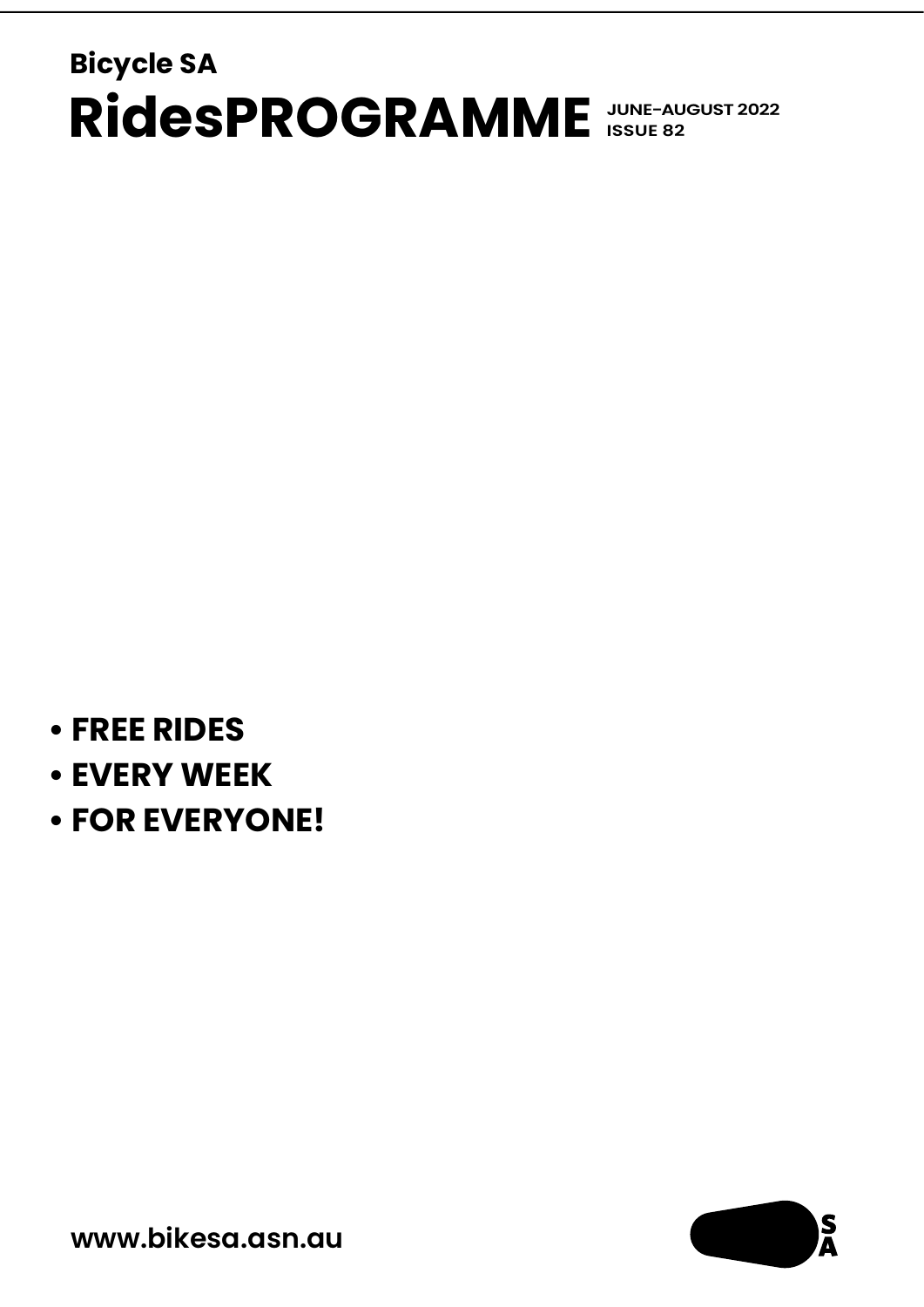June-August 2022



**WHAT TO TAKE ON A RIDE**

**HOT WEATHER POLICY** Cancel non-fee paying rides, as listed in the *Rides Programme*, if the official forecast temperature on the day is 35°C or greater. Early morning and evening rides shall occur at the ride leaders and/or coordinators discretion. The hot weather policy does not apply to fee-paying events, which are managed within their own risk management protocols.

**ADVERTISEMENTS**

• Puncture kit • Rain jacket • Spare tube • Identification • Pump • Money • Sun screen • Lights at night • Water • Sun glasses

### **WELCOME**

Each year, over 2,000 organised rides are delivered as part of Bicycle SA's free *Rides Programme*.

From Willunga to Gawler and Mt Gambier to the Eyre Peninsula all rides are delivered by our experienced rides leaders. Our *Rides Programme* is the most comprehensive in Australia – with an experience for everyone–and best of all they are FREE.

These rides are ideal for those who are getting back on the bike after a few years off or those taking it up for the first time. Each of the rides are coded with a degree of difficulty so you know exactly what to expect. But if you're not quite sure, you can call any of our rides leaders and have a chat with them.

The Rides Programme is also available on our website, **[www.bikesa.asn.au](http://www.bikesa.asn.au)**

All are welcome, so get involved and go for a ride.

### **BICYCLE SA – COVID-19 NOTICE**

Our *Rides Programme* is a state-wide free ride programme delivered by our Ride Leaders. We have advised Ride groups that, at their discretion, they may cancel their rides while COVID-19 restrictions apply. We all have a responsibility for each other's health and safety by continuing to practice and encourage recommended hygiene protocols and social distancing.

Please note: Although this information is correct at the time of publishing, it may change at any time. The latest developments are available at the following website:

www.health.gov.au www.sahealth.sa.gov.au/COVID2019

or call the Coronavirus Health Information Line on 1800 020 0080.

### **BECOME A BICYCLE SA MEMBER**

Bicycle SA was established in 1982. Since that time the organisation has grown and is now recognised as South Australia's peak body for cyclists. Bicycle SA is a non government, not–for–profit volunteer based organisation, staffed by a group of dedicated professionals.

#### **10 GREAT REASONS TO JOIN**

- 1. Comprehensive personal accident insurance
- 2. Comprehensive public liability insurance
- 3. Discounted entry fee to all Bicycle SA events
- 4. Discounted registration fee to all Bicycle SA coaching and bike maintenance courses
- 5. Access to cycling information including our members only quarterly Cycle! Magazine and Rides Programme
- 6. Up to 10% discounts from supporting bicycle and outdoor stores see contact list of stores
- 7. WIN great prizes at Bicycle SA's recreational events
- 8. Assistance and friendly advice on all aspects of cycling
- 9. Reduced subscription rates for Bicycling Australia
- 10. Free first interview and 10% discount from Andersons Solicitors on any legal matter.

#### **BECOME A BICYCLE SA MEMBER**

There has never been a better time to become a member of Bicycle SA. Membership now includes personal accident cover worldwide, 24 hours a day, 7 days a week!\* Bicycle SA offers more than just third party cover. Membership also includes protection for you AND your income. With public liability insurance, medical cover, rehabilitation and income protection, this is one of the best membership packages in Australia. Individual membership from \$80 with household and concession rates available.

#### **CONTACT US TO JOIN NOW.**

\* Conditions apply.

Visit [www.bikesa.asn.au](http://www.bikesa.asn.au) for full details.

### **INFORMATION**

The rides are free of charge (unless indicated otherwise) and available to the general public. For a punctual start, please arrive 15 minutes prior to the scheduled starting time. Riders are encouraged to join Bicycle SA after three rides. Only Bicycle SA members are eligible to lead and coordinate rides. The ride leaders can be contacted for additional rides information. Each ride has been coded for your convenience and it is suggested that you choose the ride to suit your ability. Children under 16 shall be accompanied by a responsible adult. The *Rides Programme* is subject to change without notice.

#### **ON ROAD RIDE CODES**

- **1** Up to 15km/h **A** Flat
	- **5** 23 to 26km/h
- **6** 26+km/h

experience. Obstacle free. Smooth fire

20–30km. Numerous obstacles, various rock jumps, drop offs, technical tracks.

organised. **Mishmash Cycling** Michele 0438 010 220

Bicycle SA takes no responsibility for any advertised ride/event/activity appearing in this programme that it has not

Daniel 0433 391 674 **All Women's Bike Rides** Lanie 0406 452 117 **Better Harts**

Sharon 8723 0805 [sharonholmes@ozemail.com.au](mailto:sharonholmes@ozemail.com.au) **Bike Melrose**

Kristen 0409 093 649 **Border BUG**

**30/30 Beach Streak**

Marcus 0407 978 763 **Cobwebs**

[cobwebsadelaide@yahoo.com.au](mailto:cobwebsadelaide@yahoo.com.au)

**GAD-BUG (Goolwa and District Bicycle** 

Geoff 0415 460 380 **Gawler Wheelers**

**Getonyabike**

**Hills Ride**

**Kangaroo Island BUG** Manfred

[www.facebook.com/groups/mannumpedalwheelers](http://www.facebook.com/groups/mannumpedalwheelers)

**Night Espresso** Rob 8299 0230 **Northern Off Road Riders** Mark 0490 340 167 **Northside Cycling Group** Gary 8255 1979

**Peninsula Pedallers** Raelene 8682 3196

**Poseurs d'Adelaide** Peter 0407 182 376 Andrew 0419 817 749 Doug 0419 813 479

**Ride with Keith** Andy 8232 7277

**Riverland Riders** Ruth 0427 752 815 **Saturday Express**

Patsy 8379 6477 **Saturday Sojourn**

Chris 0414 802 919 **Tuesday Traverse**

Graham 0448 833 947 Judy 0401 000 641

**Tuesday Treadlers** Tony 8388 4730 **Unley BUG**

David 0402 416 210 **Wednesday Wheelers** Max 0405 191 995



### **BICYCLE SA**

**Phone + 61 8 8168 9999 [www.bikesa.asn.au](http://www.bikesa.asn.au) [office@bikesa.asn.au](mailto:office@bikesa.asn.au) 11a Croydon Road Keswick SA 5035 Office open 9am-5pm Monday-Thursday Emergency Phone 0427 771 821**

**2** 15 to 18km/h **B** A few hills<br>**3** 18 to 20km/h **C** Hilly and s **3** 18 to 20km/h **C** Hilly and steep<br>**4** 20 to 23km/h **D** Challenaina  $\overline{p}$  Challenging

**Class 1 (MTB Beginner)** Limited off road

**Class 2 (MTB Intermediate)** Fire Roads,

**Class 3 (MTB Experience)** Experienced

#### **MOUNTAIN BIKE RIDE CODES**

tracks. Ride time 45 minutes. 10% gradient.

riders, 30+km. Frequent single tracks, steep slopes, sand, drop offs, log jumps.

**RIDE GROUP COORDINATORS**

**Cogs & Coffee**

Jane 0402 102 608 **'Cycle Salisbury'**

Elaine 0422 393 997

**User Group)**

Ian 0448 111 384

Michele 0438 010 220

Rob 0428 990 059

www.kangerooislandcycling.com **Mannum Peddle Wheelers**

Terry 0427 319 004 or [mannumpedalwheelers@groups.facebook.com](mailto:mannumpedalwheelers@groups.facebook.com)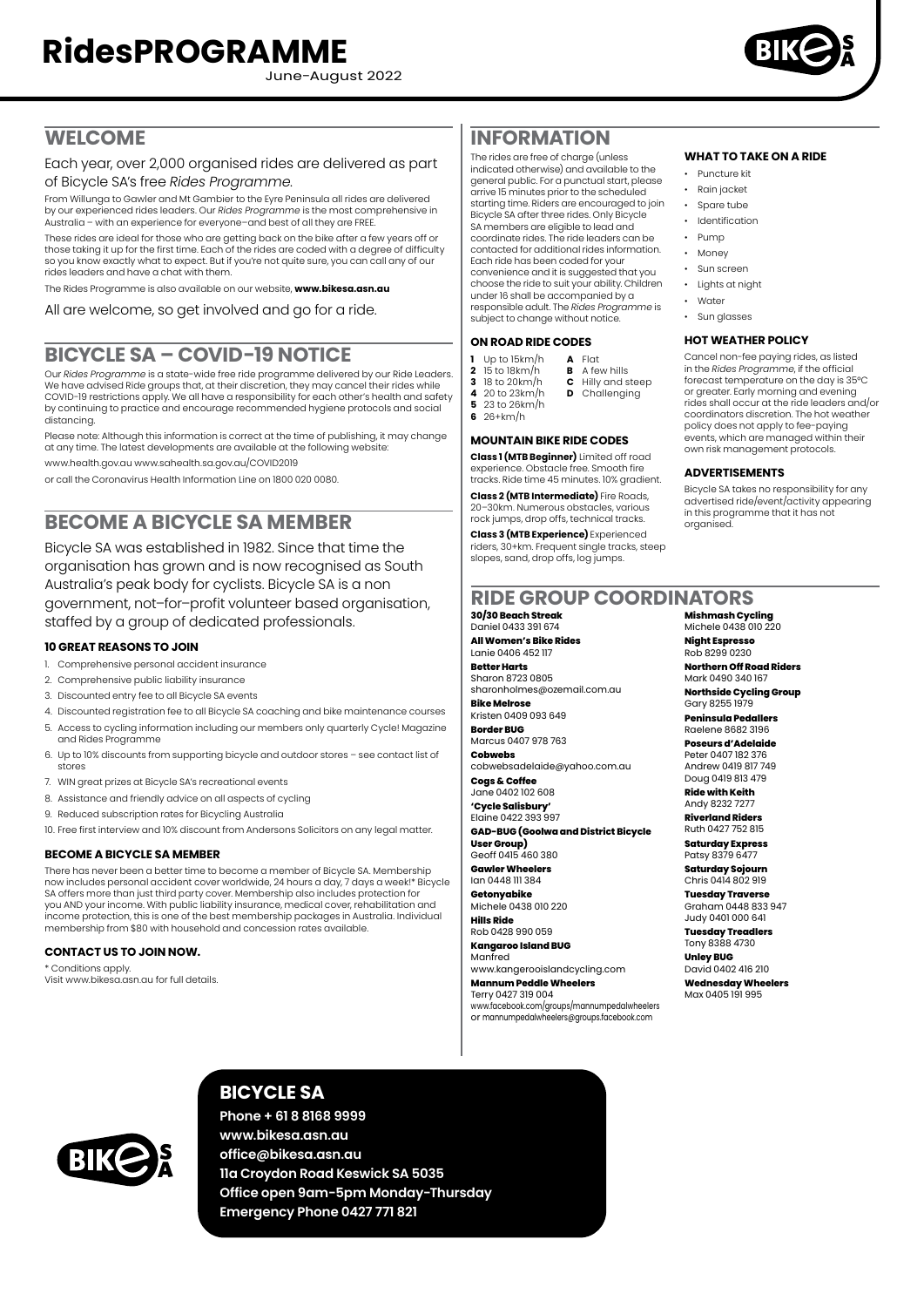### **WED 1 JUN**

#### **Mannum Peddle Wheelers**

7:30 AM, Mid-Murray Council Chambers, car park, 49 Adelaide Rd, Mannum. Enjoy a mid-week ride starting from the historic township of Mannum, exploring the surrounding countryside and stopping for coffee during or after the ride. Route and coffee stop depending on who is riding. Visitors and new riders are most welcome. Visit us on Facebook.

www.facebook.com/groups/mannumpedalwheelers or mannumpeddlewheelers.weebly.com 30-80 km **4B** Terry or Wally 0427 319 004 or 0428 592 282

## **GAD-BUG (Goolwa & District Bicycle User Group)**

8:30 AM, Goolwa Wharf area, under Hindmarsh Island Bridge, Goolwa. Generally two ride options along Encounter Bikeway. Either 30 km easy for coffee at Middleton/Port Elliot or 45 km-70 km to Victor Harbor area. Options from 1B to 4B. 30 km **1B** Geoff 0415 460 380

#### **Para Pedallers 'Cycle Salisbury'**

8:30 AM, Waterwheel Museum car park, Commercial Rd, Salisbury (opposite Parabanks). Easy ride along local trails and/or local roads, as decided by the group on the day. Coffee afterwards. MTB/ hybrid bikes preferred.

20-30 km **1A-2A** Elaine 0422 393 997

**Northside Cycling Group**<br>9:00 AM, Elizabeth Star Cycles, 5 Barfield<br>Crescent, Elizabeth. Ride with 2 options, from 3A to 5A with a coffee stop en route. 30 km **5A** Gary 8255 1979

#### **Ride with Keith**

9:00 AM, Bicycle Express, 124 Halifax St, Adelaide. Join Adelaide television and radio personality Keith Conlon for this relaxed pace, 90 minute ride along the bike paths and back streets of Adelaide. Departing from Bicycle Express on Halifax St at 9:00 am and returning for coffee by 10:30 am, this ride is informative and fun. and open to all riders of any age and ability. Pace is steady and the rides are flat, often taking in the Linear Park and parklands of Adelaide. 20-25 km **3A** Andy 8232 7277

#### **Wednesday Wheelers**

10:00 AM, 10:00 am start at different locations around Adelaide and environs, grade 3C, usually about 50 km, stopping somewhere en route for lunch. New riders welcome. There is an alternative easier 3B ride starting at the same time and sometimes same place. Contact Max 0405 191 955 for the 3C ride or Malcolm<br>8276 9469 for the 3B ride for more details 8276 9469 for the 3B ride, for more details. 50 km **3B** or **3C** Max or Malcolm 0405 191 955 or 8276 9469

### **THU 2 JUN**

#### **30/30 Beach Streak**

6:00 PM, Henley Square, Henley Beach. Start at 6:15 pm. Join the 30kph average for 30 km or the 35kph average for 30 km graduates (40kph often). Refreshments at the Adelaide Sailing Club, West Beach, afterwards.

30 km **6A** Daniel 0433 391 674

### **FRI 3 JUN**

### **GAD-BUG (Goolwa & District Bicycle User Group)** 8:30 AM, Goolwa Wharf area, under

Hindmarsh Island Bridge, Goolwa. Road bike ride of approximately 50 km with a break for coffee. From time to time location/terrain may change in favour of an off-road mountain bike ride. Please contact Ride Coordinator to confirm. 50 km **3B** Geoff 0415 460 380

#### **SAT 4 JUN**

### **ADVERTISEMENT**

Audax **Breakneck Run Saturday 4 June 2022**

**7:00 AM Start – Willaston**

#### **211km Unsupported**

Starting in Gawler, ride through Wasleys, Tarlee and Kapunda as warm up before heading into Angaston to tackle Break Neck Hill, drop down Sedan Hill and back up Angas Valley Rd making 2000vm before heading back to Gawler. **Scott McCann 0487 864 693 mccann1012004@yahoo.com.au**

#### **Bike Melrose**

7:30 AM, Bike Melrose Trailhead Nott St, Melrose. Two ride options – 7:30 am start for the road riders and 8:30 am for the gravel grinders. Meet afterwards at Over the Edge Shop for a coffee and a chat. Further information – Bike Melrose Facebook page. 20-110 km Kristen 0409 093 649

### **Gawler Wheelers**

7:30 AM, 41 High St Gawler, southern car park (next to Gawler Council Administration Building). Gawler Wheelers<br>is a social road cycling group, meeting<br>at 41 High St Gawler. Rides are held every Saturday morning. All Gawler Wheelers rides are in included in the Bicycle SA Rides Programme. Ride and safety briefing at 7:15 am, roll out at 7.30 am. Ride distances range from 50 km to 100

km. Three options per week: Short (5A and 6A), Intermediate (5B and 6B) and Challenging (5D and 6D) An Intermediate (5B and 6B) and Challenging (6C and 6D) Gravel ride is offered on the last Saturday of the month in additional to road rides. Suitable for CX and Mountain bikes. Riders must have bike fitness (age 16+ only) Refreshments and coffee at the Exchange Hotel. Join us for a chat. All welcome.

Please visit the Facebook page prior to coming, as very occasionally we may alter the starting location to Lyndoch for a bit of variety and weather cancellations are always posted on our Facebook by 4:00pm Friday. For ride options and the latest news visit us on Facebook: Gawler Wheelers Cycling Group 50-100 km Ian 0448 111 384

#### **Mannum Peddle Wheelers**

7:30 AM, Arnold Park (car park by the Mannum Ferry), Mannum. A regular social group ride. Cross the ferry, ride along the scenic river road to the Younghusband Store. Return to Mannum for coffee/ breakfast and a chat at Picklemee Grandma's Cafe. (Bring money for coffee/ breakfast). Visitors and new riders are welcome. Visit us on Facebook. www.facebook.com/groups/mannumpedalwheelers or mannumpeddlewheelers.weebly.com 35 km **2B-4B** Terry or Wally 0427 319 004 or 0428 592 282

#### **Cobwebs**

7:55 AM, Western side of the car park in Wigley Reserve, Glenelg, near the Historic Tram. Our Cobwebs Group ride has been operating for 20 years. We ride from Glenelg to Outer Harbor and return and generally have between 75 to 90 riders. We ride as a number of speed-related sub-groups, starting with an average speed of 25 kph and meet for a social chat and coffee at the Watermark Hotel after the ride. When you arrive, just introduce yourself to any other rider and they'll put you in contact with the appropriate group leader. You can also contact us at: cobwebsadelaide@yahoo.com.au 54 km **6A**

#### **Riverland Riders**

8:00 AM, Renmark Fountain/Lion car park, Renmark. Distance varies depending on how far the group want to ride. 35-50 km **6B** Ruth 0427 752 815

#### **Peninsula Pedallers**

8:30 AM, Port Lincoln Racecourse entrance, Proper Bay Rd. If you are not one of our regular riders, ring Jim 0448 412 992 or Raelene 0419 842 007 to confirm start time and location. Coffee afterwards at Boston Bean.

#### 40 km **4B** Jim 0448 412 992 **Northern Off Road Riders**

8:50 AM, Little Para Golf Club, 62 Martins Rd, Paralowie. Meet at bottom car park. Mainly off road ride along local tracks and trails in the Salisbury area. Ride route to be decided on the day along with coffee and refreshment stop. Mountain bikes only (tubeless set up please). Please be ready to roll at 9.00 am. 30-40 km **2B-3B** Mark 0490 340 167

#### **Mishmash Cycling**

9:00 AM, Birdwood Foodland (car park at rear of supermarket) Birdwood. Social roadie ride meets at 8:45 am in the rear car park of Birdwood Foodland. Different route every week. Riders look after each other so no-one gets left behind. A 40 km to 50 km leisurely ride, depending on who turns up. Weather dependent. No ride if the weather is bad. Coffee afterwards at Lovells Bakery. Please 'phone Michele to be added to the email list for weekly ride. 40-60 km **3B** Michele 0438 010 220

### Bicycle Maintenance Course **Intermediate Bike Maintenance – Session #1 (Gears and Brakes)**

**9:00 AM – 1:00pm PM Saturday 4 June 2022 Bicycle SA Office, 11a Croydon Rd Keswick**

The next step after Basic Bike Care, this course will provide you with the skills and knowledge needed to confidently carry out the basic scheduled maintenance tasks that are essential for a well maintained bike. The class sizes are limited to 6 participants to maximise learning and the course structured to include content relevant to both road and mountain bike enthusiasts, as well as everyday riders.

Please book into both parts of the course on the dates suitable for you.

### **Fee applies**

**Early bookings essential (maximum 6 registrants per course) Bicycle SA office 8168 9999**

## **Para District Pedallers 'Cycle**

**Salisbury'**<br>9:00 AM, NE corner of Watershed car<br>park,. Salisbury Highway. Easy ride along the Little Para Trail and Dry Creek Trail. Coffee afterwards. Mountain/hybrid bikes preferred. 25 km **2A** Jim 0401 984 767

**All Women's Bike Rides**

9:30 AM, Cycle On' 2/19 Albyn Tce, Strathalbyn. An all women's social bike ride with coffee afterwards. Various start locations Contact Lanie for details. 20 km **2B** Lanie 0406 452 117

#### **Cogs & Coffee**

10:00 AM, Bici Café, 259 Hutt St, Adelaide. A morning ride with the obligatory coffee stop. (Some riders meet at 9.30 am for a pre-ride coffee). The Bici Cafe is our usual meeting point but if you are a new or intermittent rider, please ring on Friday (latest) to double-check. There is no pre-planned direction or route each week; this is decided by everyone before we head off. Jane 0402 102 608 Richard 0419 033 140 50 km **4B** Jane 0402 102 608

#### **Saturday Express**

1:00 PM, Henley Square, Henley Beach. Café stop for afternoon tea. 40 km **3B** Peter 0414 719 296

## **SUN 5 JUN**

#### **Poseurs d'Adelaide**

8:00 AM, Corner Portrush & Greenhill Rds. (in front of the Burnside Town Hall). Bitumen road ride, 4C to 5B, generally in the hills or quieter Adelaide roads. We don't take ourselves too seriously and aim for a good bakery or cafe towards the end. 60-80 km **5B** Peter 0407 182 376 Andrew 0419 817 749 Doug 0419 813 479

#### **GAD-BUG (Goolwa & District Bicycle User Group)**

8:30 AM, Goolwa Wharf area, under Hindmarsh Island Bridge, Goolwa. Uses Encounter Bikeway, Beacon 19, Hindmarsh Island and Laffins Point. Route chosen each week based on group's ability, weather, etc. Usually two groups, fast and slow. Rides vary from 1A to 3B. Riders choose when to turn back. Usually coffee afterwards.

30 km **2B** Geoff 0415 460 380

#### **Peninsula Pedallers**

8:30 AM, Port Lincoln Racecourse entrance, Proper Bay Rd. If you are not one of our regular riders, ring Jim 0448 412 992 or Raelene 0419 842 007 to confirm start time and location. Coffee afterwards at Del Giorno's Café. 40 km **4B** Jim 0448 412 992

### **Border BUG**

9:00 AM, Caltex Service Station Bordertown. Social ride on quiet roads. Riders choose their turnaround point. Coffee afterwards. 40 km **6B** Marcus 0407 978 763

**Hills Ride**

#### 9:00 AM, Beaumont Common, south side. MTB or Hybrid advised. Coffee stop en route. Mainly dirt roads. 50 km **2C** Neil 0429 201 144

## **Semaphore Sojourn 'Cycle Salisbury'**

9:00 AM, North Adelaide Railway Station, War Memorial Drive, North Adelaide (western side of rail). Ride along Outer Harbor Greenway, bike paths and some roads to Semaphore then Pt Adelaide for coffee/refreshments before returning to start via same route. Suitable for all types of bikes.

25-30 km **3A** Ash 0416 719 785

# **MON 6 JUN**

**Northside Cycling Group** 9:00 AM, Elizabeth Star Cycles, 5 Barfield Crescent, Elizabeth. Ride with 2 options, from 3A to 5A with a coffee stop en route. 30 km **5A** Gary 8255 1979

# **TUE 7 JUN**

### **Getonyabike**<br>9:00 AM Charleston tennis Courts

9:00 AM, Charleston tennis Courts. Newman Rd Charleston GETONYABIKE is a group aimed at encouraging people of all ages and stages of fitness to get back on their bikes. You don't need to wear lycra, be skinny, fit or young. It does not matter whether you have an old bike that has been in your shed for 40 years or a new bike that you have not gotten around to riding. If your bike wont fit in your car, take the front wheel off. We will help you put it back on. We will ride on the Amy Gillett Bikeway. After the ride we will head to the Charleston Hotel for coffee. Please come along and give it a try. Whether you ride 1 km or the whole 32 kms, you will have a nice ride with friendly people Ride is weather dependent. Follow us on Facebook.

1-32 km **1A** Michele 0438 010 220

#### **Peninsula Pedallers**

9:00 AM, Port Lincoln Racecourse entrance, Proper Bay Rd. Beginners ride – group rides at the pace of the slowest rider. If you are not one of our regular riders, ring Jim 0448 412 992 or Raelene 0419 842 007 to confirm start time and location. Bring money for coffee afterwards. 30 km **1A** Raelene or Jim 0419 842 007 or 0448 412 992

#### **Tuesday Treadlers**

9:30 AM, Balhannah Oval, Onkaparinga Valley Rd, Balhannah. Road bike ride, with a mid-way stop for coffee and back by lunchtime. Usually a different start location on the first Tuesday of each month. Ride Coordinator to confirm. 50-55 km **4B-5B** Tony 8388 4730 or 0407 884 730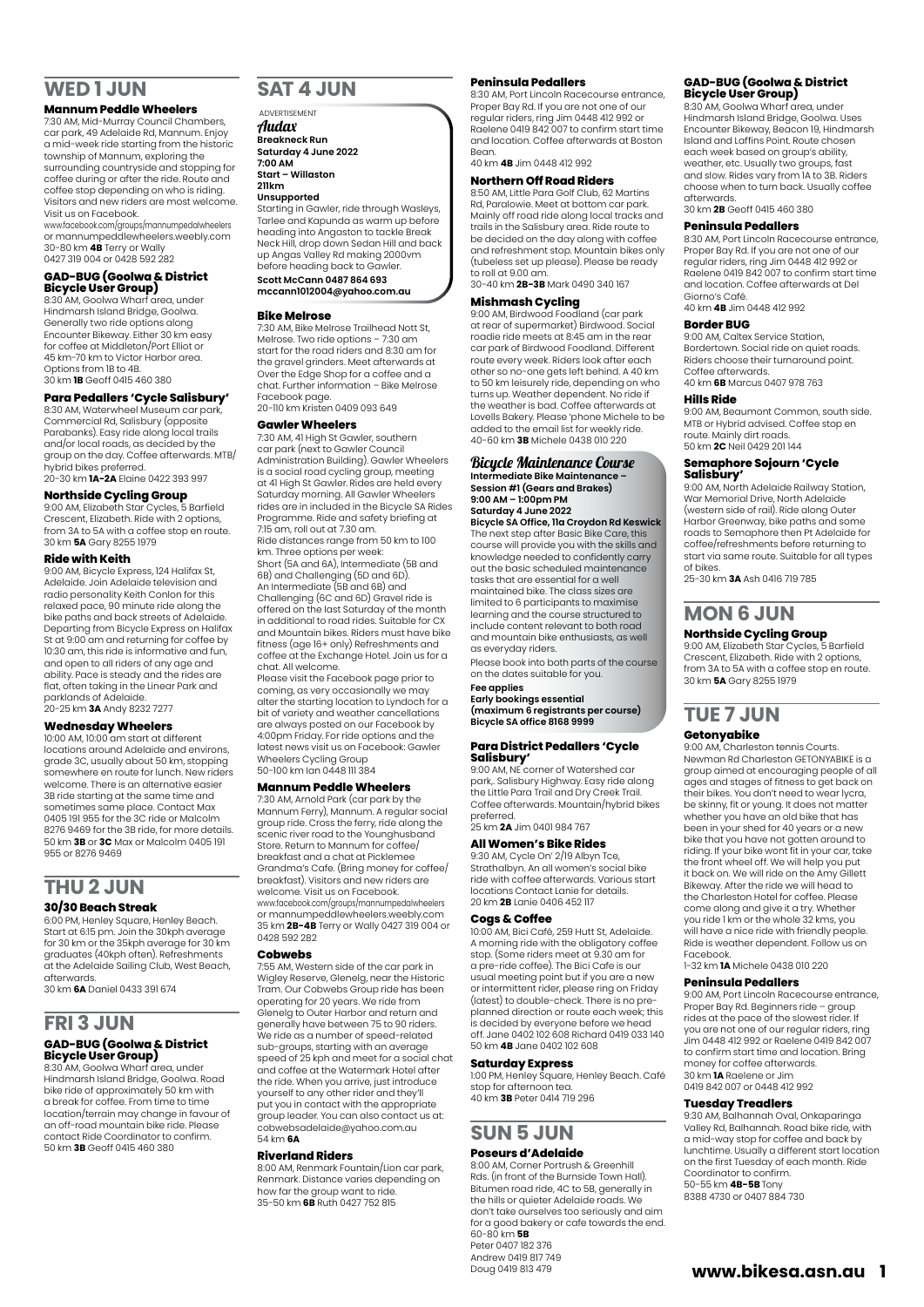June-August 2022

#### **Unley Community Centre Ride**

9:30 AM, The front lawns of the Unley Community Centre, Arthur St, Unley. Join Unley Councillor Monica Broniecki in a social cycling group exploring the cycleways of Unley (and beyond) at a leisurely pace, followed by coffee. Open to all levels and abilities. Further details see unleybug1.wixsite.com/ubug 20 km **5A** Monica 0415 042 468

#### **Tuesday Tearaways**

10:00 AM, Drage Reserve, Briar Rd, Felixstow. NE Suburbs with some undulations – Hybrid or MBs recommended. 40-50 km **3B** Don 0428 566 745

#### **Tuesday Traverse**

10:00 AM, Torrens Weir, War Memorial Drive, North Adelaide. Mystery Ride' 40 km **2B** Paul 0418 519 491

#### **Night Espresso**

7:00 PM, Hurtle Square Adelaide. The rides vary from 6A, 5B, 4C usually with a slightly easier option. Good lights essential. Coffee afterwards at a café. 40 km Rob 8299 0230

#### **Night Espresso**

7:00 PM, Hurtle Square Adelaide. An easier ride option for those wishing to join the Espresso 'night riders' Good lights essential. Coffee afterwards at a café. 40 km **4A** Rob 8299 0230

### **WED 8 JUN**

#### **Mannum Peddle Wheelers**

7:30 AM, Mid-Murray Council Chambers, car park, 49 Adelaide Rd, Mannum. Enjoy a mid-week ride starting from the historic township of Mannum, exploring the surrounding countryside and stopping for coffee during or after the ride. Route and coffee stop depending on who is riding. Visitors and new riders are most welcome.

Visit us on Facebook. www.facebook.com/groups/mannumpedalwheelers or mannumpeddlewheelers.weebly.com 30-80 km **4B** Terry or Wally 0427 319 004 or 0428 592 282

## **GAD-BUG (Goolwa & District Bicycle User Group)**

8:30 AM, Goolwa Wharf area, under Hindmarsh Island Bridge, Goolwa. Generally two ride options along Encounter Bikeway. Either 30 km easy for coffee at Middleton/Port Elliot or 45 km-70 km to Victor Harbor area. Options from 1B to 4B. 30 km **1B** Geoff 0415 460 380

#### **Northside Cycling Group**

9:00 AM, Elizabeth Star Cycles, 5 Barfield Crescent, Elizabeth. Ride with 2 options, from 3A to 5A with a coffee stop en route. 30 km **5A** Gary 8255 1979

#### **Ride with Keith**

9:00 AM, Bicycle Express, 124 Halifax St, Adelaide. Join Adelaide television and radio personality Keith Conlon for this relaxed pace, 90 minute ride along the bike paths and back streets of Adelaide. Departing from Bicycle Express on Halifax St at 9:00 am and returning for coffee by 10:30 am, this ride is informative and fun, and open to all riders of any age and ability. Pace is steady and the rides are flat, often taking in the Linear Park and parklands of Adelaide. 20-25 km **3A** Andy 8232 7277

### **Wednesday Wheelers**

10:00 AM, 10:00 am start at different<br>locations around Adelaide and environs, grade 3C, usually about 50 km, stopping somewhere en route for lunch. New riders welcome. There is an alternative easier 3B ride starting at the same time and sometimes same place. Contact Max 0405 191 955 for the 3C ride or Malcolm 8276 9469 for the 3B ride, for more details. 50 km **3B** or **3C** Max or Malcolm 0405 191 955 or 8276 9469

#### **THU 9 JUN**

#### **30/30 Beach Streak**

6:00 PM, Henley Square, Henley Beach. Start at 6:15 pm. Join the 30kph average for 30 km or the 35kph average for 30 km graduates (40kph often). Refreshments at the Adelaide Sailing Club, West Beach, afterwards.

30 km 6A Daniel 0433 391 674

# **FRI 10 JUN GAD-BUG (Goolwa & District<br><b>Bicycle User Group)**<br>8:30 AM, Goolwa Wharf area, under<br>Hindmarsh Island Bridge, Goolwa. Road

bike ride of approximately 50 km with a break for coffee. From time to time location/terrain may change in favour of an off-road mountain bike ride. Please contact Ride Coordinator to confirm. 50 km **3B** Geoff 0415 460 380

### **SAT 11 JUN**

ADVERTISEMENT

Audax **Centenary of the BRM 300 – SA Saturday 11 June 2022 6:00 AM**

**Start – To be advised 300km**

**Unsupported** A ride to commemorate the Centenary of the first free paced BRM 300. **David Fairweather 0401 528 563**

**div.fw@bigpond.net.au**

#### **Bike Melrose**

7:30 AM, Bike Melrose Trailhead Nott St, Melrose. Two ride options – 7:30 am start for the road riders and 8:30 am for the gravel grinders. Meet afterwards at Over the Edge Shop for a coffee and a chat. Further information – Bike Melrose Facebook page.

20-110 km Kristen 0409 093 649

#### **Gawler Wheelers**

7:30 AM, 41 High St Gawler, southern car park (next to Gawler Council Administration Building). Gawler Wheelers is a social road cycling group, meeting at 41 High St Gawler. Rides are held every Saturday morning. All Gawler Wheelers rides are in included in the Bicycle SA Rides Programme. Ride and safety briefing at 7:15 am, roll out at 7.30 am.

Ride distances range from 50 km to 100 km. Three options per week:

Short (5A and 6A), Intermediate (5B and 6B) and Challenging (5D and 6D). An Intermediate (5B and 6B) and Challenging (6C and 6D) Gravel ride is offered on the last Saturday of the month in additional to road rides. Suitable for CX and Mountain bikes. Riders must have bike fitness (age 16+ only) Refreshments and coffee at the Exchange Hotel. Join us for a chat. All welcome. Please visit the Facebook page prior to coming, as very occasionally we may alter the starting location to Lyndoch for a bit of variety and weather cancellations are always posted on our Facebook by 4:00pm Friday. For ride options and the latest news visit us<br>on Eacebook: on Facebook: Gawler Wheelers Cycling Group 50-100 km Ian 0448 111 384

#### **Mannum Peddle Wheelers**

7:30 AM, Arnold Park (car park by the Mannum Ferry), Mannum. A regular social group ride. Cross the ferry, ride along the scenic river road to the Younghusband Store. Return to Mannum for coffee/ breakfast and a chat at Picklemee Grandma's Cafe. (Bring money for coffee/ breakfast). Visitors and new riders are welcome. Visit us on Facebook. www.facebook.com/groups/mannumpedalwheelers or mannumpeddlewheelers.weebly.com 35 km **2B-4B** Terry or Wally 0427 319 004 or 0428 592 282

#### **Cobwebs**

7:55 AM, Western side of the car park in Wigley Reserve, Glenelg, near the Historic Tram. Our Cobwebs Group ride has been operating for 20 years. We ride from Glenelg to Outer Harbor and return and generally have between 75 to 90 riders We ride as a number of speed-related sub-groups, starting with an average speed of 25 kph and meet for a social chat and coffee at the Watermark Hotel after the ride. When you arrive, just introduce yourself to any other rider and they'll put you in contact with the appropriate group leader. You can also contact us at: cobwebsadelaide@yahoo.com.au 54 km **6A**

#### **Riverland Riders**

8:00 AM, Renmark Fountain/Lion car park, Renmark. Distance varies depending on how far the group want to ride. 35-50 km **6B** Ruth 0427 752 815

#### **Peninsula Pedallers**

8:30 AM, Port Lincoln Racecourse entrance, Proper Bay Rd. If you are not one of our regular riders, ring Jim 0448 412 992 or Raelene 0419 842 007 to confirm start time and location. Coffee afterwards at Boston **Bean** 

40 km **4B** Jim 0448 412 992

### **Dry Creek Trailers 'Cycle Salisbury'**

9:00 AM, BMX/Club/Skate Park car park, cnr Bridge Rd and South Tce, Pooraka. Various medium level rides along Dry Creek Trail, extending to the O Bahn/Modbury as well as Mawson Lakes/Globe Derby/Parafield. Coffee en route. MTB please. 15-20 km **1A-3B** MTB Bryce 0432 732 540

#### **Mishmash Cycling**

9:00 AM, Birdwood Foodland (car park at rear of supermarket) Birdwood. Social roadie ride meets at 8:45 am in the rear car park of Birdwood Foodland. Different route every week. Riders look after each other so no-one gets left behind. A 40 km to 50 km leisurely ride, depending on who turns up. Weather dependent. No ride if the weather is bad. Coffee afterwards at Lovells Bakery. Please 'phone Michele to be added to the email list for weekly ride. 40-60 km **3B** Michele 0438 010 220

#### **Para Cruizers 'Cycle Salisbury'**

9:00 AM, Water Wheel car park, 81 Commercial Rd Salisbury. Trails and paths to Montague Farm, Pooraka, Mawson Lakes, returning via Little Para Trail. Coffee at the Water Shed. MTB and hybrid bikes preferred. 30 km **2B** Des 0408 086 545

### **All Women's Bike Rides** 9:30 AM, Cycle On' 2/19 Albyn Tce, Strathalbyn. An all Women's Bike Ride

aimed to help build confidence for ladies of all ages. Suitable for the beginner or women wanting to get back into cycling on a casual and social level. Buy coffee afterwards. 15 km **2B** Lanie 0406 452 117

#### **Cogs & Coffee**

10:00 AM, Bici Café, 259 Hutt St, Adelaide. A morning ride with the obligatory coffee stop. (Some riders meet at 9.30 am for a pre-ride coffee). The Bici Cafe is our usual meeting point but if you are a new or intermittent rider, please ring on Friday (latest) to double-check. There is no preplanned direction or route each week; this is decided by everyone before we head off. Jane 0402 102 608 Richard 0419 033 140 50 km **4B** Jane 0402 102 608

#### **Saturday Express**

1:00 PM, Brighton Railway Station, Brighton. Café stop for afternoon tea. 40 km **3B** Jeff 04087 191 958

#### **Saturday Sojourn**

1:00 PM, Torrens Weir, War Memorial Drive, North Adelaide. An easy paced, sociable ride for both experienced and less experienced cyclists. Leader and route determined on the day. BYO or buy refreshments. 25 km **2A** Chris 0414 802 919

### **SUN 12 JUN Poseurs d'Adelaide**

8:00 AM, Corner Portrush & Greenhill Rds. (in front of the Burnside Town Hall). Bitumen road ride, 4C to 5B, generally in the hills or quieter Adelaide roads. We<br>don't take ourselves too seriously and aim don't take ourselves too seriously and aim for a good bakery or cafe towards the end. 60-80 km **5B** Peter 0407 182 376

Andrew 0419 817 749 Doug 0419 813 479

### **GAD-BUG (Goolwa & District Bicycle User Group)**

8:30 AM, Goolwa Wharf area, under Hindmarsh Island Bridge, Goolwa. Uses Encounter Bikeway, Beacon 19, Hindmarsh Island and Laffins Point. Route chosen each week based on group's ability, weather, etc. Usually two groups, fast and slow. Rides vary from 1A to 3B. Riders choose when to turn back. Usually coffee afterwards. 30 km **2B** Geoff 0415 460 380

#### **Peninsula Pedallers**

8:30 AM, Port Lincoln Racecourse entrance, Proper Bay Rd. If you are not one of our regular riders, ring Jim 0448 412 992 or Raelene 0419 842 007 to confirm start time and location. Coffee afterwards at Del Giorno's Café. 40 km **4B** Jim 0448 412 992

**Border BUG** 9:00 AM, Caltex Service Station,

Bordertown. Social ride on quiet roads. Riders choose their turnaround point. Coffee afterwards. 40 km **6B** Marcus 0407 978 763

#### **Hills Ride**

9:00 AM, Hahndorf Fruit & Veg car park. MTB or Hybrid advised. Coffee stop en route. Mainly dirt roads. 50 km **2C** Rob 0428 990 059

### **MON 13 JUN**

**Northside Cycling Group** 9:00 AM, Elizabeth Star Cycles, 5 Barfield Crescent, Elizabeth. Ride with 2 options, from 3A to 5A with a coffee stop en route. 30 km **5A** Gary 8255 1979

### **TUE 14 JUN Getonyabike**

9:00 AM, Charleston tennis Courts. Newman Rd Charleston GETONYABIKE is a group aimed at encouraging people of all ages and stages of fitness to get back on their bikes. You don't need to wear lycra, be skinny, fit or young. It does not matter whether you have an old bike that has been in your shed for 40 years or a new bike that you have not gotten around to riding. If your bike wont fit in your car, take the front wheel off. We will help you put it back on. We will ride on the Amy Gillett Bikeway. After the ride we will head to the Charleston Hotel for coffee. Please come along and give it a try. Whether you ride 1 km or the whole 32 kms, you will have a nice ride with friendly people. Ride is weather dependent. Follow us on Facebook.

1-32 km **1A** Michele 0438 010 220

#### **Peninsula Pedallers**

9:00 AM, Port Lincoln Racecourse entrance, Proper Bay Rd. Beginners ride – group rides at the pace of the slowest rider. If you are not one of our regular riders, ring Jim 0448 412 992 or Raelene 0419 842 007 to confirm start time and location. Bring money for coffee afterwards. 30 km **1A** Raelene or Jim 0419 842 007 or 0448 412 992

#### **Tuesday Treadlers**

9:30 AM, Balhannah Oval, Onkaparinga Valley Rd, Balhannah. Road bike ride, with a mid-way stop for coffee and back by lunchtime. Usually a different start location on the first Tuesday of each month. Ride Coordinator to confirm. 50-55 km **4B-5B** Tony

8388 4730 or 0407 884 730

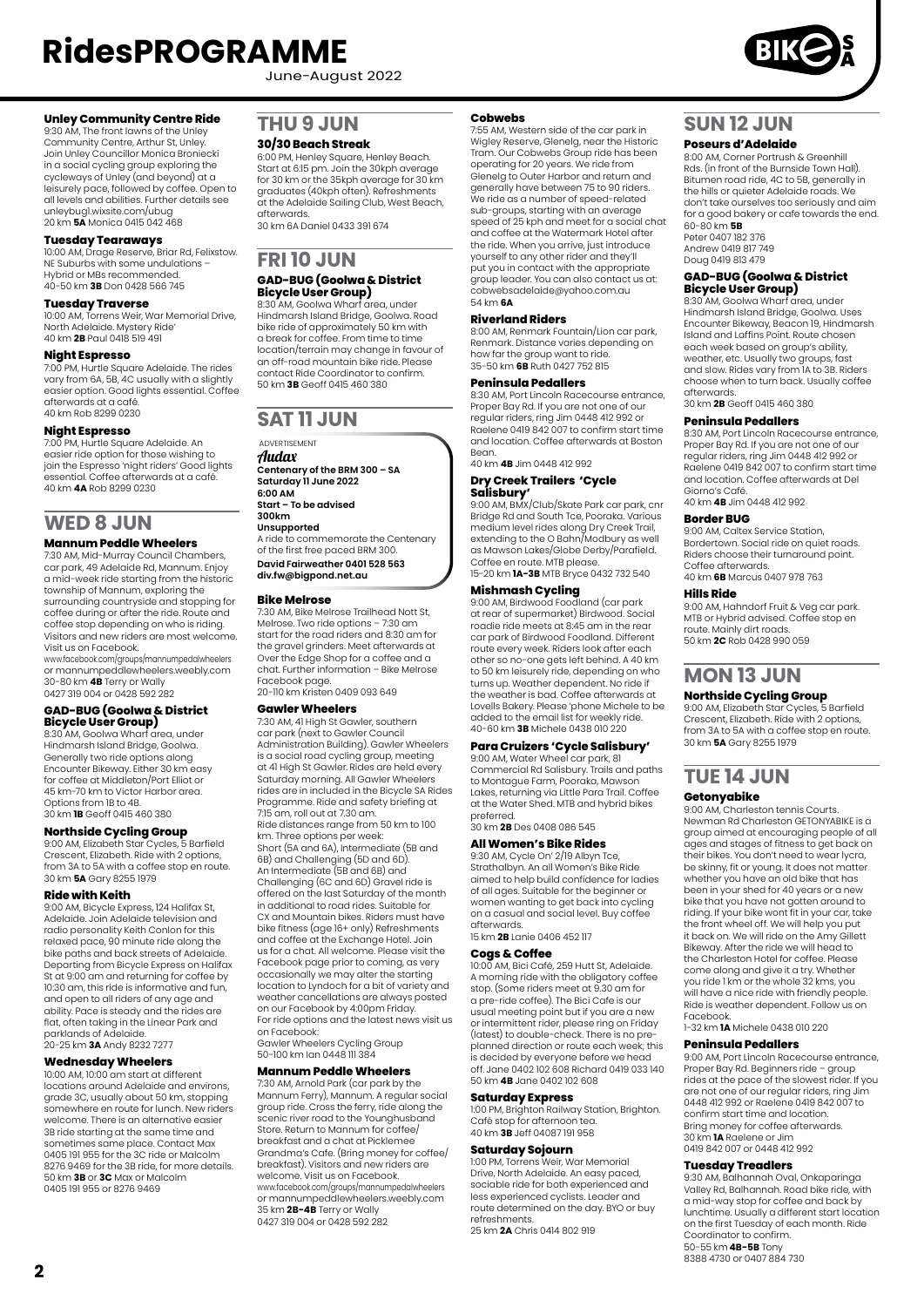#### **Unley Community Centre Ride**

9:30 AM, The front lawns of the Unley Community Centre, Arthur St, Unley. Join Unley Councillor Monica Broniecki in a social cycling group exploring the cycleways of Unley (and beyond) at a leisurely pace, followed by coffee. Open to all levels and abilities. Further details see unleybug1.wixsite.com/ubug 20 km **5A** Monica 0415 042 468

#### **Tuesday Tearaways**

10:00AM, Goodwood Railway Station at Skatepark. Decide on the day 40-50 km **3B** Jane 0402 102 608

#### **Tuesday Traverse**

10:00 AM, Noarlunga Railway Station, Noarlunga. Southern Suburbs. 40 km **2B** Sue 0402 880 655

#### **Night Espresso**

7:00 PM, Hurtle Square Adelaide. The rides vary from 6A, 5B, 4C usually with a slightly easier option. Good lights essential. Coffee afterwards at a café. 40 km Rob 8299 0230

### **WED 15 JUN**

#### **Mannum Peddle Wheelers**

7:30 AM, Mid-Murray Council Chambers, car park, 49 Adelaide Rd, Mannum. Enjoy a mid-week ride starting from the historic township of Mannum, exploring the surrounding countryside and stopping for coffee during or after the ride. Route and coffee stop depending on who is riding. Visitors and new riders are most welcome. Visit us on Facebook.

www.facebook.com/groups/mannumpedalwheelers or mannumpeddlewheelers.weebly.com 30-80 km **4B** Terry or Wally

#### 0427 319 004 or 0428 592 282

### **GAD-BUG (Goolwa & District Bicycle User Group)** 8:30 AM, Goolwa Wharf area, under

Hindmarsh Island Bridge, Goolwa. Generally two ride options along<br>Encounter Bikeway. Either 30 km easy for coffee at Middleton/Port Elliot or 45 km-70 km to Victor Harbor area. Options from 1B to 4B. 30 km **1B** Geoff 0415 460 380

### **Para Pedallers 'Cycle Salisbury'**

8:30 AM, Waterwheel Museum car park, Commercial Rd, Salisbury (opposite Parabanks). Easy ride along local trails and/or local roads, as decided by the group on the day. Coffee afterwards. MTB/hybrid bikes preferred. 20-30 km **1A-2A** Elaine 0422 393 997

#### **Northside Cycling Group**

9:00 AM, Elizabeth Star Cycles, 5 Barfield Crescent, Elizabeth. Ride with 2 options, from 3A to 5A with a coffee stop en route. 30 km **5A** Gary 8255 1979

#### **Ride with Keith**

9:00 AM, Bicycle Express, 124 Halifax St, Adelaide. Join Adelaide television and radio personality Keith Conlon for this relaxed pace, 90 minute ride along the bike paths and back streets of Adelaide. Departing from Bicycle Express on Halifax St at 9:00 am and returning for coffee by 10:30 am, this ride is informative and fun, and open to all riders of any age and ability. Pace is steady and the rides are flat, often taking in the Linear Park and parklands of Adelaide. 20-25 km **3A** Andy 8232 7277

#### **Wednesday Wheelers**

10:00 AM, 10:00 am start at different locations around Adelaide and environs, grade 3C, usually about 50 km, stopping somewhere en route for lunch. New riders welcome. There is an alternative easier 3B ride starting at the same time and sometimes same place. Contact Max 0405 191 955 for the 3C ride or Malcolm 8276 9469 for the 3B ride, for more details. 50 km **3B** or **3C** Max or Malcolm 0405 191 955 or 8276 9469

## **THU 16 JUN**

### **30/30 Beach Streak**

6:00 PM, Henley Square, Henley Beach. Start at 6:15 pm. Join the 30kph average for 30 km or the 35kph average for 30 km graduates (40kph often). Refreshments at the Adelaide Sailing Club, West Beach, afterwards.

#### 30 km **6A** Daniel 0433 391 674

## **FRI 17 JUN**

# **GAD-BUG (Goolwa & District Bicycle User Group)** 8:30 AM, Goolwa Wharf area, under

Hindmarsh Island Bridge, Goolwa. Road bike ride of approximately 50 km with a break for coffee. From time to time location/terrain may change in favour of an off-road mountain bike ride. Please contact Ride Coordinator to confirm. 50 km **3B** Geoff 0415 460 380

#### **SAT 18 JUN Bike Melrose**

7:30 AM, Bike Melrose Trailhead Nott St, Melrose. Two ride options – 7:30 am start for the road riders and 8:30 am for the gravel grinders. Meet afterwards at Over the Edge Shop for a coffee and a chat. Further information – Bike Melrose Facebook page.

20-110 km Kristen 0409 093 649

#### **Gawler Wheelers**

7:30 AM, 41 High St Gawler, southern car park (next to Gawler Council Administration Building). Gawler Wheelers is a social road cycling group, meeting at 41 High St Gawler. Rides are held every Saturday morning. All Gawler Wheelers rides are in included in the Bicycle SA Rides Programme. Ride and safety briefing at 7:15 am, roll out at 7.30 am. Ride distances range from 50 km to 100 km. Three options per week: Short (5A and 6A), Intermediate (5B and 6B) and Challenging (5D and 6D). An Intermediate (5B and 6B) and Challenging (6C and 6D) Gravel ride is

offered on the last Saturday of the month in additional to road rides. Suitable for CX and Mountain bikes. Riders must have bike fitness (age 16+ only) Refreshments and coffee at the Exchange Hotel. Join us for a

chat. All welcome. Please visit the Facebook page prior to coming, as very occasionally we may alter the starting location to Lyndoch for a bit of variety and weather cancellations are always posted on our Facebook by 4:00pm Friday. For ride options and the latest news visit us on Facebook: Gawler Wheelers Cycling Group 50-100 km Ian 0448 111 384

#### **Mannum Peddle Wheelers**

7:30 AM, Arnold Park (car park by the Mannum Ferry), Mannum. A regular social group ride. Cross the ferry, ride along the scenic river road to the Younghusband Store. Return to Mannum for coffee/ breakfast and a chat at Picklemee Grandma's Cafe. (Bring money for coffee/ breakfast). Visitors and new riders are welcome. Visit us on Facebook. www.facebook.com/groups/mannumpedalwheelers or mannumpeddlewheelers.weebly.com 35 km **2B-4B** Terry or Wally 0427 319 004 or 0428 592 282

#### **Cobwebs**

7:55 AM, Western side of the car park in Wigley Reserve, Glenelg, near the Historic Tram. Our Cobwebs Group ride has been operating for 20 years. We ride from Glenelg to Outer Harbor and return and generally have between 75 to 90 riders. We ride as a number of speed-related sub-groups, starting with an average speed of 25 kph and meet for a social chat and coffee at the Watermark Hotel after the ride. When you arrive, just introduce yourself to any other rider and they'll put you in contact with the appropriate group leader. You can also contact us at: cobwebsadelaide@yahoo.com.au 54 km **6A**

#### **Riverland Riders**

8:00 AM, Renmark Fountain/Lion car park, Renmark. Distance varies depending on how far the group want to ride. 35-50 km **6B** Ruth 0427 752 815

#### **Peninsula Pedallers**

8:30 AM, Port Lincoln Racecourse entrance, Proper Bay Rd. If you are not one of our regular riders, ring Jim 0448 412 992 or Raelene 0419 842 007 to confirm start time and location. Coffee afterwards at Boston Bean.

40 km **4B** Jim 0448 412 992

#### **Northern Off Road Riders**

8:50 AM, Shepherds Hill Recreation Park, Ayliffes Rd, St Marys. Meet in car park. 61st! Mainly off road ride along tracks and trails in the local area. Some single track and about 500m climbing. Ride route to be decided on the day along with coffee and refreshment stop. Mountain bikes only (tubeless set up please). Please be ready to roll at 9.00 am. 30 km **2B-3B** Mark 0490 340 167

#### **Mishmash Cycling**

9:00 AM, Birdwood Foodland (car park at rear of supermarket) Birdwood. Social roadie ride meets at 8:45 am in the rear car park of Birdwood Foodland. Different route every week. Riders look after each other so no-one gets left behind. A 40 km to 50 km leisurely ride, depending on who turns up. Weather dependent. No ride if the weather is bad. Coffee afterwards at Lovells Bakery. Please 'phone Michele to be added to the email list for weekly ride. 40-60 km **3B** Michele 0438 010 220

### **Para District Pedallers 'Cycle Salisbury'** 9:30 AM, Start of Barossa Bikeway, Calton

Rd, Kalbeeba. Ride along Barossa Bikeway to Lyndoch, then on to Jacobs Creek for coffee/refreshments, before returning via same route. 35-40 km **2B** Elaine 0422 393 997

#### **All Women's Bike Rides**

9:30 AM, Cycle On' 2/19 Albyn Tce Strathalbyn. An all women's social bike ride with coffee afterwards. Various start locations Contact Lanie for details. 20 km **2B** Lanie 0406 452 117

#### **Cogs & Coffee**

10:00 AM, Bici Café, 259 Hutt St, Adelaide. A morning ride with the obligatory coffee stop. (Some riders meet at 9.30 am for a pre-ride coffee). The Bici Cafe is our usual meeting point but if you are a new or intermittent rider, please ring on Friday (latest) to double-check. There is no preplanned direction or route each week; this is decided by everyone before we head off. Jane 0402 102 608 Richard 0419 033 140 50 km **4B** Jane 0402 102 608

#### **Saturday Express**

1:00 PM, Conygham St, Glenside (Dog Park). Café stop for afternoon tea. 40 km **3B** Patsy 0439 332 533

**Saturday Sojourn**<br>100 PM SA Seq Pescue Ops Centre cpr 1:00 PM, SA Sea Rescue Ops Centre, cnr Coast Park Trail and Barcoo Rd, West Beach. An easy paced, sociable ride for both experienced and less experienced cyclists. Leader and route determined on the day. BYO or buy refreshments. 25 km **2A** Chris 0414 802 919

#### **SUN 19 JUN**

**ADVERTISEMENT** Audax **Midwinter Classic Sunday 19 June 2022 7:00 AM Start – Norwood 202km Unsupported** A 200 km ride on one of the shortest

days of the year. **David Fairweather 0401 528 563 [div.fw@bigpond.net.au](mailto:div.fw@bigpond.net.au)**

#### **Poseurs d'Adelaide**

8:00 AM, Corner Portrush & Greenhill Rds. (in front of the Burnside Town Hall). Bitumen road ride, 4C to 5B, generally in the hills or quieter Adelaide roads. We don't take ourselves too seriously and aim for a good bakery or cafe towards the end. 60-80 km **5B** Peter 0407 182 376

#### Andrew 0419 817 749 Doug 0419 813 479 **GAD-BUG (Goolwa & District**

### **Bicycle User Group)** 8:30 AM, Goolwa Wharf area, under Hindmarsh Island Bridge, Goolwa. Uses

Encounter Bikeway, Beacon 19, Hindmarsh Island and Laffins Point. Route chosen each week based on group's ability, weather, etc. Usually two groups, fast and slow. Rides vary from 1A to 3B. Riders choose when to turn back. Usually coffee afterwards. 30 km **2B** Geoff 0415 460 380

#### **Peninsula Pedallers**

8:30 AM, Port Lincoln Racecourse entrance, Proper Bay Rd. If you are not one of our regular riders, ring Jim 0448 412 992 or Raelene 0419 842 007 to confirm start time and location. Coffee afterwards at Del Giorno's Café. 40 km **4B** Jim 0448 412 992

#### **Border BUG**

9:00 AM, Caltex Service Station, Bordertown. Social ride on quiet roads. Riders choose their turnaround point. Coffee afterwards. 40 km **6B** Marcus 0407 978 763

#### **Hills Ride**

9:00 AM, Woodside. Swimming pool car park. MTB or Hybrid advised. Coffee stop en route. Mainly dirt roads. 50 km **2C** Joe 0429 694 022

#### **Kangaroo Island BUG**

10:00 AM, Start location and ride details to be advised. 25-35 km **3B** Manfred 8553 0383

### **MON 20 JUN**

#### **Northside Cycling Group**

9:00 AM, Elizabeth Star Cycles, 5 Barfield Crescent, Elizabeth. Ride with 2 options, from 3A to 5A with a coffee stop en route. 30 km **5A** Gary 8255 1979

### **TUE 21 JUN**

#### **Getonyabike**

9:00 AM, Charleston tennis Courts. Newman Rd Charleston GETONYABIKE is a group aimed at encouraging people of all ages and stages of fitness to get back on their bikes. You don't need to wear lycra, be skinny, fit or young. It does not matter whether you have an old bike that has been in your shed for 40 years or a new bike that you have not gotten around to riding. If your bike wont fit in your car, take the front wheel off. We will help you put it back on. We will ride on the Amy Gillett Bikeway. After the ride we will head to the Charleston Hotel for coffee. Please come along and give it a try. Whether you ride 1 km or the whole 32 kms, you yearing rim of the microscal innity year. Ride is weather dependent. Follow us on Facebook. 1-32 km **1A** Michele 0438 010 220

**Peninsula Pedallers** 9:00 AM, Port Lincoln Racecourse entrance, Proper Bay Rd. Beginners ride – group rides at the pace of the slowest rider. If you are not one of our regular riders, ring Jim 0448 412 992 or Raelene 0419 842 007 to confirm start time and location. Bring money for coffee afterwards. 30 km **1A** Raelene or Jim 0419 842 007 or 0448 412 992

#### **Tuesday Treadlers**

9:30 AM, Balhannah Oval, Onkaparinga Valley Rd, Balhannah. Road bike ride, with a mid-way stop for coffee and back by lunchtime. Usually a different start location on the first Tuesday of each month. Ride Coordinator to confirm. 50-55 km **4B-5B** Tony 8388 4730 or 0407 884 730

#### **Unley Community Centre Ride**

9:30 AM, The front lawns of the Unley Community Centre, Arthur St, Unley. Join Unley Councillor Monica Broniecki in a social cycling group exploring the cycleways of Unley (and beyond) at a leisurely pace, followed by coffee. Open to all levels and abilities. Further details see unleybug1.wixsite.com/ubug 20 km **5A** Monica 0415 042 468

#### **Tuesday Tearaways**

10:00 AM, Goodwood Railway Station at Skatepark. Explore the Western Suburbs 40-50 km **3B** Tracey 0435 392 554 **Tuesday Traverse**

10:00 AM, Brighton Railway Station, Brighton. 40 km **2B** Robyn 0401 364 019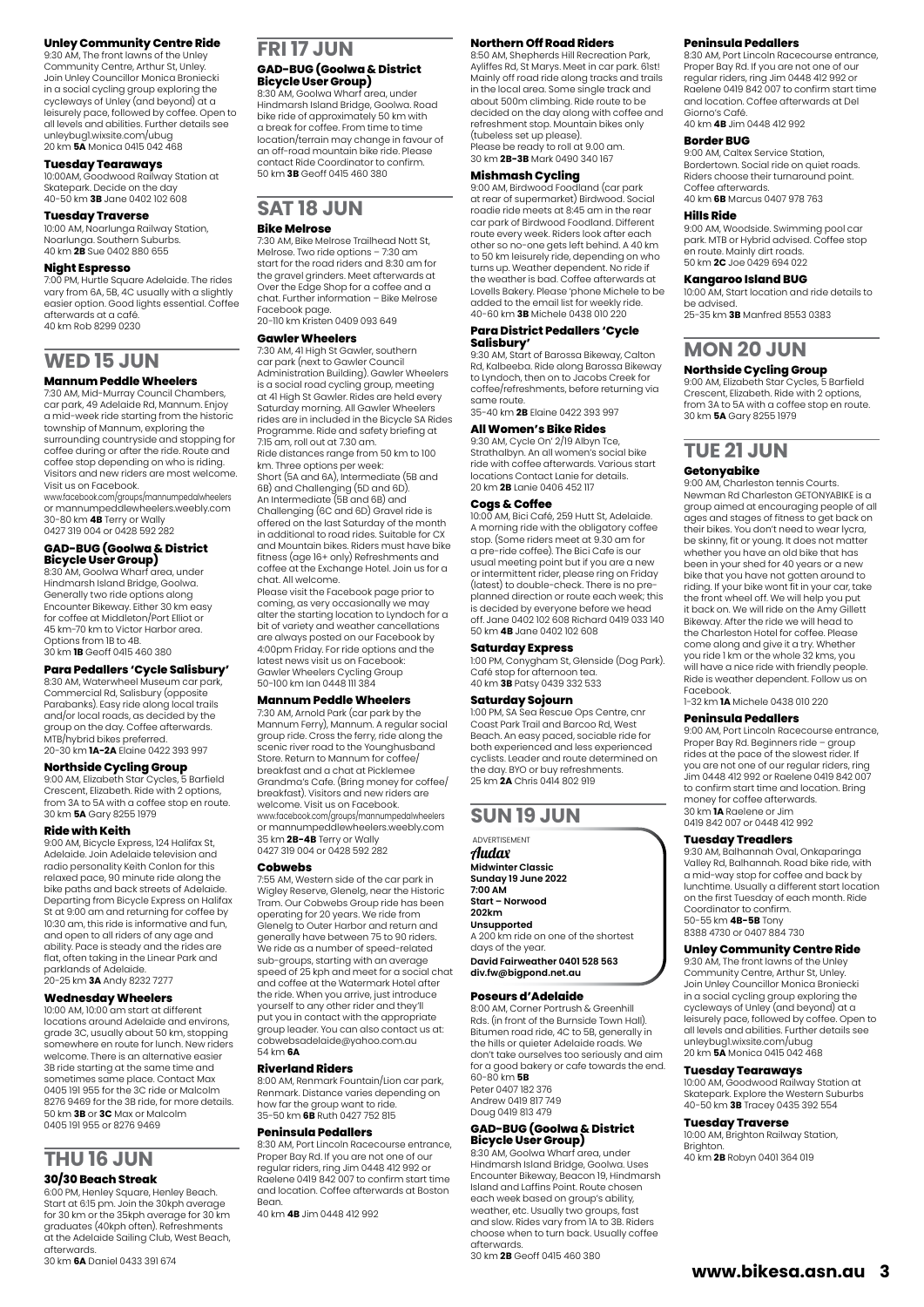June-August 2022



### Bicycle Maintenance Course **Basic Bike Care 5:30 PM – 8:00 PM**

**Tuesday 21 June 2022 Bicycle SA Office, 11a Croydon Rd Keswick** This basic 2 and 1/2 hour course is designed specifically for those just starting out or who haven't got the bike out of the shed for a while. Learn how to clean and lubricate the major mechanical working parts of a bike and get the inside story on repairing punctures!

#### **Fee applies**

**Early bookings essential (maximum 6 registrants per course) Bicycle office 8168 9999 office@bikesa.asn.au [www.bikesa.asn.au](http://www.bikesa.asn.au)**

#### **Night Espresso**

7:00 PM, Hurtle Square Adelaide. The rides vary from 6A, 5B, 4C usually with a slightly easier option. Good lights essential. Coffee afterwards at a café. 40 km Rob 8299 0230

## **WED 22 JUN**

#### **Mannum Peddle Wheelers**

7:30 AM, Mid-Murray Council Chambers, car park, 49 Adelaide Rd, Mannum. Enjoy a mid-week ride starting from the historic township of Mannum, exploring the surrounding countryside and stopping for coffee during or after the ride. Route and coffee stop depending on who is riding. Visitors and new riders are most welcome. Visit us on Facebook.

www.facebook.com/groups/mannumpedalwheelers or mannumpeddlewheelers.weebly.com 30-80 km **4B** Terry or Wally 0427 319 004 or 0428 592 282

## **GAD-BUG (Goolwa & District Bicycle User Group)**

8:30 AM, Goolwa Wharf area, under Hindmarsh Island Bridge, Goolwa. Generally two ride options along Encounter Bikeway. Either 30 km easy for coffee at Middleton/Port Elliot or 45 km-70 km to Victor Harbor area. Options from 1B to 4B. 30 km **1B** Geoff 0415 460 380

#### **Northside Cycling Group**

9:00 AM, Elizabeth Star Cycles, 5 Barfield Crescent, Elizabeth. Ride with 2 options, from 3A to 5A with a coffee stop en route. 30 km 5A Gary 8255 1979

#### **Ride with Keith**

9:00 AM, Bicycle Express, 124 Halifax St, Adelaide. Join Adelaide television and radio personality Keith Conlon for this relaxed pace, 90 minute ride along the bike paths and back streets of Adelaide. Departing from Bicycle Express on Halifax St at 9:00 am and returning for coffee by 10:30 am, this ride is informative and fun, and open to all riders of any age and ability. Pace is steady and the rides are flat, often taking in the Linear Park and parklands of Adelaide. 20-25 km **3A** Andy 8232 7277

#### **Wednesday Wheelers**

10:00 AM, 10:00 am start at different locations around Adelaide and environs, grade 3C, usually about 50 km, stopping somewhere en route for lunch. New riders welcome. There is an alternative easier 3B ride starting at the same time and sometimes same place. Contact Max 0405 191 955 for the 3C ride or Malcolm 8276 9469 for the 3B ride, for more details.

50 km **3B** or **3C** Max or Malcolm 0405 191 955 or 8276 9469

### **THU 23 JUN**

#### **30/30 Beach Streak**

6:00 PM, Henley Square, Henley Beach. Start at 6:15 pm. Join the 30kph average for 30 km or the 35kph average for 30 km graduates (40kph often). Refreshments at the Adelaide Sailing Club, West Beach, afterwards.

30 km **6A** Daniel 0433 391 674

# **FRI 24 JUN**

# **GAD-BUG (Goolwa & District Bicycle User Group)** 8:30 AM, Goolwa Wharf area, under

Hindmarsh Island Bridge, Goolwa. Road bike ride of approximately 50 km with a break for coffee. From time to time location/terrain may change in favour of an off-road mountain bike ride. Please contact Ride Coordinator to confirm. 50 km **3B** Geoff 0415 460 380

#### **SAT 25 JUN Bike Melrose**

7:30 AM, Bike Melrose Trailhead Nott St, Melrose. Two ride options – 7:30 am start for the road riders and 8:30 am for the gravel grinders. Meet afterwards at Over the Edge Shop for a coffee and a chat. Further information – Bike Melrose Facebook page. 20-110 km Kristen 0409 093 649

#### **Gawler Wheelers**

7:30 AM, 41 High St Gawler, southern car park (next to Gawler Council Administration Building). Gawler Wheelers is a social road cycling group, meeting at 41 High St Gawler. Rides are held every Saturday morning. All Gawler Wheelers rides are in included in the Bicycle SA Rides Programme. Ride and safety briefing at 7:15 am, roll out at 7.30 am. Ride distances range from 50 km to 100 km. Three options per week: Short (5A and 6A), Intermediate (5B and 6B) and Challenging (5D and 6D). An Intermediate (5B and 6B) and Challenging (6C and 6D) Gravel ride is offered on the last Saturday of the month<br>in additional to road rides Suitable for in additional to road rides. Suitable for CX and Mountain bikes. Riders must have bike fitness (age 16+ only) Refreshments and coffee at the Exchange Hotel. Join us for a chat. All welcome. Please visit the Facebook page prior to coming, as very occasionally we may alter the starting location to Lyndoch for a bit of variety and weather cancellations are always posted on our Facebook by 4:00pm Friday. For ride options and the latest news visit us on Facebook: Gawler Wheelers Cycling Group 50-100 km Ian 0448 111 384

#### **Mannum Peddle Wheelers**

7:30 AM, Arnold Park (car park by the Mannum Ferry), Mannum. A regular social group ride. Cross the ferry, ride along the scenic river road to the Younghusband Store. Return to Mannum for coffee/ breakfast and a chat at Picklemee Grandma's Cafe. (Bring money for coffee/ breakfast). Visitors and new riders are welcome. Visit us on Facebook. www.facebook.com/groups/mannumpedalwheelers or mannumpeddlewheelers.weebly.com 35 km **2B**-**4B** Terry or Wally 0427 319 004 or 0428 592 282

#### **Cobwebs**

7:55 AM, Western side of the car park in Wigley Reserve, Glenelg, near the Historic Tram. Our Cobwebs Group ride has been operating for 20 years. We ride from Glenelg to Outer Harbor and return and generally have between 75 to 90 riders. We ride as a number of speed-related sub-groups, starting with an average speed of 25 kph and meet for a social chat and coffee at the Watermark Hotel after the ride. When you arrive, just introduce yourself to any other rider and they'll put you in contact with the appropriate group leader. You can also contact us at: cobwebsadelaide@yahoo.com.au 54 km **6A**

#### **Riverland Riders**

8:00 AM, Renmark Fountain/Lion car park, Renmark. Distance varies depending on how far the group want to ride. 35-50 km **6B** Ruth 0427 752 815

#### **Peninsula Pedallers**

8:30 AM, Port Lincoln Racecourse entrance, Proper Bay Rd. If you are not one of our regular riders, ring Jim 0448 412 992 or Raelene 0419 842 007 to confirm start time and location. Coffee afterwards at Boston Bean. 40 km **4B** Jim 0448 412 992

#### Bicycle Maintenance Course **Intermediate Bike Maintenance – Course #1 (Gears and Brakes)**

#### **9:00 AM – 1:00pm PM Saturday 25 June 2022 Bicycle SA Office, 11a Croydon Rd Keswick**

The next step after Basic Bike Care, this course will provide you with the skills and knowledge needed to confidently carry out the basic scheduled maintenance tasks that are essential for a well maintained bike. The class sizes are limited to 6 participants to maximise learning and the course structured to include content relevant to both road and mountain bike enthusiasts, as well as everyday riders.

Please book into both parts of the course on the dates suitable for you. **Fee applies Early bookings essential (maximum 6** 

**registrants per course) Bicycle SA office 8168 9999**

## **Dry Creek Trailers 'Cycle Salisbury'**

9:00 AM, BMX/Club/Skate Park car park, cnr Bridge Rd and South Tce, Pooraka. Various medium level rides along Dry Creek Trail, extending to the O Bahn/Modbury as well as Mawson Lakes/Globe Derby/Parafield. Coffee en route. MTB please. 15-20 km **2B** MTB Bryce 0432 732 540

#### **Mishmash Cycling**

9:00 AM, Birdwood Foodland (car park at rear of supermarket) Birdwood. Social roadie ride meets at 8:45 am in the rear car park of Birdwood Foodland. Different route every week. Riders look after each other so no-one gets left behind. A 40 km to 50 km leisurely ride, depending on who turns up. Weather dependent. No ride if the weather is bad. Coffee afterwards at Lovells Bakery. Please 'phone Michele to be added to the email list for weekly ride. 40-60 km **3B** Michele 0438 010 220

#### **Para Cruizers 'Cycle Salisbury'**

9:00 AM, Water Wheel car park, 81 Commercial Rd Salisbury. Ride to Oakden via Levels Bikeway for coffee and return via Dry Creek Trails – some inclines. Coffee en route. Most suitable or hybrid/MTBs. 35 km **2B** Brian 0408 818 993

#### **All Women's Bike Rides**

9:30 AM, Cycle On' 2/19 Albyn Tce, Strathalbyn. An all Women's Bike Ride aimed to help build confidence for ladies of all ages. Suitable for the beginner or women wanting to get back into cycling on a casual and social level. Buy coffee afterwards. 15 km **2B** Lanie 0406 452 117

#### **Cogs & Coffee**

10:00 AM, Bici Café, 259 Hutt St, Adelaide. A morning ride with the obligatory coffee stop. (Some riders meet at 9.30 am for a pre-ride coffee). The Bici Cafe is our usual meeting point but if you are a new or intermittent rider, please ring on Friday (latest) to double-check. There is no preplanned direction or route each week; this is decided by everyone before we head off. Jane 0402 102 608 Richard 0419 033 140 50 km **4B** Jane 0402 102 608

#### **Saturday Express**

1:00 PM, Drage Reserve, Briar Rd, Felixstow. Café stop for afternoon tea. 40 km **3B** Don 0428 566 745

### **SUN 26 JUN**

#### **Poseurs d'Adelaide**

8:00 AM, Corner Portrush & Greenhill Rds. (in front of the Burnside Town Hall). Bitumen road ride, 4C to 5B, generally in the hills or quieter Adelaide roads. We don't take ourselves too seriously and aim for a good bakery or cafe towards the end. 60-80 km **5B**

Peter 0407 182 376 Andrew 0419 817 749 Doug 0419 813 479

# **GAD-BUG (Goolwa & District Bicycle User Group)** 8:30 AM, Goolwa Wharf area, under

Hindmarsh Island Bridge, Goolwa. Uses Encounter Bikeway, Beacon 19, Hindmarsh Island and Laffins Point. Route chosen each week based on group's ability, weather, etc. Usually two groups, fast and slow. Rides vary from 1A to 3B. Riders choose when to turn back. Usually coffee afterwards. 30 km **2B** Geoff 0415 460 380

### **Peninsula Pedallers**

8:30 AM, Port Lincoln Racecourse entrance, Proper Bay Rd. If you are not one of our regular riders, ring Jim 0448 412 992 or Raelene 0419 842 007 to confirm start time and location. Coffee afterwards at Del Giorno's Café. 40 km **4B** Jim 0448 412 992

#### **Border BUG**

9:00 AM, Caltex Service Station, Bordertown. Social ride on quiet roads. Riders choose their turnaround point. Coffee afterwards. 40 km **6B** Marcus 0407 978 763

**Hills Ride** 9:00 AM, Oaklands Park. Oaklands Estate Reserve. MTB or Hybrid advised. Coffee stop en route. Mainly dirt roads. 50 km **2C** Paul 0403 779 411

#### **Salisbury Explorers 'Cycle Salisbury'**

9:00 AM, Dog Park car park, Cnr. Davis St. and Waterloo Cnr. Rd, Salisbury. Beginners/ Easy Ride along the path of the Little Para

Trail. 5-10 km **1A**-**2A** MTB Jim 0401 984 767

### **MON 27 JUN Northside Cycling Group**

9:00 AM, Elizabeth Star Cycles, 5 Barfield Crescent, Elizabeth. Ride with 2 options, from 3A to 5A with a coffee stop en route. 30 km **5A** Gary 8255 1979

### **TUE 28 JUN**

#### **Getonyabike**

9:00 AM, Charleston tennis Courts. Newman Rd Charleston GETONYABIKE is a group aimed at encouraging people of all ages and stages of fitness to get back on their bikes. You don't need to wear lycra, be skinny, fit or young. It does not matter whether you have an old bike that has been in your shed for 40 years or a new bike that you have not gotten around to riding. If your bike wont fit in your car, take the front wheel off. We will help you put it back on. We will ride on the Amy Gillett Bikeway. After the ride we will head to the Charleston Hotel for coffee. Please come along and give it a try. Whether you ride 1 km or the whole 32 kms, you yea have right and whole serving, yearly will have a nice ride with friendly people. Ride is weather dependent. Follow us on Facebook.

1-32 km **1A** Michele 0438 010 220

#### **Peninsula Pedallers**

9:00 AM, Port Lincoln Racecourse entrance, Proper Bay Rd. Beginners ride – group rides at the pace of the slowest rider. If you are not one of our regular riders, ring Jim 0448 412 992 or Raelene 0419 842 007 to confirm start time and location. Bring money for coffee afterwards. 30 km **1A** Raelene or Jim 0419 842 007 or 0448 412 992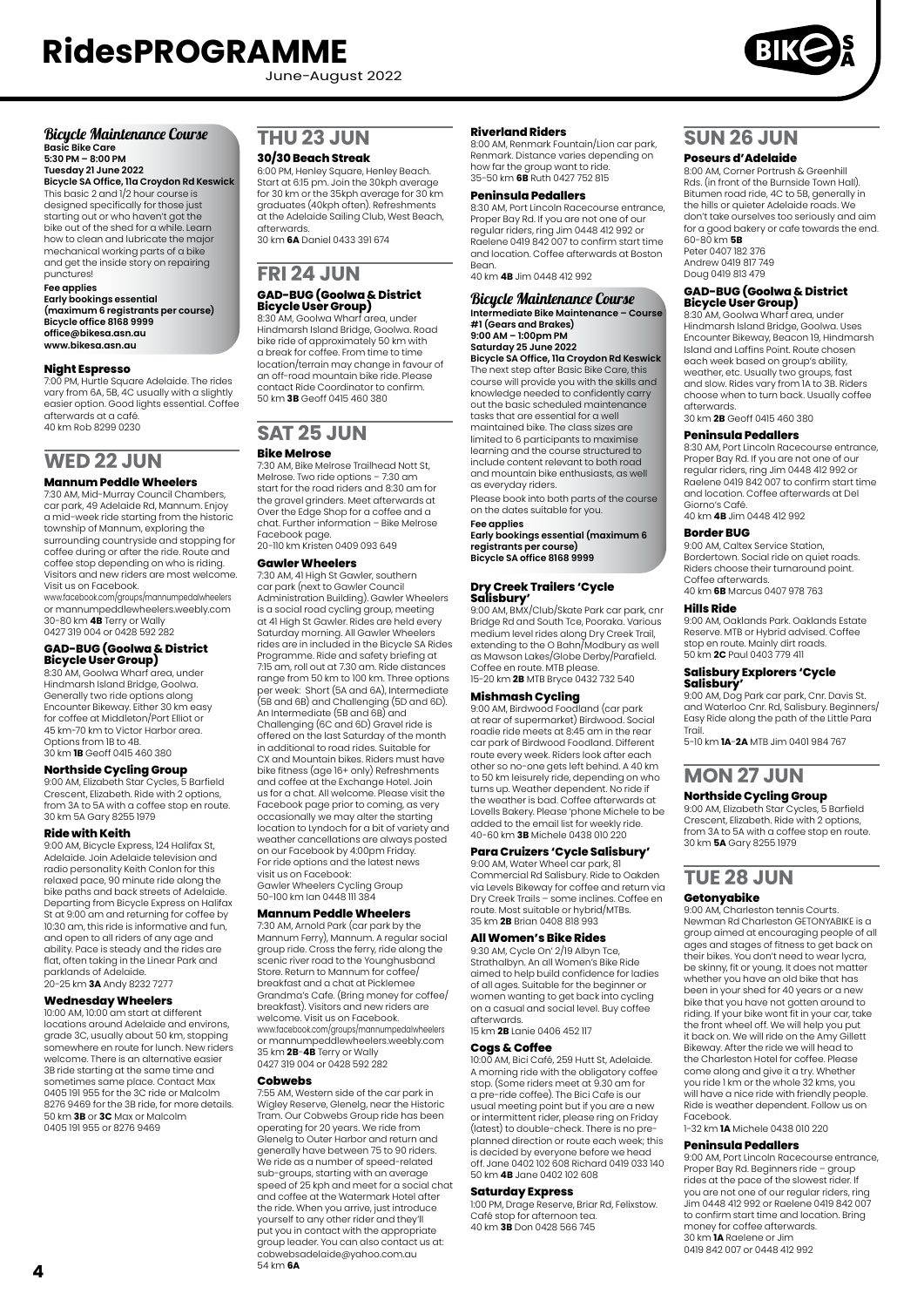#### **Tuesday Treadlers**

9:30 AM, Balhannah Oval, Onkaparinga Valley Rd, Balhannah. Road bike ride, with a mid-way stop for coffee and back by lunchtime. Usually a different start location on the first Tuesday of each month. Ride Coordinator to confirm. 50-55 km **4B**-**5B** Tony 8388 4730 or 0407 884 730

#### **Unley Community Centre Ride**

9:30 AM, The front lawns of the Unley Community Centre, Arthur St, Unley. Join Unley Councillor Monica Broniecki in a social cycling group exploring the cycleways of Unley (and beyond) at a leisurely pace, followed by coffee. Open to all levels and abilities. Further details unleybug1.wixsite.com/ubug 20 km **5A** Monica 0415 042 468

#### **Tuesday Tearaways**

10:00 AM, Goodwood Railway Station at Skatepark. Decide on the day 40-50 km **3B** Jane 0402 102 608

#### **Tuesday Traverse**

10:00 AM, Torrens Weir, War Memorial Drive, North Adelaide. Brownhill Creek. 40 km **2B** Trevor 0434 961 488

#### **Night Espresso**

7:00 PM, Hurtle Square Adelaide. The rides vary from 6A, 5B, 4C usually with a slightly easier option. Good lights essential. Coffee afterwards at a café. 40 km Rob 8299 0230

### **WED 29 JUN**

#### **Mannum Peddle Wheelers**

7:30 AM, Mid-Murray Council Chambers, car park, 49 Adelaide Rd, Mannum. Enjoy a mid-week ride starting from the historic township of Mannum, exploring the

surrounding countryside and stopping for coffee during or after the ride. Route and coffee stop depending on who is riding. Visitors and new riders are most welcome.<br>Visit us on Eacebook Visit us on Facebook. www.facebook.com/groups/mannumpedalwheelers

or mannumpeddlewheelers.weebly.com 50-80 km **4B** Terry or Wally 0427 319 004 or 0428 592 282

### **GAD-BUG (Goolwa & District**

**Bicycle User Group)** 8:30 AM, Goolwa Wharf area, under Hindmarsh Island Bridge, Goolwa. Generally two ride options along Encounter Bikeway. Either 30 km easy for coffee at Middleton/Port Elliot or 45 km-70 km to Victor Harbor area. Options from 1B to 4B. 30 km **1B** Geoff 0415 460 380

**Northside Cycling Group** 9:00 AM, Elizabeth Star Cycles, 5 Barfield Crescent, Elizabeth. Ride with 2 options, from 3A to 5A with a coffee stop en route. 30 km **5A** Gary 8255 1979

#### **Ride with Keith**

9:00 AM, Bicycle Express, 124 Halifax St, Adelaide. Join Adelaide television and radio personality Keith Conlon for this relaxed pace, 90 minute ride along the bike paths and back streets of Adelaide. Departing from Bicycle Express on Halifax St at 9:00 am and returning for coffee by 10:30 am, this ride is informative and fun, and open to all riders of any age and ability. Pace is steady and the rides are flat, often taking in the Linear Park and parklands of Adelaide. 20-25 km **3A** Andy 8232 7277

#### **Wednesday Wheelers**

10:00 AM, 10:00 am start at different locations around Adelaide and environs, grade 3C, usually about 50 km, stopping somewhere en route for lunch. New riders welcome. There is an alternative easier 3B ride starting at the same time and sometimes same place. Contact Max 0405 191 955 for the 3C ride or Malcolm 8276 9469 for the 3B ride, for more details. 50 km **3B** or **3C** Max or Malcolm 0405 191 955 or 8276 9469

### **THU 30 JUN**

#### **30/30 Beach Streak**

6:00 PM, Henley Square, Henley Beach. Start at 6:15 pm. Join the 30kph average for 30 km or the 35kph average for 30 km graduates (40kph often). Refreshments at the Adelaide Sailing Club, West Beach, afterwards. 30 km **6A** Daniel 0433 391 674

### **FRI 1 JUL**

#### **GAD-BUG (Goolwa & District Bicycle User Group)**

8:30 AM, Goolwa Wharf area, under Hindmarsh Island Bridge, Goolwa. Road bike ride of approximately 50 km with a break for coffee. From time to time location/terrain may change in favour of an off-road mountain bike ride. Please contact Ride Coordinator to confirm. 50 km **3B** Geoff 0415 460 380

### **SAT 2 JUL**

ADVERTISEMENT Audax **KI 300 Saturday 2 July 2022 6:00 AM Start – Penneshaw**

**300km Unsupported**

**KI 300**

#### **Scott McCann 0487 864 693 mccann1012004@yahoo.com.au**

#### **Bike Melrose**

7:30 AM, Bike Melrose Trailhead Nott St, Melrose. Two ride options – 7:30 am start for the road riders and 8:30 am for the gravel grinders. Meet afterwards at Over the Edge Shop for a coffee and a chat. Further information – Bike Melrose Facebook page. 20-110 km Kristen 0409 093 649

**Gawler Wheelers**

#### 7:30 AM, 41 High St Gawler, southern

car park (next to Gawler Council Administration Building). Gawler Wheelers is a social road cycling group, meeting<br>at 41 High St Gawler. Rides are held every<br>Saturday morning. All Gawler Wheelers<br>rides are in included in the Bicycle SA Rides Programme. Ride and safety briefing at 7:15 am, roll out at 7.30 am. Ride distances range from 50 km to 100 km. Three options per week: Short (5A and 6A), Intermediate (5B and 6B) and Challenging (5D and 6D). An Intermediate (5B and 6B) and Challenging (6C and 6D) Gravel ride is offered on the last Saturday of the month in additional to road rides. Suitable for CX and Mountain bikes. Riders must have bike fitness (age 16+ only) Refreshments and coffee at the Exchange Hotel. Join us for a chat. All welcome.

Please visit the Facebook page prior to coming, as very occasionally we may alter the starting location to Lyndoch for a bit of variety and weather cancellations are always posted on our Facebook by 4:00pm Friday. For ride options and the latest news visit us on Facebook: Gawler Wheelers Cycling Group 50-100 km Ian 0448 111 384

#### **Mannum Peddle Wheelers**

7:30 AM, Arnold Park (car park by the Mannum Ferry), Mannum. A regular social group ride. Cross the ferry, ride along the scenic river road to the Younghusband Store. Return to Mannum for coffee/ breakfast and a chat at Picklemee Grandma's Cafe. (Bring money for coffee/ breakfast). Visitors and new riders are welcome. Visit us on Facebook. www.facebook.com/groups/mannumpedalwheelers or mannumpeddlewheelers.weebly.com 35 km **2B**-**4B** Terry or Wally 0427 319 004 or 0428 592 282

#### **Cobwebs**

7:55 AM, Western side of the car park in Wigley Reserve, Glenelg, near the Historic Tram. Ourr Cobwebs Group ride has been operating for 20 years. We ride from Glenelg to Outer Harbor and return and generally have between 75 to 90 riders. We ride as a number of speed-related sub-groups, starting with an average speed of 25 kph and meet for a social chat and coffee at the Watermark Hotel after the ride. When you arrive, just introduce yourself to any other rider and they'll put you in contact with the appropriate group leader. You can also contact us at: cobwebsadelaide@yahoo.com.au 54 km **6A**

#### **Riverland Riders**

8:00 AM, Renmark Fountain/Lion car park, Renmark. Distance varies depending on how far the group want to ride. 35-50 km **6B** Ruth 0427 752 815

#### **Peninsula Pedallers**

8:30 AM, Port Lincoln Racecourse entrance, Proper Bay Rd. If you are not one of our regular riders, ring Jim 0448 412 992 or Raelene 0419 842 007 to confirm start time and location. Coffee afterwards at Boston Bean. 40 km **4B** Jim 0448 412 992

#### **Northern Off Road Riders**  8:50 AM, Little Para Golf Club, 62 Martins

Rd, Paralowie. Meet at bottom carpark. Mainly off road ride along local tracks and trails in the Salisbury area. Ride route to be decided on the day along with coffee and refreshment stop. Mountain bikes only (tubeless set up please). Be ready to roll at 9:00 am. 30-40 km **2B**-**3B** Mark 0490 340 167

**Mishmash Cycling**<br>9:00 AM, Birdwood Foodland (car park<br>at rear of supermarket) Birdwood. Social roadie ride meets at 8:45 am in the rear car park of Birdwood Foodland. Different route every week. Riders look after each other so no-one gets left behind. A 40 km to 50 km leisurely ride, depending on who turns up. Weather dependent. No ride if the weather is bad. Coffee afterwards at Lovells Bakery. Please 'phone Michele to be added to the email list for weekly ride. 40-60 km **3B** Michele 0438 010 220

## **Para District Pedallers 'Cycle**

**Salisbury'** 9:00 AM, Shelta Area, Carisbrooke Park, Main North Rd, Salisbury Park. Easy ride along the Little Para Trail and Dry Creek Trail. Coffee afterwards. Mountain/hybrid bikes preferred. 25 km **2A** Jim 0401 984 767

### **All Women's Bike Rides**

9:30 AM, Cycle On' 2/19 Albyn Tce, Strathalbyn. An all women's social bike ride with coffee afterwards. Various start locations Contact Lanie for details. 20 km **2B** Lanie 0406 452 117

#### **Cogs & Coffee**

10:00 AM, Bici Café, 259 Hutt St, Adelaide. A morning ride with the obligatory coffee stop. (Some riders meet at 9.30 am for a pre-ride coffee). The Bici Cafe is our usual meeting point but if you are a new or intermittent rider, please ring on Friday (latest) to double-check. There is no preplanned direction or route each week; this is decided by everyone before we head off. Jane 0402 102 608 Richard 0419 033 140 50 km **4B** Jane 0402 102 608

#### **Saturday Express**

1:00 PM, Japanese Gardens Himeji Garden, 18 South Tce and Glen Osmond Rd, Adelaide. Café stop for afternoon tea. 40 km **3B** Patsy 0439 332 533

#### **Saturday Sojourn**

1:00 PM, Velo Precinct, Grandstand, 140 Fullarton Rd, Victoria Park. An easy paced, sociable ride for both experienced and less experienced cyclists. Leader and route determined on the day. BYO or buy refreshments.

25 km **2A** Chris 0414 802 919

### **SUN 3 JUL**

#### **Poseurs d'Adelaide**

8:00 AM, Corner Portrush & Greenhill Rds. (in front of the Burnside Town Hall). Bitumen road ride, 4C to 5B, generally in the hills or quieter Adelaide roads. We don't take ourselves too seriously and aim for a good bakery or cafe towards the end. 60-80 km **5B**

Peter 0407 182 376 Andrew 0419 817 749

### Doug 0419 813 479

#### **GAD-BUG (Goolwa & District Bicycle User Group)**

8:30 AM, Goolwa Wharf area, under Hindmarsh Island Bridge, Goolwa. Uses Encounter Bikeway, Beacon 19, Hindmarsh Island and Laffins Point. Route chosen each week based on group's ability, weather, etc. Usually two groups, fast and slow. Rides vary from 1A to 3B. Riders choose when to turn back. Usually coffee afterwards. 30 km **2B** Geoff 0415 460 380

#### **Peninsula Pedallers**

8:30 AM, Port Lincoln Racecourse entrance, Proper Bay Rd. If you are not one of our regular riders, ring Jim 0448 412 992 or Raelene 0419 842 007 to confirm start time and location. Coffee afterwards at Del Giorno's Café.

40 km **4B** Jim 0448 412 992

#### **Border BUG**

9:00 AM, Caltex Service Station, Bordertown. Social ride on quiet roads. Riders choose their turnaround point. Coffee afterwards. 40 km **6B** Marcus 0407 978 763

### **Hills Ride**

9:00 AM, Mylor Oval, 1620 Strathalbyn Rd, Mylor. MTB or Hybrid advised. Coffee stop en route. Mainly dirt roads. 50 km **2C** Steve 0401 603 596

# **MON 4 JUL**

**Northside Cycling Group** 9:00 AM, Elizabeth Star Cycles, 5 Barfield Crescent, Elizabeth. Ride with 2 options, from 3A to 5A with a coffee stop en route. 30 km **5A** Gary 8255 1979

## **TUE 5 JUL**

### **Getonyabike**

9:00 AM, Charleston tennis Courts. Newman Rd Charleston GETONYABIKE is a group aimed at encouraging people of all ages and stages of fitness to get back on their bikes. You don't need to wear lycra, be skinny, fit or young. It does not matter whether you have an old bike that has been in your shed for 40 years or a new bike that you have not gotten around to riding. If your bike wont fit in your car, take the front wheel off. We will help you put it back on. We will ride on the Amy Gillett Bikeway. After the ride we will head to the Charleston Hotel for coffee. Please come along and give it a try. Whether you ride 1 km or the whole 32 kms, you will have a nice ride with friendly people. Ride is weather dependent. Follow us on Facebook. 1-32 km **1A** Michele 0438 010 220

#### **Peninsula Pedallers**

9:00 AM, Port Lincoln Racecourse entrance, Proper Bay Rd. Beginners ride – group rides at the pace of the slowest rider. If you are not one of our regular riders, ring Jim 0448 412 992 or Raelene 0419 842 007 to confirm start time and location. Bring money for coffee afterwards. 30 km **1A** Raelene or Jim 0419 842 007 or 0448 412 992

#### **Tuesday Treadlers**

9:30 AM, Balhannah Oval, Onkaparinga Valley Rd, Balhannah. Road bike ride, with a mid-way stop for coffee and back by lunchtime. Usually a different start location on the first Tuesday of each month. Ride Coordinator to confirm. 50-55 km **4B**-**5B** Tony 8388 4730 or 0407 884 730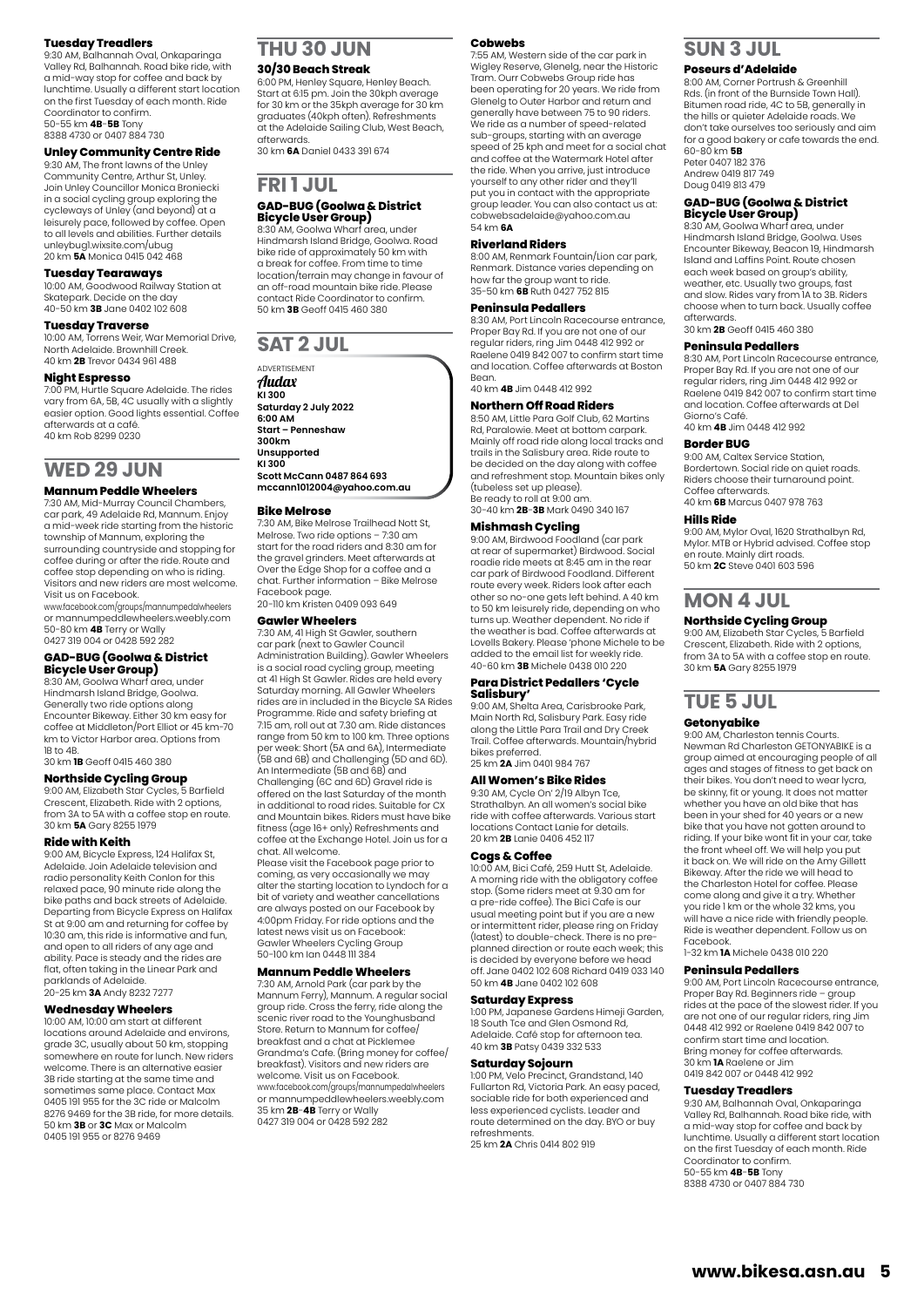June-August 2022



#### **Unley Community Centre Ride**

9:30 AM, The front lawns of the Unley Community Centre, Arthur St, Unley. Join Unley Councillor Monica Broniecki in a social cycling group exploring the cycleways of Unley (and beyond) at a leisurely pace, followed by coffee. Open to all levels and abilities. Further details see unleybug1.wixsite.com/ubug 20 km **5A** Monica 0415 042 468

#### **Tuesday Tearaways**

10:00AM, Goodwood Railway Station at Skatepark. Magical Mystery Tour – Roll up! 40-50 km **3B** Richard 0419 033 140

#### **Tuesday Traverse**

10:00 AM, Torrens Weir, War Memorial Drive, North Adelaide. Meandering around the city suburbs. 40 km **2B** Denise 0409 097 408

#### **Night Espresso**

7:00 PM, Hurtle Square Adelaide. The rides vary from 6A, 5B, 4C usually with a slightly easier option. Good lights essential. Coffee afterwards at a café. 40 km Rob 8299 0230

#### **Night Espresso**

7:00 PM, Hurtle Square Adelaide. An easier ride option for those wishing to join the Espresso 'night riders' Good lights essential. Coffee afterwards at a café. 40 km **4A** Rob 8299 0230

### **WED 6 JUL**

#### **Mannum Peddle Wheelers**

7:30 AM, Mid-Murray Council Chambers, car park, 49 Adelaide Rd, Mannum. Enjoy a mid-week ride starting from the historic township of Mannum, exploring the surrounding countryside and stopping for coffee during or after the ride. Route and coffee stop depending on who is riding. Visitors and new riders are most welcome. Visit us on Facebook.

www.facebook.com/groups/mannumpedalwheelers or mannumpeddlewheelers.weebly.com 50-80 km **4B** Terry or Wally 0427 319 004 or 0428 592 282

# **GAD-BUG (Goolwa & District Bicycle User Group)** 8:30 AM, Goolwa Wharf area, under

Hindmarsh Island Bridge, Goolwa. Generally two ride options along Encounter Bikeway. Either 30 km easy for coffee at Middleton/Port Elliot or 45 km-70 km to Victor Harbor area. Options from 1B to 4B. 30 km **1B** Geoff 0415 460 380

#### **Para Pedallers 'Cycle Salisbury'**

8:30 AM, Waterwheel Museum car park Commercial Rd, Salisbury (opposite Parabanks). Easy ride along local trails and/or local roads, as decided by the group on the day. Coffee afterwards. MTB/hybrid bikes preferred. 20-30 km **1A**-**2A** Elaine 0422 393 997

**Northside Cycling Group**<br>9:00 AM, Elizabeth Star Cycles, 5 Barfield<br>Crescent, Elizabeth. Ride with 2 options,<br>from 3A to 5A with a coffee stop en route. 30 km **5A** Gary 8255 1979

#### **Ride with Keith**

9:00 AM, Bicycle Express, 124 Halifax St, Adelaide. Join Adelaide television and radio personality Keith Conlon for this relaxed pace, 90 minute ride along the bike paths and back streets of Adelaide. Departing from Bicycle Express on Halifax St at 9:00 am and returning for coffee by 10:30 am, this ride is informative and fun, and open to all riders of any age and ability. Pace is steady and the rides are flat, often taking in the Linear Park and parklands of Adelaide. 20-25 km **3A** Andy 8232 7277

#### **Wednesday Wheelers**

10:00 AM, 10:00 am start at different locations around Adelaide and environs, grade 3C, usually about 50 km, stopping somewhere en route for lunch. New riders welcome. There is an alternative easier 3B ride starting at the same time and sometimes same place. Contact Max 0405 191 955 for the 3C ride or Malcolm 8276 9469 for the 3B ride, for more details. 50 km **3B** or **3C** Max or Malcolm 0405 191 955 or 8276 9469

## **THU 7 JUL**

### **30/30 Beach Streak**

6:00 PM, Henley Square, Henley Beach. Start at 6:15 pm. Join the 30kph average for 30 km or the 35kph average for 30 km graduates (40kph often). Refreshments at the Adelaide Sailing Club, West Beach, afterwards. 30 km **6A** Daniel 0433 391 674

### **FRI 8 JUL GAD-BUG (Goolwa & District Bicycle User Group)**

8:30 AM, Goolwa Wharf area, under Hindmarsh Island Bridge, Goolwa. Road bike ride of approximately 50 km with a break for coffee. From time to time location/terrain may change in favour of an off-road mountain bike ride. Please contact Ride Coordinator to confirm. 50 km **3B** Geoff 0415 460 380

## **SAT 9 JUL**

**Bike Melrose**

7:30 AM, Bike Melrose Trailhead Nott St, Melrose. Two ride options – 7:30 am<br>start for the road riders and 8:30 am for start for the road riders and 8:30 am for the gravel grinders. Meet afterwards at Over the Edge Shop for a coffee and a chat. Further information – Bike Melrose Facebook page. 20-110 km Kristen 0409 093 649

### **Gawler Wheelers**

7:30 AM, 41 High St Gawler, southern car park (next to Gawler Council Administration Building). Gawler Wheelers is a social road cycling group, meeting at 41 High St Gawler. Rides are held every Saturday morning. All Gawler Wheelers rides are in included in the Bicycle SA Rides Programme. Ride and safety briefing at 7:15 am, roll out at 7.30 am. Ride distances range from 50 km to 100 km. Three options per week: Short (5A and 6A), Intermediate (5B and 6B) and Challenging (5D and 6D). An Intermediate (5B and 6B) and Challenging (6C and 6D) Gravel ride is offered on the last Saturday of the month in additional to road rides. Suitable for CX and Mountain bikes. Riders must have bike fitness (age 16+ only) Refreshments and coffee at the Exchange Hotel. Join us for a chat. All welcome.

Please visit the Facebook page prior to coming, as very occasionally we may alter the starting location to Lyndoch for a bit of variety and weather cancellations are always posted on our Facebook by 4:00pm Friday. For ride options and the latest news visit us on Facebook: Gawler Wheelers Cycling Group 50-100 km Ian 0448 111 384

#### **Mannum Peddle Wheelers**

7:30 AM, Arnold Park (car park by the Mannum Ferry), Mannum. A regular social group ride. Cross the ferry, ride along the scenic river road to the Younghusband Store. Return to Mannum for coffee breakfast and a chat at Picklemee Grandma's Cafe. (Bring money for coffee/ breakfast). Visitors and new riders are welcome. Visit us on Facebook. www.facebook.com/groups/mannumpedalwheelers or mannumpeddlewheelers.weebly.com 35 km **2B**-**4B** Terry or Wally 0427 319 004 or 0428 592 282

#### **Cobwebs**

7:55 AM, Western side of the car park in Wigley Reserve, Glenelg, near the Historic Tram. Our Cobwebs Group ride has been operating for 20 years. We ride from Glenelg to Outer Harbor and return and generally have between 75 to 90 riders We ride as a number of speed-related sub-groups, starting with an average speed of 25 kph and meet for a social chat and coffee at the Watermark Hotel after the ride. When you arrive, just introduce yourself to any other rider and they'll put you in contact with the appropriate group leader. You can also contact us at: cobwebsadelaide@yahoo.com.au 54 km **6A**

#### **Riverland Riders**

8:00 AM, Renmark Fountain/Lion car park, Renmark. Distance varies depending on how far the group want to ride. 35-50 km **6B** Ruth 0427 752 815

#### **Peninsula Pedallers**

8:30 AM, Port Lincoln Racecourse entrance, Proper Bay Rd. If you are not one of our regular riders, ring Jim 0448 412 992 or Raelene 0419 842 007 to confirm start time and location. Coffee afterwards at Boston **Bean** 

40 km **4B** Jim 0448 412 992

### **Dry Creek Trailers 'Cycle Salisbury'**

9:00 AM, BMX/Club/Skate Park car park, cnr Bridge Rd and South Tce, Pooraka. Various medium level rides along Dry Creek Trail, extending to the O Bahn/Modbury as well as Mawson Lakes/Globe Derby/Parafield. Coffee en route. MTB please. 15-20 km **2B** MTB Bryce 0432 732 540

#### **Mishmash Cycling**

9:00 AM, Birdwood Foodland (car park at rear of supermarket) Birdwood. Social roadie ride meets at 8:45 am in the rear car park of Birdwood Foodland. Different route every week. Riders look after each other so no-one gets left behind. A 40 km to 50 km leisurely ride, depending on who turns up. Weather dependent. No ride if the weather is bad. Coffee afterwards at Lovells Bakery. Please 'phone Michele to be added to the email list for weekly ride. 40-60 km **3B** Michele 0438 010 220

#### **Para Cruizers 'Cycle Salisbury'**

9:00 AM, South Tce, Pooraka (Levels car park) Follow Levels Bike Path to Walkerville then Torrens Trail to Adelaide Oval. Return via Gawler Greenway to Mawson Lakes then follow Dry Creek back to Pooraka. Coffee to be decided. Suitable for all types of bikes. 35 km **2B** Des 0408 086 545

#### **All Women's Bike Rides** 9:30 AM, Cycle On' 2/19 Albyn Tce,

Strathalbyn. An all Women's Bike Ride aimed to help build confidence for ladies of all ages. Suitable for the beginner or women wanting to get back into cycling on a casual and social level. Buy coffee afterwards. 15 km **2B** Lanie 0406 452 117

### **Cogs & Coffee**

10:00 AM, Bici Café, 259 Hutt St, Adelaide. A morning ride with the obligatory coffee stop. (Some riders meet at 9.30 am for a pre-ride coffee). The Bici Cafe is our usual meeting point but if you are a new or intermittent rider, please ring on Friday (latest) to double-check. There is no preplanned direction or route each week; this is decided by everyone before we head off. Jane 0402 102 608 Richard 0419 033 140 50 km **4B** Jane 0402 102 608

#### **Saturday Express**

1:00 PM, Henley Square, Henley Beach. Café stop for afternoon tea. 40 km **3B** Peter 0414 719 296

#### **Saturday Sojourn**

1:00 PM, Weigall Oval, cnr Macarthur Ave and Urrbrae Tce, Plympton. An easy paced, sociable ride for both experienced and less experienced cyclists. Leader and route determined on the day. BYO or buy refreshments. 25 km **2A** Chris 0414 802 919

### **SUN 10 JUL**

#### **Poseurs d'Adelaide**

8:00 AM, Corner Portrush & Greenhill Rds. (in front of the Burnside Town Hall).<br>Bitumen road ride, 4C to 5B, generally in the hills or quieter Adelaide roads. We<br>don't take ourselves too seriously and aim don't take ourselves too seriously and aim for a good bakery or cafe towards the end. 60-80 km **5B** Peter 0407 182 376 Andrew 0419 817 749 Doug 0419 813 479

**GAD-BUG (Goolwa & District Bicycle User Group)**

8:30 AM, Goolwa Wharf area, under Hindmarsh Island Bridge, Goolwa. Uses Encounter Bikeway, Beacon 19, Hindmarsh Island and Laffins Point. Route chosen each week based on group's ability, weather, etc. Usually two groups, fast and slow. Rides vary from 1A to 3B. Riders choose when to turn back. Usually coffee afterwards. 30 km **2B** Geoff 0415 460 380

#### **Peninsula Pedallers**

8:30 AM, Port Lincoln Racecourse entrance, Proper Bay Rd. If you are not one of our regular riders, ring Jim 0448 412 992 or Raelene 0419 842 007 to confirm start time and location. Coffee afterwards at Del Giorno's Café. 40 km **4B** Jim 0448 412 992

#### **Border BUG**

9:00 AM, Caltex Service Station, Bordertown. Social ride on quiet roads. Riders choose their turnaround point. Coffee afterwards. 40 km **6B** Marcus 0407 978 763

#### **Hills Ride**

9:00 AM, Mt Barker. Flaxley Rd, car park opposite high school. MTB or Hybrid advised. Coffee stop en route. Mainly dirt roads.

50 km **2C** Rob 0428 990 059 **Semaphore Sojourn 'Cycle** 

## **Salisbury'** 9:00 AM, Car park, corner Waterloo Cnr.

Rd and Davis St, Salisbury North. Ride to Pt Adelaide via Tapa Martinthi Yala Shared Use Path for coffee then return via same route. Suitable for all types of bikes. 35-40 km **3A** Ash 0416 719 785

### **MON 11 JUL**

### **Northside Cycling Group**

9:00 AM, Elizabeth Star Cycles, 5 Barfield Crescent, Elizabeth. Ride with 2 options, from 3A to 5A with a coffee stop en route. 30 km **5A** Gary 8255 1979

## **TUE 12 JUL**

### **Getonyabike**

9:00 AM, Charleston tennis Courts. Newman Rd Charleston GETONYABIKE is a group aimed at encouraging people of all ages and stages of fitness to get back on their bikes. You don't need to wear lycra, be skinny, fit or young. It does not matter whether you have an old bike that has been in your shed for 40 years or a new bike that you have not gotten around to riding. If your bike wont fit in your car, take the front wheel off. We will help you put it back on. We will ride on the Amy Gillett Bikeway. After the ride we will head to the Charleston Hotel for coffee. Please come along and give it a try. Whether you ride 1 km or the whole 32 kms, you will have a nice ride with friendly people. Ride is weather dependent. Follow us on Facebook. 1-32 km **1A** Michele 0438 010 220

#### **Peninsula Pedallers**

9:00 AM, Port Lincoln Racecourse entrance, Proper Bay Rd. Beginners ride – group rides at the pace of the slowest rider. If you are not one of our regular riders, ring Jim 0448 412 992 or Raelene 0419 842 007 to confirm start time and location. Bring money for coffee afterwards. 30 km **1A** Raelene or Jim 0419 842 007 or 0448 412 992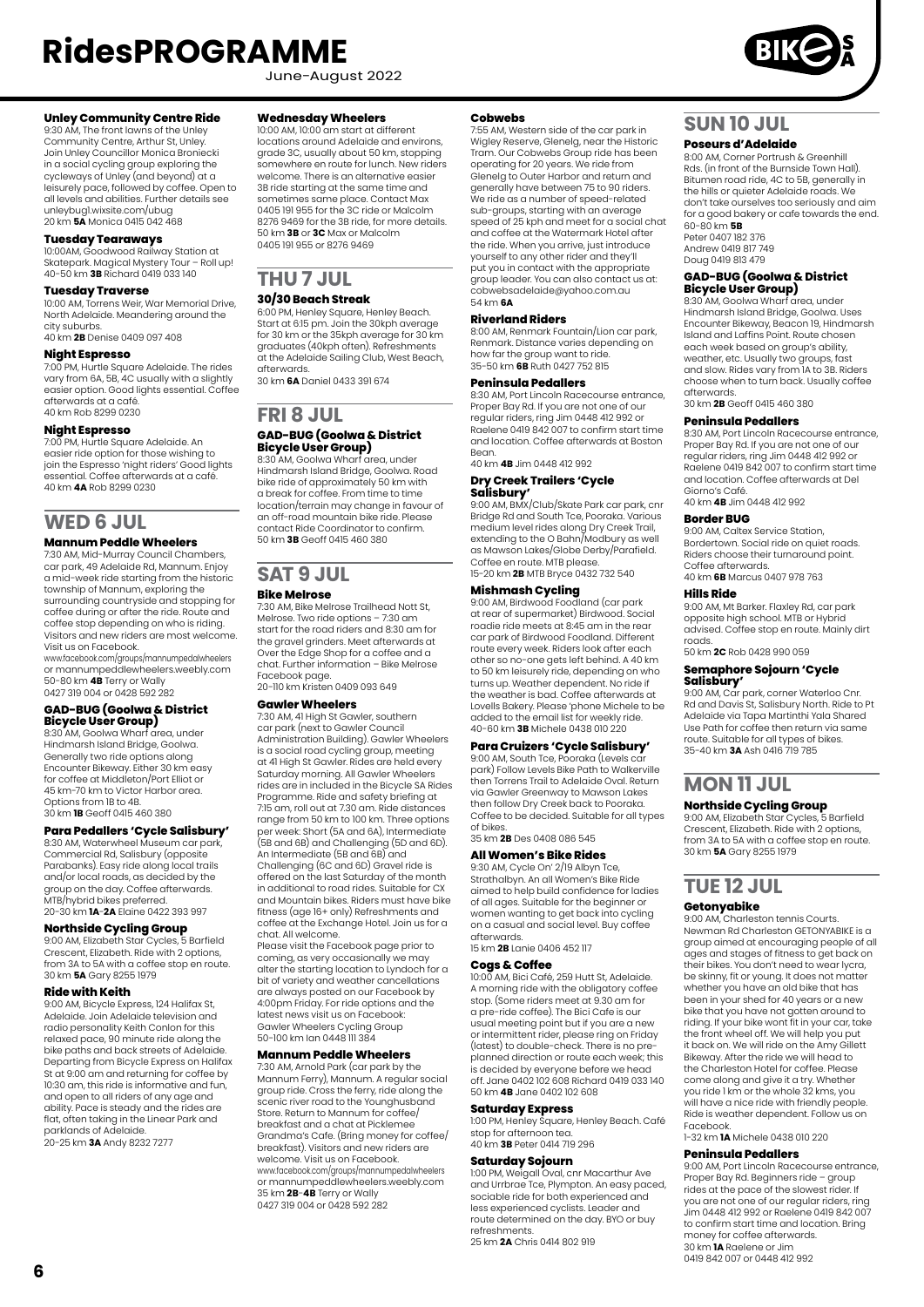#### **Tuesday Treadlers**

9:30 AM, Balhannah Oval, Onkaparinga Valley Rd, Balhannah. Road bike ride, with a mid-way stop for coffee and back by lunchtime. Usually a different start location on the first Tuesday of each month. Ride Coordinator to confirm. 50-55 km **4B**-**5B** Tony 8388 4730 or 0407 884 730

#### **Unley Community Centre Ride**

9:30 AM, The front lawns of the Unley Community Centre, Arthur St, Unley. Join Unley Councillor Monica Broniecki in a social cycling group exploring the cycleways of Unley (and beyond) at a leisurely pace, followed by coffee. Open to all levels and abilities. Further details see unleybug1.wixsite.com/ubug 20 km **5A** Monica 0415 042 468

#### **Tuesday Tearaways**

10:00 AM, Goodwood Railway Station at Skatepark Decide on the day. 40-50 km **3B** Jane 0402 102 608

**Tuesday Traverse** 10:00 AM, Alberton Railway Station, Alberton.

40 km **2B** Magda 0417 802 723

#### **Night Espresso**

7:00 PM, Hurtle Square Adelaide. The rides vary from 6A, 5B, 4C usually with a slightly easier option. Good lights essential. Coffee afterwards at a café. 40 km Rob 8299 0230

**WED 13 JUL**

#### **Mannum Peddle Wheelers**

7:30 AM, Mid-Murray Council Chambers, car park, 49 Adelaide Rd, Mannum. Enjoy a mid-week ride starting from the historic township of Mannum, exploring the surrounding countryside and stopping for coffee during or after the ride. Route and coffee stop depending on who is riding. Visitors and new riders are most welcome.<br>Visit us on Eacebook Visit us on Facebook. www.facebook.com/groups/mannumpedalwheelers

or mannumpeddlewheelers.weebly.com 50-80 km **4B** Terry or Wally 0427 319 004 or 0428 592 282

#### **GAD-BUG (Goolwa & District Bicycle User Group)**

8:30 AM, Goolwa Wharf area, under Hindmarsh Island Bridge, Goolwa. Generally two ride options along Encounter Bikeway. Either 30 km easy for coffee at Middleton/Port Elliot or 45 km-70 km to Victor Harbor area. Options from 1B to 4B. 30 km **1B** Geoff 0415 460 380

#### **Northside Cycling Group**

9:00 AM, Elizabeth Star Cycles, 5 Barfield Crescent, Elizabeth. Ride with 2 options, from 3A to 5A with a coffee stop en route. 30 km **5A** Gary 8255 1979

#### **Ride with Keith**

9:00 AM, Bicycle Express, 124 Halifax St, Adelaide. Join Adelaide television and radio personality Keith Conlon for this relaxed pace, 90 minute ride along the bike paths and back streets of Adelaide. Departing from Bicycle Express on Halifax St at 9:00 am and returning for coffee by 10:30 am, this ride is informative and fun, and open to all riders of any age and ability. Pace is steady and the rides are flat, often taking in the Linear Park and parklands of Adelaide. 20-25 km **3A** Andy 8232 7277

#### **Wednesday Wheelers**

10:00 AM, 10:00 am start at different locations around Adelaide and environs, grade 3C, usually about 50 km, stopping somewhere en route for lunch. New riders welcome. There is an alternative easier 3B ride starting at the same time and sometimes same place. Contact Max 0405 191 955 for the 3C ride or Malcolm 8276 9469 for the 3B ride, for more details. 50 km **3B** or **3C** Max or Malcolm 0405 191 955 or 8276 9469

### **THU 14 JUL**

#### **30/30 Beach Streak**

6:00 PM, Henley Square, Henley Beach. Start at 6:15 pm. Join the 30kph average for 30 km or the 35kph average for 30 km graduates (40kph often). Refreshments at the Adelaide Sailing Club, West Beach, afterwards. 30 km **6A** Daniel 0433 391 674

### **FRI 15 JUL**

#### **GAD-BUG (Goolwa & District Bicycle User Group)**

8:30 AM, Goolwa Wharf area, under Hindmarsh Island Bridge, Goolwa. Road bike ride of approximately 50 km with a break for coffee. From time to time location/terrain may change in favour of an off-road mountain bike ride. Please contact Ride Coordinator to confirm. 50 km **3B** Geoff 0415 460 380

#### **SAT 16 JUL Bike Melrose**

7:30 AM, Bike Melrose Trailhead Nott St, Melrose. Two ride options – 7:30 am start for the road riders and 8:30 am for the gravel grinders. Meet afterwards at Over the Edge Shop for a coffee and a chat. Further information – Bike Melrose Facebook page. 20-110 km Kristen 0409 093 649

### **Gawler Wheelers**

7:30 AM, 41 High St Gawler, southern car park (next to Gawler Council Administration Building). Gawler Wheelers is a social road cycling group, meeting at 41 High St Gawler. Rides are held every Saturday morning. All Gawler Wheelers rides are in included in the Bicycle SA Rides Programme. Ride and safety briefing at 7:15 am, roll out at 7.30 am. Ride distances range from 50 km to 100 km. Three options per week: Short (5A and 6A), Intermediate (5B and 6B) and Challenging (5D and 6D). An Intermediate (5B and 6B) and Challenging (6C and 6D) Gravel ride is offered on the last Saturday of the month in additional to road rides. Suitable for CX and Mountain bikes. Riders must have bike fitness (age 16+ only) Refreshments and coffee at the Exchange Hotel. Join us for a chat. All welcome. Please visit the Facebook page prior to coming, as very occasionally we may alter the starting location to Lyndoch for a bit of variety and weather cancellations are always posted on our Facebook by 4:00pm Friday. For ride options and the latest news visit us on Facebook: Gawler Wheelers Cycling Group 50-100 km Ian 0448 111 384

#### **Mannum Peddle Wheelers**

7:30 AM, Arnold Park (car park by the Mannum Ferry), Mannum. A regular social group ride. Cross the ferry, ride along the scenic river road to the Younghusband Store. Return to Mannum for coffee breakfast and a chat at Picklemee Grandma's Cafe. (Bring money for coffee/ breakfast). Visitors and new riders are welcome. Visit us on Facebook. www.facebook.com/groups/mannumpedalwheelers or mannumpeddlewheelers.weebly.com 35 km **2B**-**4B** Terry or Wally 0427 319 004 or 0428 592 282

#### **Cobwebs**

7:55 AM, Western side of the car park in Wigley Reserve, Glenelg, near the Historic Tram. Our Cobwebs Group ride has been operating for 20 years. We ride from Glenelg to Outer Harbor and return and generally have between 75 to 90 riders. We ride as a number of speed-related sub-groups, starting with an average speed of 25 kph and meet for a social chat and coffee at the Watermark Hotel after the ride. When you arrive, just introduce yourself to any other rider and they'll put you in contact with the appropriate group leader. You can also contact us at: cobwebsadelaide@yahoo.com.au 54 km **6A**

#### **Riverland Riders**

8:00 AM, Renmark Fountain/Lion car park, Renmark. Distance varies depending on how far the group want to ride. 35-50 km **6B** Ruth 0427 752 815

#### **Peninsula Pedallers**

8:30 AM, Port Lincoln Racecourse entrance Proper Bay Rd. If you are not one of our regular riders, ring Jim 0448 412 992 or Raelene 0419 842 007 to confirm start time and location. Coffee afterwards at Boston **Bean** 40 km **4B** Jim 0448 412 992

#### **Northern Off Road Riders**  8:50 AM, Little Para Golf Club, 62 Martins Rd,

Paralowie. Meet at bottom car park. Mainly off road Cobbler Creek loop using the Little Para and Dry Creek trails. Refreshments along the way. Mountain bikes only (tubeless set up please). Please be ready to roll at 9:00 am. 45-50 km **2B**-**3B** Mark 0490 340 167

#### **Mishmash Cycling**

9:00 AM, Birdwood Foodland (car park at rear of supermarket) Birdwood. Social roadie ride meets at 8:45 am in the rear car park of Birdwood Foodland. Different route every week. Riders look after each other so no-one gets left behind. A 40 km to 50 km leisurely ride, depending on who turns up. Weather dependent. No ride if the weather is bad. Coffee afterwards at Lovells Bakery. Please 'phone Michele to be added to the email list for weekly ride. 40-60 km **3B** Michele 0438 010 220

#### **Para District Pedallers 'Cycle Salisbury'**

9:00 AM, On the Run, Vater St, Greenfields. erse *ring Strate Kang valor by Stroermolds*.<br>Ride along Gawler Greenway to Bowden, then Outer Harbor Greenway to Pt Adelaide for coffee, before returning via Pt River Bikeway and Tapa Marinthi Yala Shared Use Path. Suit any type of bike. 33 km **2A**-**3A** Elaine 0422 393 997

#### **All Women's Bike Rides**

9:30 AM, Cycle On' 2/19 Albyn Tce Strathalbyn. An all women's social bike ride with coffee afterwards. Various start locations Contact Lanie for details. 20 km **2B** Lanie 0406 452 117

#### **Cogs & Coffee**

10:00 AM, Bici Café, 259 Hutt St, Adelaide. A morning ride with the obligatory coffee stop. (Some riders meet at 9.30 am for a pre-ride coffee). The Bici Cafe is our usual meeting point but if you are a new or intermittent rider, please ring on Friday (latest) to double-check. There is no preplanned direction or route each week; this is decided by everyone before we head off. Jane 0402 102 608 Richard 0419 033 140 50 km **4B** Jane 0402 102 608

#### **Saturday Express**

1:00 PM, Torrens Weir, War Memorial Drive, North Adelaide. Café stop for afternoon

tea. 40 km **3B** Bob 0409 091 183

#### **Saturday Sojourn**

1:00 PM, Heywood Park, Addiscombe Place,<br>Unley Park. An easy paced, sociable ride<br>for both experienced and less experienced cyclists. Leader and route determined on the day. BYO or buy refreshments. 25 km **2A** Chris 0414 802 919

### **SUN 17 JUL**

#### **Poseurs d'Adelaide**

8:00 AM, Corner Portrush & Greenhill Rds. (in front of the Burnside Town Hall). Bitumen road ride, 4C to 5B, generally in the hills or quieter Adelaide roads. We don't take ourselves too seriously and aim for a good bakery or cafe towards the end. 60-80 km **5B** Peter 0407 182 376 Andrew 0419 817 749 Doug 0419 813 479

#### **GAD-BUG (Goolwa & District Bicycle User Group)**

8:30 AM, Goolwa Wharf area, under Hindmarsh Island Bridge, Goolwa. Uses Encounter Bikeway, Beacon 19, Hindmarsh Island and Laffins Point. Route chosen each week based on group's ability. weather, etc. Usually two groups, fast and slow. Rides vary from 1A to 3B. Riders choose when to turn back. Usually coffee afterwards. 30 km **2B** Geoff 0415 460 380

#### **Peninsula Pedallers**

8:30 AM, Port Lincoln Racecourse entrance, Proper Bay Rd. If you are not one of our regular riders, ring Jim 0448 412 992 or Raelene 0419 842 007 to confirm start time and location. Coffee afterwards at Del Giorno's Café. 40 km **4B** Jim 0448 412 992

#### **Border BUG**

9:00 AM, Caltex Service Station, Bordertown. Social ride on quiet roads. Riders choose their turnaround point. Coffee afterwards. 40 km **6B** Marcus 0407 978 763

#### **Hills Ride**

9:00 AM, Balhannah oval. North end car park. MTB or Hybrid advised. Coffee stop en route. Mainly dirt roads. 50 km **2C** Joe 0429 694 022

#### **Kangaroo Island BUG**

10:00 AM, Start location and ride details to be advised. 25-35 km **3B** Manfred 8553 0383

### **MON 18 JUL**

#### **Northside Cycling Group**

9:00 AM, Elizabeth Star Cycles, 5 Barfield Crescent, Elizabeth. Ride with 2 options, from 3A to 5A with a coffee stop en route. 30 km **5A** Gary 8255 1979

### **TUE 19 JUL**

#### **Getonyabike**

9:00 AM, Post Office Rd, Woodside. GETONYABIKE is a group aimed at encouraging people of all ages and stages of fitness to get back on their bikes. You don't need to wear lycra, be skinny, fit or young. It does not matter whether you have an old bike that has been in your shed for 40 years or a new bike that you have not gotten around to riding. If your bike wont fit in your car, take the front wheel off. We will help you put it back on. We will ride on the Amy Gillett Bikeway. After the ride we will head to the Charleston Hotel for coffee. Please come along and give it a try. Whether you ride 1 km or the whole 32 kms, you yearing rimser and middle behindly people. Ride is weather dependent. Follow us on Facebook. 1-32 km **1A** Michele 0438 010 220

#### **Peninsula Pedallers**

9:00 AM, Port Lincoln Racecourse entrance, Proper Bay Rd. Beginners ride – group rides at the pace of the slowest rider. If you are not one of our regular riders, ring Jim 0448 412 992 or Raelene 0419 842 007 to confirm start time and location. Bring money for coffee afterwards. 30 km **1A** Raelene or Jim 0419 842 007 or 0448 412 992

#### **Tuesday Treadlers**

9:30 AM, Balhannah Oval, Onkaparinga Valley Rd, Balhannah. Road bike ride, with a mid-way stop for coffee and back by lunchtime. Usually a different start location on the first Tuesday of each month. Ride Coordinator to confirm. 50-55 km **4B**-**5B** Tony 8388 4730 or 0407 884 730

#### **Unley Community Centre Ride**

9:30 AM, The front lawns of the Unley Community Centre, Arthur St, Unley. Join Unley Councillor Monica Broniecki in a social cycling group exploring the cycleways of Unley (and beyond) at a leisurely pace, followed by coffee. Open to all levels and abilities. Further details unleybug1.wixsite.com/ubug 20 km **5A** Monica 0415 042 468

#### **Tuesday Tearaways**

10:00AM, Goodwood Railway Station at Skatepark Marino Rocks to search for dolphins. 40-50 km **3B** Richard 0433 537 762

#### **Tuesday Traverse**

10:00 AM, Torrens Weir, War Memorial Drive, North Adelaide. Eastern Suburbs. 40 km **2B** Jo 0432 429 922

#### **Night Espresso**

7:00 PM, Hurtle Square Adelaide. The rides vary from 6A, 5B, 4C usually with a slightly easier option. Good lights essential. Coffee afterwards at a café. 40 km Rob 8299 0230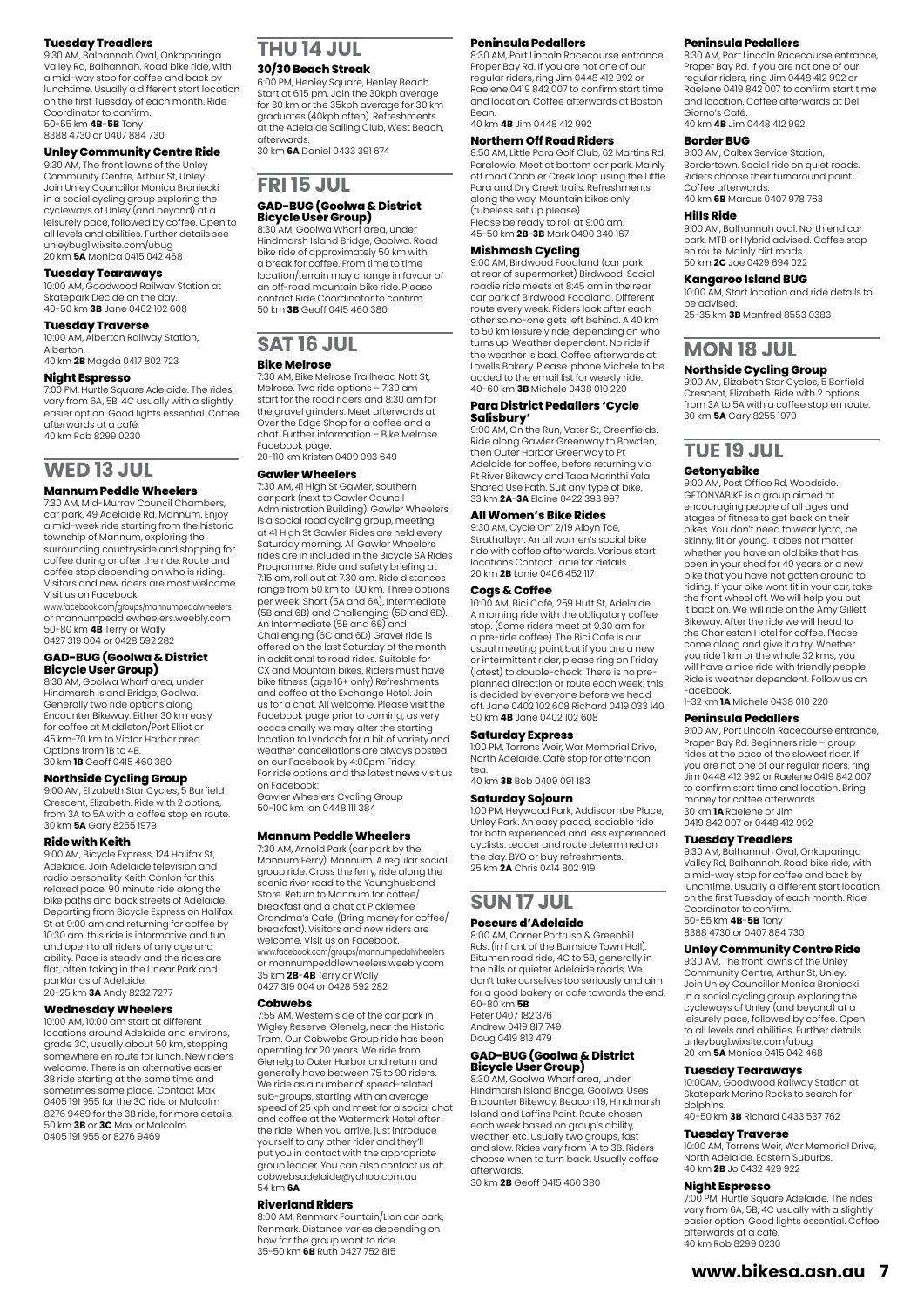June-August 2022

### **WED 20 JUL**

#### **Mannum Peddle Wheelers**

7:30 AM, Mid-Murray Council Chambers, car park, 49 Adelaide Rd, Mannum. Enjoy a mid-week ride starting from the historic township of Mannum, exploring the surrounding countryside and stopping for coffee during or after the ride. Route and coffee stop depending on who is riding. Visitors and new riders are most welcome. Visit us on Facebook.

www.facebook.com/groups/mannumpedalwheelers or mannumpeddlewheelers.weebly.com 50-80 km **4B** Terry or Wally 0427 319 004 or 0428 592 282

## **GAD-BUG (Goolwa & District Bicycle User Group)**

8:30 AM, Goolwa Wharf area, under Hindmarsh Island Bridge, Goolwa. Generally two ride options along Encounter Bikeway. Either 30 km easy for coffee at Middleton/Port Elliot or 45 km-70 km to Victor Harbor area. Options from 1B to 4B. 30 km **1B** Geoff 0415 460 380

#### **Para Pedallers 'Cycle Salisbury'**

8:30 AM, Waterwheel Museum car park, Commercial Rd, Salisbury (opposite Parabanks). Easy ride along local trails and/or local roads, as decided by the group on the day. Coffee afterwards. MTB/ hybrid bikes preferred. 20-30 km **1A**-**2A** Elaine 0422 393 997

### **Northside Cycling Group**

9:00 AM, Elizabeth Star Cycles, 5 Barfield Crescent, Elizabeth. Ride with 2 options, from 3A to 5A with a coffee stop en route. 30 km **5A** Gary 8255 1979

#### **Ride with Keith**

9:00 AM, Bicycle Express, 124 Halifax St, Adelaide. Join Adelaide television and radio personality Keith Conlon for this relaxed pace, 90 minute ride along the bike paths and back streets of Adelaide. Departing from Bicycle Express on Halifax St at 9:00 am and returning for coffee by 10:30 am, this ride is informative and fun, and open to all riders of any age and ability. Pace is steady and the rides are flat, often taking in the Linear Park and parklands of Adelaide. 20-25 km **3A** Andy 8232 7277

**Wednesday Wheelers**

10:00 AM, 10:00 am start at different locations around Adelaide and environs, grade 3C, usually about 50 km, stopping somewhere en route for lunch. New riders welcome. There is an alternative easier 3B ride starting at the same time and sometimes same place. Contact Max 0405 191 955 for the 3C ride or Malcolm 8276 9469 for the 3B ride, for more details. 50 km **3B** or **3C** Max or Malcolm 0405 191 955 or 8276 9469

### **THU 21 JUL 30/30 Beach Streak**

6:00 PM, Henley Square, Henley Beach. Start at 6:15 pm. Join the 30kph average for 30 km or the 35kph average for 30 km graduates (40kph often). Refreshments at the Adelaide Sailing Club, West Beach, afterwards. 30 km **6A** Daniel 0433 391 674

### **FRI 22 JUL GAD-BUG (Goolwa & District Bicycle User Group)** 8:30 AM, Goolwa Wharf area, under

Hindmarsh Island Bridge, Goolwa. Road bike ride of approximately 50 km with a break for coffee. From time to time location/terrain may change in favour of an off-road mountain bike ride. Please contact Ride Coordinator to confirm. 50 km **3B** Geoff 0415 460 380

### **SAT 23 JUL**

#### **Bike Melrose**

7:30 AM, Bike Melrose Trailhead Nott St, Melrose. Two ride options – 7:30 am start for the road riders and 8:30 am for the gravel grinders. Meet afterwards at Over the Edge Shop for a coffee and a chat. Further information – Bike Melrose Facebook page. 20-110 km Kristen 0409 093 649

#### **Gawler Wheelers**

7:30 AM, 41 High St Gawler, southern car park (next to Gawler Council Administration Building). Gawler Wheelers is a social road cycling group, meeting at 41 High St Gawler. Rides are held every Saturday morning. All Gawler Wheelers rides are in included in the Bicycle SA Rides Programme. Ride and safety briefing at 7:15 am, roll out at 7.30 am. Ride distances range from 50 km to 100 km. Three options per week: Short (5A and 6A), Intermediate (5B and 6B) and Challenging (5D and 6D). An Intermediate (5B and 6B) and Challenging (6C and 6D) Gravel ride is offered on the last Saturday of the month in additional to road rides. Suitable for CX and Mountain bikes. Riders must have bike fitness (age 16+ only) Refreshments and coffee at the Exchange Hotel. Join us for a chat. All welcome. Please visit the Facebook page prior to coming, as very occasionally we may alter the starting location to Lyndoch for a bit of variety and weather cancellations are always posted on our Facebook by 4:00pm Friday. For ride options and the latest news visit us on Facebook: Gawler Wheelers Cycling Group 50-100 km Ian 0448 111 384

#### **Mannum Peddle Wheelers**

7:30 AM, Arnold Park (car park by the Mannum Ferry), Mannum. A regular social group ride. Cross the ferry, ride along the scenic river road to the Younghusband Store. Return to Mannum for coffee/ breakfast and a chat at Picklemee Grandma's Cafe. (Bring money for coffee/ breakfast). Visitors and new riders are welcome. Visit us on Facebook. www.facebook.com/groups/mannumpedalwheelers or mannumpeddlewheelers.weebly.com 35 km **2B**-**4B** Terry or Wally 0427 319 004 or 0428 592 282

#### **Cobwebs**

7:55 AM, Western side of the car park in Wigley Reserve, Glenelg, near the Historic Tram. Our Cobwebs Group ride has been operating for 20 years. We ride from Glenelg to Outer Harbor and return and generally have between 75 to 90 riders. We ride as a number of speed-related sub-groups, starting with an average speed of 25 kph and meet for a social chat and coffee at the Watermark Hotel after the ride. When you arrive, just introduce yourself to any other rider and they'll put you in contact with the appropriate group leader. You can also contact us at: cobwebsadelaide@yahoo.com.au 54 km **6A**

#### **Riverland Riders**

8:00 AM, Renmark Fountain/Lion car park, Renmark. Distance varies depending on how far the group want to ride. 35-50 km **6B** Ruth 0427 752 815

#### **Peninsula Pedallers**

8:30 AM, Port Lincoln Racecourse entrance Proper Bay Rd. If you are not one of our regular riders, ring Jim 0448 412 992 or Raelene 0419 842 007 to confirm start time and location. Coffee afterwards at Boston Bean.

40 km **4B** Jim 0448 412 992

## **Dry Creek Trailers 'Cycle**

**Salisbury'** 9:00 AM, BMX/Club/Skate Park car park, cnr Bridge Rd and South Tce, Pooraka. Various medium level rides along Dry Creek Trail, extending to the O Bahn/Modbury as well as Mawson Lakes/Globe Derby/Parafield. Coffee en route. MTB please. 15-20 km **2B** MTB Bryce 0432 732 540

#### **Mishmash Cycling**

9:00 AM, Birdwood Foodland (car park at rear of supermarket) Birdwood. Social roadie ride meets at 8:45 am in the rear car park of Birdwood Foodland. Different route every week. Riders look after each other so no-one gets left behind. A 40 km to 50 km leisurely ride, depending on who turns up. Weather dependent. No ride if the weather is bad. Coffee afterwards at Lovells Bakery. Please 'phone Michele to be added to the email list for weekly ride. 40-60 km **3B** Michele 0438 010 220

### **Para Cruizers 'Cycle Salisbury'**<br>9:00 AM North Adelaide Pailway Station

9:00 AM, North Adelaide Railway Station, War Memorial Drive, North Adelaide. Ride outer City Loop through parklands – coffee en route. Suitable for all types of bikes. 20 km **2B** Brian 0408 818 993

#### **All Women's Bike Rides**

9:30 AM, Cycle On' 2/19 Albyn Tce Strathalbyn. An all Women's Bike Ride aimed to help build confidence for ladies of all ages. Suitable for the beginner or women wanting to get back into cycling on a casual and social level. Buy coffee afterwards.

15 km **2B** Lanie 0406 452 117

#### **Cogs & Coffee**

10:00 AM, Bici Café, 259 Hutt St, Adelaide. A morning ride with the obligatory coffee stop. (Some riders meet at 9.30 am for a pre-ride coffee). The Bici Cafe is our usual meeting point but if you are a new or intermittent rider, please ring on Friday (latest) to double-check. There is no preplanned direction or route each week; this is decided by everyone before we head off. Jane 0402 102 608 Richard 0419 033 140 50 km **4B** Jane 0402 102 608

#### **Saturday Express**

1:00 PM, Drage Reserve, Briar Rd, Felixstow. Café stop for afternoon tea. 40 km **3B** Daryl 0411 474 096

#### **Saturday Sojourn**

1:00 PM, Torrens Weir, War Memorial Drive, North Adelaide. An easy paced, sociable ride for both experienced and less experienced cyclists. Leader and route determined on the day. BYO or buy refreshments. 25 km **2A** Chris 0414 802 919

### **SUN 24 JUL**

### **Poseurs d'Adelaide**

8:00 AM, Corner Portrush & Greenhill Rds. (in front of the Burnside Town Hall).<br>Bitumen road ride, 4C to 5B, generally in the hills or quieter Adelaide roads. We don't take ourselves too seriously and aim for a good bakery or cafe towards the end. 60-80 km **5B** Peter 0407 182 376 Andrew 0419 817 749 Doug 0419 813 479

# **GAD-BUG (Goolwa & District Bicycle User Group)** 8:30 AM, Goolwa Wharf area, under

Hindmarsh Island Bridge, Goolwa. Uses Encounter Bikeway, Beacon 19, Hindmarsh Island and Laffins Point. Route chosen each week based on group's ability, weather, etc. Usually two groups, fast and slow. Rides vary from 1A to 3B. Riders choose when to turn back. Usually coffee afterwards.

30 km **2B** Geoff 0415 460 380

#### **Peninsula Pedallers**

8:30 AM, Port Lincoln Racecourse entrance, Proper Bay Rd. If you are not one of our regular riders, ring Jim 0448 412 992 or Raelene 0419 842 007 to confirm start time and location. Coffee afterwards at Del Giorno's Café. 40 km **4B** Jim 0448 412 992

#### **Border BUG**

9:00 AM, Caltex Service Station, Bordertown. Social ride on quiet roads. Riders choose their turnaround point. Coffee afterwards.

40 km **6B** Marcus 0407 978 763

#### **Hills Ride**

9:00 AM, Harrogate tennis courts, 60 Mail Rd, Harrogate. MTB or Hybrid advised. Coffee stop en route. Mainly dirt roads. 50 km **2C** Neil 0429 201 144

## **MON 25 JUL**

**Northside Cycling Group** 9:00 AM, Elizabeth Star Cycles, 5 Barfield Crescent, Elizabeth. Ride with 2 options, from 3A to 5A with a coffee stop en route. 30 km **5A** Gary 8255 1979

### **TUE 26 JUL**

#### **Getonyabike**

9:00 AM, Charleston tennis Courts. Newman Rd Charleston GETONYABIKE is a group aimed at encouraging people of all ages and stages of fitness to get back on their bikes. You don't need to wear lycra, be skinny, fit or young. It does not matter whether you have an old bike that has been in your shed for 40 years or a new bike that you have not gotten around to riding. If your bike wont fit in your car, take the front wheel off. We will help you put it back on. We will ride on the Amy Gillett Bikeway. After the ride we will head to the Charleston Hotel for coffee. Please come along and give it a try. Whether you ride 1 km or the whole 32 kms, you will have a nice ride with friendly people. Ride is weather dependent. Follow us on Facebook. 1-32 km **1A** Michele 0438 010 220

#### **Peninsula Pedallers**

9:00 AM, Port Lincoln Racecourse entrance, Proper Bay Rd. Beginners ride – group rides at the pace of the slowest rider. If you are not one of our regular riders, ring Jim 0448 412 992 or Raelene 0419 842 007 to confirm start time and location. Bring money for coffee afterwards. 30 km **1A** Raelene or Jim 0419 842 007 or 0448 412 992

#### **Tuesday Treadlers**

9:30 AM, Balhannah Oval, Onkaparinga Valley Rd, Balhannah. Road bike ride, with a mid-way stop for coffee and back by lunchtime. Usually a different start location on the first Tuesday of each month. Ride Coordinator to confirm. 50-55 km **4B**-**5B** Tony 8388 4730 or 0407 884 730

#### **Unley Community Centre Ride**

9:30 AM, The front lawns of the Unley Community Centre, Arthur St, Unley. Join Unley Councillor Monica Broniecki in a social cycling group exploring the cycleways of Unley (and beyond) at a leisurely pace, followed by coffee. Open to all levels and abilities. Further details see unleybug1.wixsite.com/ubug 20 km **5A** Monica 0415 042 468

**Tuesday Tearaways**<br>10:00 AM, Goodwood Railway Station at<br>Skatepark. Decide on the day. 40-50 km **3B** Jane 0402 102 608

#### **Tuesday Traverse**

10:00 AM, Brighton Railway Station, Brighton. Southwest Suburbs. 40 km **2B** Jeff 04087 191 958

### Bicycle Maintenance Course **Basic Bike Care 5:30 PM – 8:00 PM**

**Tuesday 26 July 2022 Bicycle SA Office, 11a Croydon Rd Keswick** This basic 3 hour course is designed specifically for those just starting out or who haven't got the bike out of the shed for a while. Learn how to clean and lubricate the major mechanical working parts of a bike and get the inside story on repairing punctures!

#### **Fee applies**

**Early bookings essential (maximum 6 registrants per course) Bicycle SA office 8168 9999 office@bikesa.asn.au www.bikesa.asn.au**

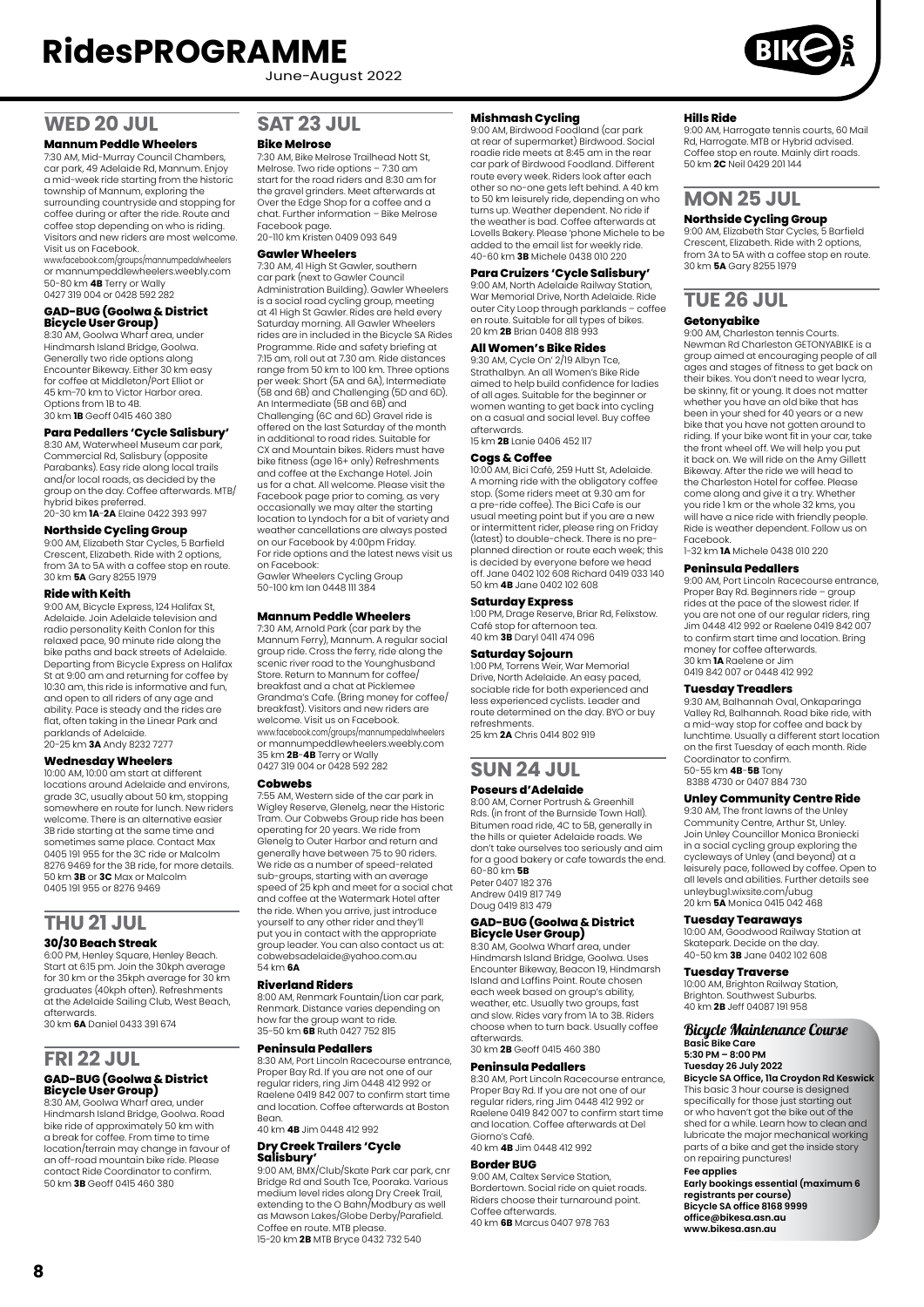#### **Night Espresso**

7:00 PM, Hurtle Square Adelaide. The rides vary from 6A, 5B, 4C usually with a slightly easier option. Good lights essential. Coffee afterwards at a café. 40 km Rob 8299 0230

### **WED 27 JUL**

#### **Mannum Peddle Wheelers**

7:30 AM, Mid-Murray Council Chambers, car park, 49 Adelaide Rd, Mannum. Enjoy a mid-week ride starting from the historic township of Mannum, exploring the surrounding countryside and stopping for coffee during or after the ride. Route and coffee stop depending on who is riding. Visitors and new riders are most welcome.

Visit us on Facebook. www.facebook.com/groups/mannumpedalwheelers or mannumpeddlewheelers.weebly.com 50-80 km 4B Terry or Wally 0427 319 004 or 0428 592 282

#### **GAD-BUG (Goolwa & District Bicycle User Group)**

8:30 AM, Goolwa Wharf area, under Hindmarsh Island Bridge, Goolwa. Generally two ride options along Encounter Bikeway. Either 30 km easy for coffee at Middleton/Port Elliot or 45 km-70 km to Victor Harbor area. Options from 1B to 4B. 30 km **1B** Geoff 0415 460 380

**Northside Cycling Group**

9:00 AM, Elizabeth Star Cycles, 5 Barfield Crescent, Elizabeth. Ride with 2 options, from 3A to 5A with a coffee stop en route. 30 km **5A** Gary 8255 1979

#### **Ride with Keith**

9:00 AM, Bicycle Express, 124 Halifax St, Adelaide. Join Adelaide television and radio personality Keith Conlon for this relaxed pace, 90 minute ride along the bike paths and back streets of Adelaide. Departing from Bicycle Express on Halifax St at 9:00 am and returning for coffee by 10:30 am, this ride is informative and fun, and open to all riders of any age and ability. Pace is steady and the rides are flat, often taking in the Linear Park and parklands of Adelaide. 20-25 km **3A** Andy 8232 7277

#### **Wednesday Wheelers**

10:00 AM, 10:00 am start at different locations around Adelaide and environs, grade 3C, usually about 50 km, stopping somewhere en route for lunch. New riders welcome. There is an alternative easier 3B ride starting at the same time and sometimes same place. Contact Max 0405 191 955 for the 3C ride or Malcolm 8276 9469 for the 3B ride, for more details. 50 km **3B** or **3C** Max or Malcolm 0405 191 955 or 8276 9469

### **THU 28 JUL**

### **30/30 Beach Streak**

6:00 PM, Henley Square, Henley Beach. Start at 6:15 pm. Join the 30kph average for 30 km or the 35kph average for 30 km graduates (40kph often). Refreshments at the Adelaide Sailing Club, West Beach, afterwards.

30 km **6A** Daniel 0433 391 674

### **FRI 29 JUL GAD-BUG (Goolwa & District Bicycle User Group)**

8:30 AM, Goolwa Wharf area, under Hindmarsh Island Bridge, Goolwa. Road bike ride of approximately 50 km with a break for coffee. From time to time location/terrain may change in favour of an off-road mountain bike ride. Please contact Ride Coordinator to confirm. 50 km **3B** Geoff 0415 460 380

### **SAT 30 JUL**

ADVERTISEMENT Audax **Barossa & Hills Ramble Saturday 30 July 2022**

#### **7:00 AM Start – Modbury 100kkm/152km/209km**

**Unsupported**

Climb the Adelaide Hills via Houghton, Inglewood, Kersbrook and Williamstown to the picturesque Barossa Valley towns of Lyndoch, Tanunda and Angaston before returning via Sedan, Palmer, Birdwood, Gumeracha, and Tea Tree Gully.

#### **James Litt 0428 066 480 jamlitt@bigpond.net.au**

#### **Bike Melrose**

7:30 AM, Bike Melrose Trailhead Nott St, Melrose. Two ride options – 7:30 am start for the road riders and 8:30 am for the gravel grinders. Meet afterwards at Over the Edge Shop for a coffee and a chat. Further information – Bike Melrose Facebook page. 20-110 km Kristen 0409 093 649

#### **Gawler Wheelers**

7:30 AM, 41 High St Gawler, southern car park (next to Gawler Council Administration Building). Gawler Wheelers is a social road cycling group, meeting at 41 High St Gawler. Rides are held every Saturday morning. All Gawler Wheelers rides are in included in the Bicycle SA Rides Programme. Ride and safety briefing at 7:15 am, roll out at 7.30 am. Ride distances range from 50 km to 100 km. Three options per week: Short (5A and 6A), Intermediate (5B and 6B) and Challenging (5D and 6D). An Intermediate (5B and 6B) and Challenging (6C and 6D) Gravel ride is offered on the last Saturday of the month in additional to road rides. Suitable for CX and Mountain bikes. Riders must have bike fitness (age 16+ only) Refreshments and coffee at the Exchange Hotel. Join us for a chat. All welcome. Please visit the Facebook page prior to coming, as very occasionally we may alter the starting location to Lyndoch for a bit of variety and weather cancellations are always posted on our Facebook by 4:00pm Friday. For ride options and the latest news visit us on Facebook: Gawler Wheelers Cycling Group

50-100 km Ian 0448 111 384

#### **Mannum Peddle Wheelers**

7:30 AM, Arnold Park (car park by the Mannum Ferry), Mannum. A regular social group ride. Cross the ferry, ride along the scenic river road to the Younghusband Store. Return to Mannum for coffee/ breakfast and a chat at Picklemee Grandma's Cafe. (Bring money for coffee/ breakfast). Visitors and new riders are welcome. Visit us on Facebook. www.facebook.com/groups/mannumpedalwheelers or mannumpeddlewheelers.weebly.com 35 km **2B**-**4B** Terry or Wally 0427 319 004 or 0428 592 282

#### **Cobwebs**

7:55 AM, Western side of the car park in Wigley Reserve, Glenelg, near the Historic Tram. Our Cobwebs Group ride has been operating for 20 years. We ride from Glenelg to Outer Harbor and return and generally have between 75 to 90 riders. We ride as a number of speed-related sub-groups, starting with an average speed of 25 kph and meet for a social chat and coffee at the Watermark Hotel after the ride. When you arrive, just introduce yourself to any other rider and they'll put you in contact with the appropriate group leader. You can also contact us at: cobwebsadelaide@yahoo.com.au 54 km **6A**

#### **Riverland Riders**

8:00 AM, Renmark Fountain/Lion car park, Renmark. Distance varies depending on how far the group want to ride. 35-50 km **6B** Ruth 0427 752 815

#### **Peninsula Pedallers**

8:30 AM, Port Lincoln Racecourse entrance Proper Bay Rd. If you are not one of our regular riders, ring Jim 0448 412 992 or Raelene 0419 842 007 to confirm start time and location. Coffee afterwards at Boston Bean. 40 km **4B** Jim 0448 412 992

**Northern Off Road Riders** 

#### 8:50 AM, Little Para Golf Club, 62 Martins

Rd, Paralowie. Meet at bottom car park. Mainly off road ride along local tracks and trails in the Salisbury area. Ride route to be decided on the day along with coffee and refreshment stop. Mountain bikes only (tubeless set up please). Please be ready to roll at 9:00 am.

30-40 km **2B**-**3B** Mark 0490 340 167

### **Mishmash Cycling**

9:00 AM, Birdwood Foodland (car park at rear of supermarket) Birdwood. Social roadie ride meets at 8:45 am in the rear car park of Birdwood Foodland. Different route every week. Riders look after each other so no-one gets left behind. A 40 km to 50 km leisurely ride, depending on who turns up. Weather dependent. No ride if the weather is bad. Coffee afterwards at Lovells Bakery. Please 'phone Michele to be added to the email list for weekly ride. 40-60 km **3B** Michele 0438 010 220

#### **Cogs & Coffee**

10:00 AM, Bici Café, 259 Hutt St, Adelaide. A morning ride with the obligatory coffee stop. (Some riders meet at 9.30 am for a pre-ride coffee). The Bici Cafe is our usual meeting point but if you are a new or intermittent rider, please ring on Friday (latest) to double-check. There is no pre-planned direction or route each week; this is decided by everyone before we head off. Jane 0402 102 608 Richard 0419 033 140 50 km **4B** Jane 0402 102 608

#### **Saturday Express**

1:00 PM, Brighton Railway Station, Brighton. Café stop for afternoon tea. 40 km **3B** Jeff 04087 191 958

#### **Saturday Sojourn**

1:00 PM, Marshmallow Pk, Adelaide Parklands, Park 19 (Pityarilla), adj Glen Osmond Rd, Adelaide. An easy paced, sociable ride for both experienced and less experienced cyclists. Leader and route determined on the day. BYO or buy refreshments. 25 km **2A** Chris 0414 802 919

## **SUN 31 JUL**

#### **Poseurs d'Adelaide**

8:00 AM, Corner Portrush & Greenhill Rds. (in front of the Burnside Town Hall). Bitumen road ride, 4C to 5B, generally in the hills or quieter Adelaide roads. We don't take ourselves too seriously and aim for a good bakery or cafe towards the end. 60-80 km **5B** Peter 0407 182 376 Andrew 0419 817 749 Doug 0419 813 479

## **GAD-BUG (Goolwa & District Bicycle User Group)**

8:30 AM, Goolwa Wharf area, under Hindmarsh Island Bridge, Goolwa. Uses Encounter Bikeway, Beacon 19, Hindmarsh Island and Laffins Point. Route chosen each week based on group's ability, weather, etc. Usually two groups, fast and slow. Rides vary from 1A to 3B. Riders choose when to turn back. Usually coffee afterwards. 30 km **2B** Geoff 0415 460 380

#### **Peninsula Pedallers**

8:30 AM, Port Lincoln Racecourse entrance, Proper Bay Rd. If you are not one of our regular riders, ring Jim 0448 412 992 or Raelene 0419 842 007 to confirm start time and location. Coffee afterwards at Del Giorno's Café. 40 km **4B** Jim 0448 412 992

#### **Border BUG**

9:00 AM, Caltex Service Station, Bordertown. Social ride on quiet roads. Riders choose their turnaround point. Coffee afterwards. 40 km **6B** Marcus 0407 978 763

#### **Hills Ride**

9:00 AM, Magill. Tower hotel car park. MTB or Hybrid advised. Coffee stop en route. Mainly dirt roads. 50 km 2C Steve 0401 603 596

**Salisbury Explorers 'Cycle** 

#### **Salisbury'** 9:00 AM, Shelter Area, Carisbrooke Park, Main North Rd, Salisbury Park. Beginners/ Easy Ride along the path of the Little Para

Trail. 5 -10 km **1A**-**2A** MTB Jim 0401 984 767

### **MON 1 AUG Northside Cycling Group**

9:00 AM, Elizabeth Star Cycles, 5 Barfield Crescent, Elizabeth. Ride with 2 options, from 3A to 5A with a coffee stop en route. 30 km **5A** Gary 8255 1979

### **TUE 2 AUG**

#### **Getonyabike**

9:00 AM, Charleston tennis Courts. Newman Rd Charleston GETONYABIKE is a group aimed at encouraging people of all ages and stages of fitness to get back on their bikes. You don't need to wear lycra, be skinny, fit or young. It does not matter whether you have an old bike that has been in your shed for 40 years or a new bike that you have not gotten around to riding. If your bike wont fit in your car, take the front wheel off. We will help you put it back on. We will ride on the Amy Gillett Bikeway. After the ride we will head to the Charleston Hotel for coffee. Please come along and give it a try. Whether you ride 1 km or the whole 32 kms, you will have a nice ride with friendly people. Ride is weather dependent. Follow us on Facebook.

1-32 km **1A** Michele 0438 010 220

#### **Peninsula Pedallers**

9:00 AM, Port Lincoln Racecourse entrance, Proper Bay Rd. Beginners ride – group rides at the pace of the slowest rider. If you are not one of our regular riders, ring Jim 0448 412 992 or Raelene 0419 842 007 to confirm start time and location. Bring money for coffee afterwards. 30 km **1A** Raelene or Jim 0419 842 007 or 0448 412 992

#### **Tuesday Treadlers**

9:30 AM, Balhannah Oval, Onkaparinga Valley Rd, Balhannah. Road bike ride, with a mid-way stop for coffee and back by lunchtime. Usually a different start location on the first Tuesday of each month. Ride Coordinator to confirm.

50-55 km **4B**-**5B** Tony 8388 4730 or 0407 884 730

#### **Unley Community Centre Ride**

9:30 AM, The front lawns of the Unley Community Centre, Arthur St, Unley. Join Unley Councillor Monica Broniecki in a social cycling group exploring the cycleways of Unley (and beyond) at a leisurely pace, followed by coffee. Open to all levels and abilities. Further details see unleybug1.wixsite.com/ubug 20 km **5A** Monica 0415 042 468

#### **Tuesday Tearaways**

10:00 AM, Brighton Railway Station on the Western side. A Coast to Vines roundabout 40-50 km **3B** Ann 0438 558 941

#### **Tuesday Traverse**

10:00 AM, Torrens Weir, War Memorial Drive, North Adelaide. Suburbs. 40 km **2B** Peter 0426 194 910

#### **Night Espresso**

7:00 PM, Hurtle Square Adelaide. The rides vary from 6A, 5B, 4C usually with a slightly easier option. Good lights essential. Coffee afterwards at a café. 40 km Rob 8299 0230

#### **Night Espresso**

7:00 PM, Hurtle Square Adelaide. An easier ride option for those wishing to join the Espresso 'night riders' Good lights essential. Coffee afterwards at a café. 40 km **4A** Rob 8299 0230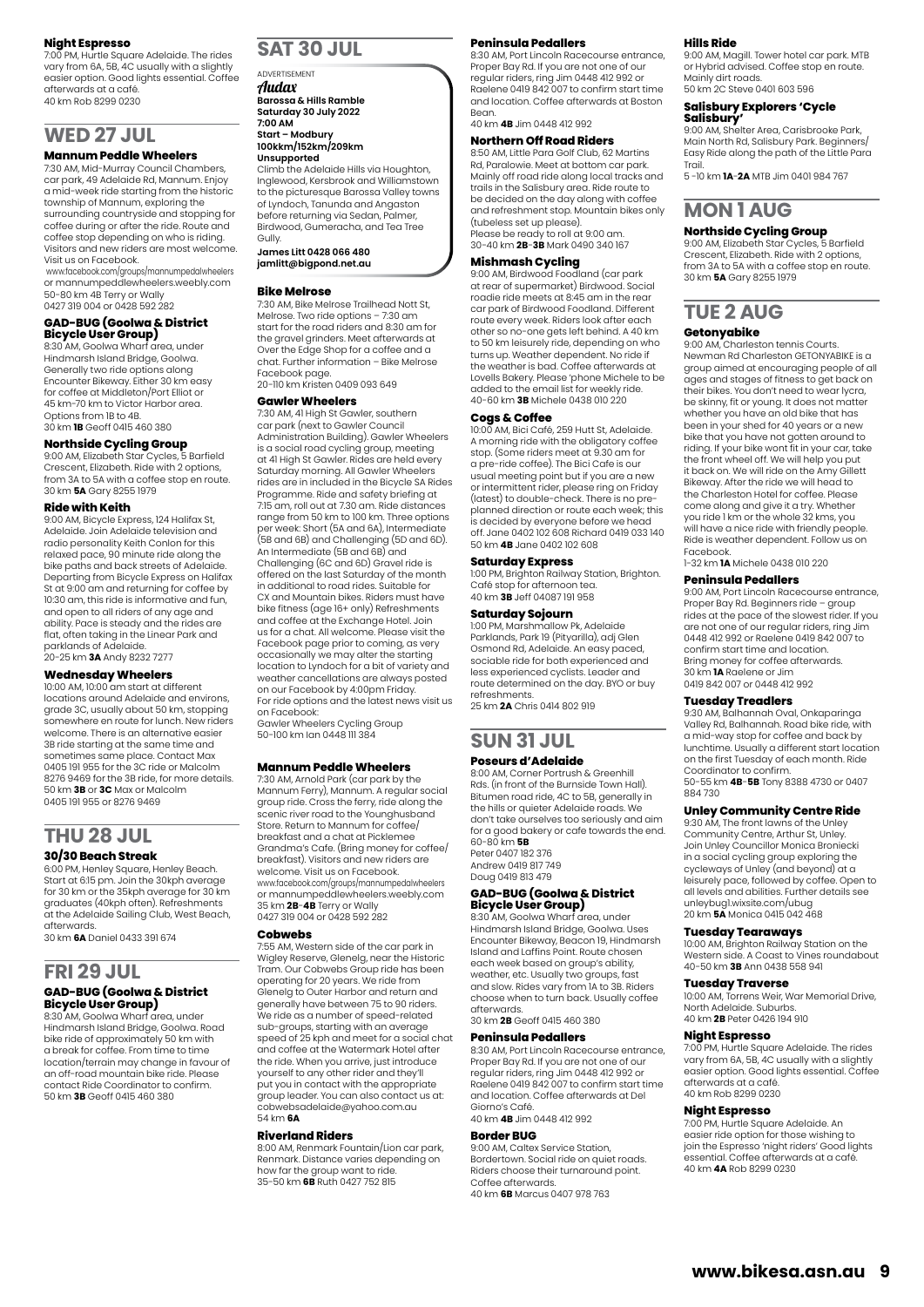June-August 2022

### **WED 3 AUG**

#### **Mannum Peddle Wheelers**

7:30 AM, Mid-Murray Council Chambers, car park, 49 Adelaide Rd, Mannum. Enjoy a mid-week ride starting from the historic township of Mannum, exploring the surrounding countryside and stopping for coffee during or after the ride. Route and coffee stop depending on who is riding. Visitors and new riders are most welcome. Visit us on Facebook.

www.facebook.com/groups/mannumpedalwheelers or mannumpeddlewheelers.weebly.com 50-80 km **4B** Terry or Wally 0427 319 004 or 0428 592 282

## **GAD-BUG (Goolwa & District Bicycle User Group)**

8:30 AM, Goolwa Wharf area, under Hindmarsh Island Bridge, Goolwa. Generally two ride options along Encounter Bikeway. Either 30 km easy for coffee at Middleton/Port Elliot or 45 km-70 km to Victor Harbor area. Options from 1B to 4B. 30 km **1B** Geoff 0415 460 380

**Para Pedallers 'Cycle Salisbury'**

8:30 AM, Waterwheel Museum car park, Commercial Rd, Salisbury (opposite Parabanks). Easy ride along local trails and/or local roads, as decided by the group on the day. Coffee afterwards. MTB/hybrid bikes preferred. 20-30 km **1A**-**2A** Elaine 0422 393 997

### **Northside Cycling Group**

9:00 AM, Elizabeth Star Cycles, 5 Barfield Crescent, Elizabeth. Ride with 2 options, from 3A to 5A with a coffee stop en route. 30 km **5A** Gary 8255 1979

#### **Ride with Keith**

9:00 AM, Bicycle Express, 124 Halifax St, Adelaide. Join Adelaide television and radio personality Keith Conlon for this relaxed pace, 90 minute ride along the bike paths and back streets of Adelaide. Departing from Bicycle Express on Halifax St at 9:00 am and returning for coffee by 10:30 am, this ride is informative and fun, and open to all riders of any age and ability. Pace is steady and the rides are flat, often taking in the Linear Park and parklands of Adelaide. 20-25 km **3A** Andy 8232 7277

#### **Wednesday Wheelers**

10:00 AM, 10:00 am start at different locations around Adelaide and environs, grade 3C, usually about 50 km, stopping somewhere en route for lunch. New riders welcome. There is an alternative easier 3B ride starting at the same time and sometimes same place. Contact Max 0405 191 955 for the 3C ride or Malcolm 8276 9469 for the 3B ride, for more details. 50 km **3B** or **3C** Max or Malcolm 0405 191 955 or 8276 9469

#### **THU 4 AUG 30/30 Beach Streak**

#### 6:00 PM, Henley Square, Henley Beach.

Start at 6:15 pm. Join the 30kph average for 30 km or the 35kph average for 30 km graduates (40kph often). Refreshments at the Adelaide Sailing Club, West Beach, afterwards. 30 km **6A** Daniel 0433 391 674

### **FRI 5 AUG GAD-BUG (Goolwa & District Bicycle User Group)** 8:30 AM, Goolwa Wharf area, under

Hindmarsh Island Bridge, Goolwa. Road bike ride of approximately 50 km with a break for coffee. From time to time location/terrain may change in favour of an off-road mountain bike ride. Please contact Ride Coordinator to confirm. 50 km **3B** Geoff 0415 460 380

## **SAT 6 AUG**

#### **Bike Melrose**

7:30 AM, Bike Melrose Trailhead Nott St, Melrose. Two ride options – 7:30 am start for the road riders and 8:30 am for the gravel grinders. Meet afterwards at Over the Edge Shop for a coffee and a chat. Further information – Bike Melrose Facebook page. 20-110 km Kristen 0409 093 649

#### **Gawler Wheelers**

7:30 AM, 41 High St Gawler, southern car park (next to Gawler Council Administration Building). Gawler Wheelers is a social road cycling group, meeting at 41 High St Gawler. Rides are held every Saturday morning. All Gawler Wheelers rides are in included in the Bicycle SA Rides Programme. Ride and safety briefing at 7:15 am, roll out at 7.30 am. Ride distances range from 50 km to 100 km. Three options per week: Short (5A and 6A), Intermediate (5B and 6B) and Challenging (5D and 6D). An Intermediate (5B and 6B) and Challenging (6C and 6D) Gravel ride is offered on the last Saturday of the month in additional to road rides. Suitable for CX and Mountain bikes. Riders must have bike fitness (age 16+ only) Refreshments and coffee at the Exchange Hotel. Join us for a chat. All welcome. Please visit the Facebook page prior to coming, as very occasionally we may alter the starting location to Lyndoch for a bit of variety and weather cancellations are always posted on our Facebook by 4:00pm Friday. For ride options and the latest news visit us on Facebook: Gawler Wheelers Cycling Group 50-100 km Ian 0448 111 384

#### **Mannum Peddle Wheelers**

7:30 AM, Arnold Park (car park by the Mannum Ferry), Mannum. A regular social group ride. Cross the ferry, ride along the scenic river road to the Younghusband Store. Return to Mannum for coffee/ breakfast and a chat at Picklemee Grandma's Cafe. (Bring money for coffee/ breakfast). Visitors and new riders are welcome. Visit us on Facebook. www.facebook.com/groups/mannumpedalwheelers or mannumpeddlewheelers.weebly.com 35 km **2B**-**4B** Terry or Wally 0427 319 004 or 0428 592 282

#### **Cobwebs**

7:55 AM, Western side of the car park in Wigley Reserve, Glenelg, near the Historic Tram. Our Cobwebs Group ride has been operating for 20 years. We ride from Glenelg to Outer Harbor and return and generally have between 75 to 90 riders. We ride as a number of speed-related sub-groups, starting with an average speed of 25 kph and meet for a social chat and coffee at the Watermark Hotel after the ride. When you arrive, just introduce yourself to any other rider and they'll put you in contact with the appropriate group leader. You can also contact us at: cobwebsadelaide@yahoo.com.au 54 km **6A**

#### **Riverland Riders**

8:00 AM, Renmark Fountain/Lion car park, Renmark. Distance varies depending on how far the group want to ride. 35-50 km **6B** Ruth 0427 752 815

#### **Peninsula Pedallers**

8:30 AM, Port Lincoln Racecourse entrance, Proper Bay Rd. If you are not one of our regular riders, ring Jim 0448 412 992 or Raelene 0419 842 007 to confirm start time and location. Coffee afterwards at Boston Bean.

40 km **4B** Jim 0448 412 992

#### Bicycle Maintenance Course

#### **Intermediate Bike Maintenance – Course #1 (Gears and Brakes) 9:00 AM – 1:00pm PM**

**Saturday 6 August 2022 Bicycle SA Office, 11a Croydon Rd Keswick**

The next step after Basic Bike Care, this course will provide you with the skills and knowledge needed to confidently carry out the basic scheduled maintenance tasks that are essential for a well maintained bike. The class sizes are limited to 6 participants to maximise learning and the course structured to include content relevant to both road and mountain bike enthusiasts, as well as everyday riders.

Please book into both parts of the course on the dates suitable for you.

#### **Fee applies Early bookings essential (maximum 6 registrants per course) Bicycle SA Office 8168 9999 [office@bikesa.asn.au](mailto:office@bikesa.asn.au) www.bikesa.asn.au**

**Mishmash Cycling** 9:00 AM, Birdwood Foodland (car park at rear of supermarket) Birdwood. Social roadie ride meets at 8:45 am in the rear car park of Birdwood Foodland. Different route every week. Riders look after each other so no-one gets left behind. A 40 km to 50 km leisurely ride, depending on who turns up. Weather dependent. No ride if the weather is bad. Coffee afterwards at Lovells Bakery. Please 'phone Michele to be added to the email list for weekly ride. 40-60 km **3B** Michele 0438 010 220

#### **Para District Pedallers 'Cycle Salisbury'**

9:00 AM, Hausler Reserve (Greentree Park), Kings Rd, Paralowie. Easy ride along the Little Para Trail, Tapa Martinthi Yala Shared Use Path and service road to St Kilda and return. Coffee en route. Mountain/hybrid bikes only. 25 km **2A** Jim 0401 984 767

**All Women's Bike Rides** 9:30 AM, Cycle On' 2/19 Albyn Tce, Strathalbyn. An all women's social bike ride with coffee afterwards. Various start locations Contact Lanie for details. 20 km **2B** Lanie 0406 452 117

#### **Cogs & Coffee**

10:00 AM, Bici Café, 259 Hutt St, Adelaide. A morning ride with the obligatory coffee stop. (Some riders meet at 9.30 am for a pre-ride coffee). The Bici Cafe is our usual meeting point but if you are a new or intermittent rider, please ring on Friday (latest) to double-check. There is no preplanned direction or route each week; this is decided by everyone before we head off. Jane 0402 102 608 Richard 0419 033 140 50 km **4B** Jane 0402 102 608

#### **Saturday Express**

1:00 PM, Torrens Weir, War Memorial Drive, North Adelaide. Café stop for afternoon tea. 40 km **3B** Bob 0409 091 183

#### **SUN 7 AUG Poseurs d'Adelaide**

8:00 AM, Corner Portrush & Greenhill Rds. (in front of the Burnside Town Hall).<br>Bitumen road ride, 4C to 5B, generally in<br>the hills or quieter Adelaide roads. We don't take ourselves too seriously and aim for a good bakery or cafe towards the end. 60-80 km **5B** Peter 0407 182 376

Andrew 0419 817 749 Doug 0419 813 479

## **GAD-BUG (Goolwa & District Bicycle User Group)**

8:30 AM, Goolwa Wharf area, under Hindmarsh Island Bridge, Goolwa. Uses Encounter Bikeway, Beacon 19, Hindmarsh Island and Laffins Point. Route chosen each week based on group's ability, weather, etc. Usually two groups, fast and slow. Rides vary from 1A to 3B. Riders choose when to turn back. Usually coffee afterwards.

30 km **2B** Geoff 0415 460 380

#### **Peninsula Pedallers**

8:30 AM, Port Lincoln Racecourse entrance, Proper Bay Rd. If you are not one of our regular riders, ring Jim 0448 412 992 or Raelene 0419 842 007 to confirm start time and location. Coffee afterwards at Del Giorno's Café.

40 km **4B** Jim 0448 412 992

#### **Border BUG**

9:00 AM, Caltex Service Station, Bordertown. Social ride on quiet roads. Riders choose their turnaround point. Coffee afterwards. 40 km **6B** Marcus 0407 978 763

#### **Hills Ride**

9:00 AM, Woodside. Swimming pool car park. MTB or Hybrid advised. Coffee stop en route. Mainly dirt roads. 50 km **2C** Joe 0429 694 022

# **MON 8 AUG**

#### **Northside Cycling Group**

9:00 AM, Elizabeth Star Cycles, 5 Barfield Crescent, Elizabeth. Ride with 2 options, from 3A to 5A with a coffee stop en route. 30 km **5A** Gary 8255 1979

### **TUE 9 AUG**

#### **Getonyabike**

9:00 AM, Charleston tennis Courts. Newman Rd Charleston GETONYABIKE is a group aimed at encouraging people of all ages and stages of fitness to get back on their bikes. You don't need to wear lycra, be skinny, fit or young. It does not matter whether you have an old bike that has been in your shed for 40 years or a new bike that you have not gotten around to riding. If your bike wont fit in your car, take the front wheel off. We will help you put it back on. We will ride on the Amy Gillett Bikeway. After the ride we will head to the Charleston Hotel for coffee. Please come along and give it a try. Whether you ride 1 km or the whole 32 kms, you will have a nice ride with friendly people Ride is weather dependent. Follow us on Facebook.

1-32 km **1A** Michele 0438 010 220

#### **Peninsula Pedallers**

9:00 AM, Port Lincoln Racecourse entrance, Proper Bay Rd. Beginners ride – group rides at the pace of the slowest rider. If you are not one of our regular riders, ring Jim 0448 412 992 or Raelene 0419 842 007 to confirm start time and location. Bring money for coffee afterwards. 30 km **1A** Raelene or Jim 0419 842 007 or 0448 412 992

#### **Tuesday Treadlers**

9:30 AM, Balhannah Oval, Onkaparinga Valley Rd, Balhannah. Road bike ride, with a mid-way stop for coffee and back by lunchtime. Usually a different start location on the first Tuesday of each month. Ride Coordinator to confirm. 50-55 km **4B**-**5B** Tony 8388 4730 or 0407 884 730

#### **Unley Community Centre Ride**

9:30 AM, The front lawns of the Unley Community Centre, Arthur St, Unley. Join Unley Councillor Monica Broniecki in a social cycling group exploring the cycleways of Unley (and beyond) at a leisurely pace, followed by coffee. Open to all levels and abilities. Further details see unleybug1.wixsite.com/ubug 20 km **5A** Monica 0415 042 468

#### **Tuesday Tearaways**

10:00 AM, Goodwood Railway Station at Skatepark. Decide on the day 40-50 km **3B** Jane 0402 102 608

#### **Tuesday Traverse**

10:00 AM, Torrens Weir, War Memorial Drive, North Adelaide. Mystery Ride. 40 km **2C** Eric 0402 356 796

#### **Night Espresso**

7:00 PM, Hurtle Square Adelaide. The rides vary from 6A, 5B, 4C usually with a slightly easier option. Good lights essential. Coffee afterwards at a café. 40 km Rob 8299 0230

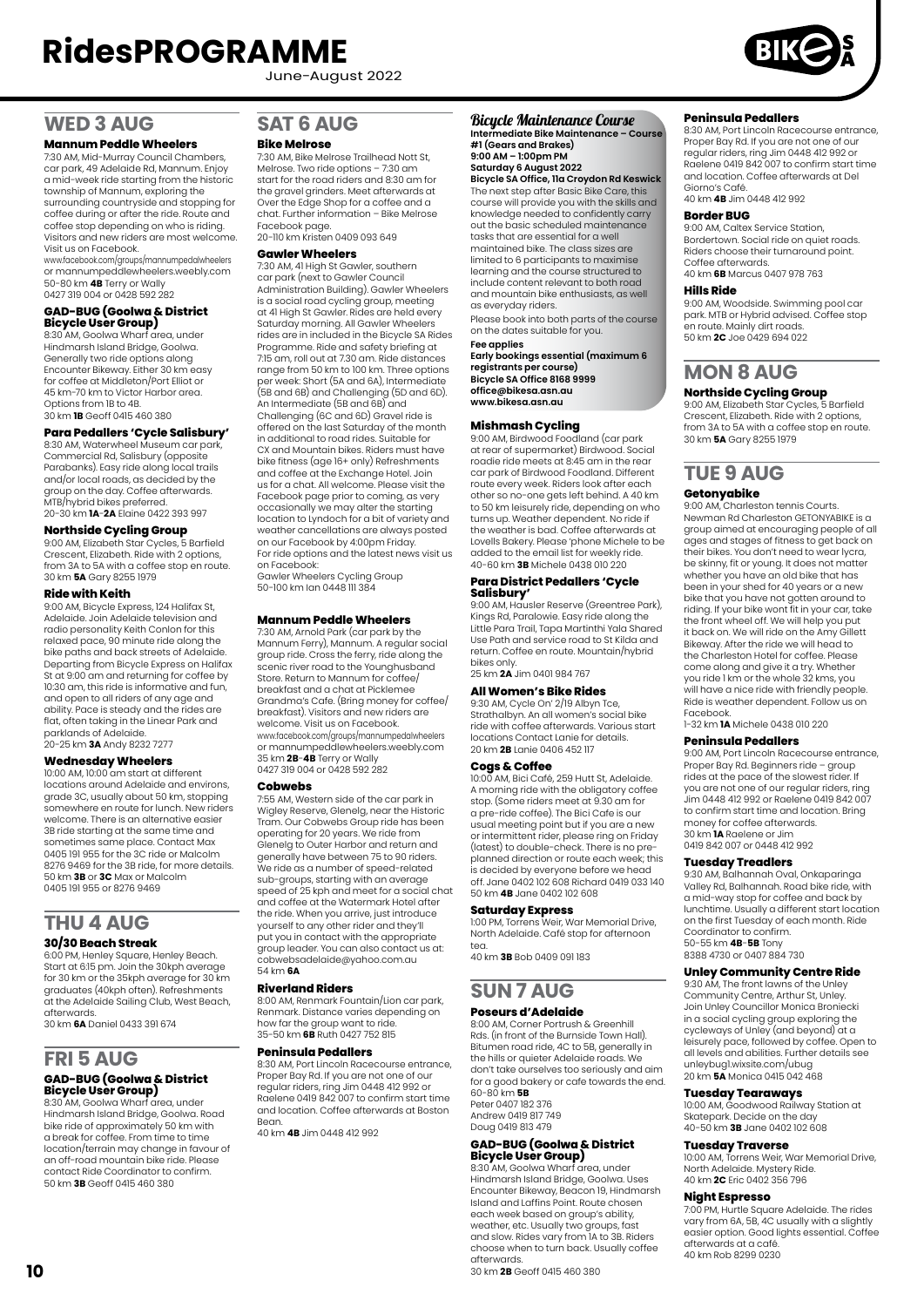### **WED 10 AUG**

#### **Mannum Peddle Wheelers**

7:30 AM, Mid-Murray Council Chambers, car park, 49 Adelaide Rd, Mannum. Enjoy a mid-week ride starting from the historic township of Mannum, exploring the surrounding countryside and stopping for coffee during or after the ride. Route and coffee stop depending on who is riding. Visitors and new riders are most welcome. Visit us on Facebook.

www.facebook.com/groups/mannumpedalwheelers or mannumpeddlewheelers.weebly.com 50-80 km **4B** Terry or Wally 0427 319 004 or 0428 592 282

## **GAD-BUG (Goolwa & District Bicycle User Group)**

8:30 AM, Goolwa Wharf area, under Hindmarsh Island Bridge, Goolwa. Generally two ride options along Encounter Bikeway. Either 30 km easy for coffee at Middleton/Port Elliot or 45 km-70 km to Victor Harbor area. Options from 1B to 4B. 30 km **1B** Geoff 0415 460 380

#### **Northside Cycling Group**

9:00 AM, Elizabeth Star Cycles, 5 Barfield Crescent, Elizabeth. Ride with 2 options, from 3A to 5A with a coffee stop en route. 30 km **5A** Gary 8255 1979

#### **Ride with Keith**

9:00 AM, Bicycle Express, 124 Halifax St, Adelaide. Join Adelaide television and radio personality Keith Conlon for this relaxed pace, 90 minute ride along the bike paths and back streets of Adelaide. Departing from Bicycle Express on Halifax St at 9:00 am and returning for coffee by 10:30 am, this ride is informative and fun, and open to all riders of any age and ability. Pace is steady and the rides are flat, often taking in the Linear Park and parklands of Adelaide. 20-25 km **3A** Andy 8232 7277

**Wednesday Wheelers**

10:00 AM, 10:00 am start at different locations around Adelaide and environs, grade 3C, usually about 50 km, stopping somewhere en route for lunch. New riders welcome. There is an alternative easier 3B ride starting at the same time and sometimes same place. Contact Max 0405 191 955 for the 3C ride or Malcolm 8276 9469 for the 3B ride, for more details. 50 km **3B** or **3C** Max or Malcolm 0405 191 955 or 8276 9469

# **THU 11 AUG**

## **30/30 Beach Streak**

6:00 PM, Henley Square, Henley Beach. Start at 6:15 pm. Join the 30kph average for 30 km or the 35kph average for 30 km graduates (40kph often). Refreshments at the Adelaide Sailing Club, West Beach, afterwards.

30 km **6A** Daniel 0433 391 674

#### **FRI 12 AUG GAD-BUG (Goolwa & District Bicycle User Group)**

8:30 AM, Goolwa Wharf area, under Hindmarsh Island Bridge, Goolwa. Road bike ride of approximately 50 km with a break for coffee. From time to time location/terrain may change in favour of an off-road mountain bike ride. Please contact Ride Coordinator to confirm. 50 km **3B** Geoff 0415 460 380

### **SAT 13 AUG**

#### **ADVERTISEMENT** Audax

#### **South Eastern 123 Saturday 13 August 2022 Start – Kingston Park (start times various) 106km/200km/160km/303km Unsupported**

All loops leave Adelaide via Chandlers Hill and Clarendon, and return via Aldgate Valley Drive. Varied start times to enable all distances to meet up and finish together. After the ride, come and enjoy pizza and a drink.

**Graham Stucley 0418 993 344 gstucley@gmail.com**

#### **Bike Melrose**

7:30 AM, Bike Melrose Trailhead Nott St, Melrose. Two ride options – 7:30 am start for the road riders and 8:30 am for the gravel grinders. Meet afterwards at Over the Edge Shop for a coffee and a chat. Further information – Bike Melrose Facebook page. 20-110 km Kristen 0409 093 649

#### **Gawler Wheelers**

7:30 AM, 41 High St Gawler, southern car park (next to Gawler Council Administration Building). Gawler Wheelers is a social road cycling group, meeting at 41 High St Gawler. Rides are held every Saturday morning. All Gawler Wheelers rides are in included in the Bicycle SA Rides Programme. Ride and safety briefing at 7:15 am, roll out at 7.30 am. Ride distances range from 50 km to 100 km. Three options per week: Short (5A and 6A), Intermediate (5B and 6B) and Challenging (5D and 6D). An Intermediate (5B and 6B) and Challenging (6C and 6D) Gravel ride is offered on the last Saturday of the month in additional to road rides. Suitable for CX and Mountain bikes. Riders must have bike fitness (age 16+ only) Refreshments and coffee at the Exchange Hotel. Join us for a chat. All welcome. Please visit the Facebook page prior to coming, as very occasionally we may alter the starting location to Lyndoch for a bit of variety and weather cancellations are always posted on our Facebook by 4:00pm Friday. For ride options and the latest news visit us on Facebook:

Gawler Wheelers Cycling Group 50-100 km Ian 0448 111 384

### **Mannum Peddle Wheelers**

7:30 AM, Arnold Park (car park by the Mannum Ferry), Mannum. A regular social group ride. Cross the ferry, ride along the scenic river road to the Younghusband Store. Return to Mannum for coffee/ breakfast and a chat at Picklemee Grandma's Cafe. (Bring money for coffee/ breakfast). Visitors and new riders are welcome. Visit us on Facebook. www.facebook.com/groups/mannumpedalwheelers or mannumpeddlewheelers.weebly.com 35 km **2B**-**4B** Terry or Wally 0427 319 004 or 0428 592 282

#### **Cobwebs**

7:55 AM, Western side of the car park in Wigley Reserve, Glenelg, near the Historic Tram. Our Cobwebs Group ride has been operating for 20 years. We ride from Glenelg to Outer Harbor and return and generally have between 75 to 90 riders. We ride as a number of speed-related sub-groups, starting with an average speed of 25 kph and meet for a social chat and coffee at the Watermark Hotel after the ride. When you arrive, just introduce yourself to any other rider and they'll put you in contact with the appropriate group leader. You can also contact us at: cobwebsadelaide@yahoo.com.au 54 km **6A**

#### **Riverland Riders**

8:00 AM, Renmark Fountain/Lion car park, Renmark. Distance varies depending on how far the group want to ride. 35-50 km **6B** Ruth 0427 752 815

### **Peninsula Pedallers**

8:30 AM, Port Lincoln Racecourse entrance, Proper Bay Rd. If you are not one of our regular riders, ring Jim 0448 412 992 or Raelene 0419 842 007 to confirm start time and location. Coffee afterwards at Boston **Bean** 40 km **4B** Jim 0448 412 992

#### **Northern Off Road Riders**

8:50 AM, Brickworks Marketplace, cnr. South Rd. and Ashwin Pde, Torrensville. Meet in the car park by the car wash. Single track ride up and down the Torrens Linear Park. Coffee/refreshments on the coast. Mountain bikes only. Please be ready to roll at 9:00 am.

30 km **2B**-**3B** Mark 0490 340 167

### **Dry Creek Trailers 'Cycle Salisbury'**

9:00 AM, BMX/Club/Skate Park car park, cnr Bridge Rd and South Tce, Pooraka. Various medium level rides along Dry Creek Trail, extending to the O Bahn/Modbury as well as Mawson Lakes/Globe Derby/Parafield. Coffee en route. MTB please.

15-20 km **2B** MTB Bryce 0432 732 540

#### **Mishmash Cycling**

9:00 AM, Birdwood Foodland (car park at rear of supermarket) Birdwood. Social roadie ride meets at 8:45 am in the rear car park of Birdwood Foodland. Different route every week. Riders look after each other so no-one gets left behind. A 40 km to 50 km leisurely ride, depending on who turns up. Weather dependent. No ride if the weather is bad. Coffee afterwards at Lovells Bakery. Please 'phone Michele to be added to the email list for weekly ride. 40-60 km **3B** Michele 0438 010 220

#### **Para Cruizers 'Cycle Salisbury'** 9:00 AM, Baymore Reserve, North East

Rd, Modbury. Follow trail beside O Bahn to Torrens Linear Park, up 4th Creek to Morialta and return. Coffee at Lochiel Park Golf Club. Suit MTB/hybrid bikes. 28 km **2B** Cam 0468 927 892

#### **All Women's Bike Rides**

9:30 AM, Cycle On' 2/19 Albyn Tce, Strathalbyn. An all Women's Bike Ride aimed to help build confidence for ladies of all ages. Suitable for the beginner or women wanting to get back into cycling on a casual and social level. Buy coffee afterwards. 15 km **2B** Lanie 0406 452 117

#### **Cogs & Coffee**

10:00 AM, Bici Café, 259 Hutt St, Adelaide. A morning ride with the obligatory coffee stop. (Some riders meet at 9.30 am for a pre-ride coffee). The Bici Cafe is our usual meeting point but if you are a new or intermittent rider, please ring on Friday (latest) to double-check. There is no preplanned direction or route each week; this is decided by everyone before we head off. Jane 0402 102 608 Richard 0419 033 140 50 km **4B** Jane 0402 102 608

**Saturday Express**<br>1:00 PM, Japanese Gardens Himeji Garden,<br>18 South Tce and Glen Osmond Rd, Adelaide. Café stop for afternoon tea. 40 km **3B** Hal 0427 084 097

#### **Saturday Sojourn**

1:00 PM, Pioneer Memorial, Moseley Square, Jetty Rd, Glenelg. An easy paced, sociable ride for both experienced and less experienced cyclists. Leader and route determined on the day. BYO or buy refreshments. 25 km **2A** Chris 0414 802 919

### **SUN 14 AUG**

### Grand/Mini Slam

**Recreational Bike Series of 5 rides Sunday 14 August 2022 8.00am Strathalbyn Show Hall, Coronation St, Strathalbyn**<br>The fourth (and penultimate) event in<br>the Grand/Mini Slam series of on road personal challenge recreational rides

for 2022. Choose between 75km or 150km, with the opportunity to ride at your own pace. Morning and afternoon refreshments, freshly cut salad rolls, fruit slice and fruit for lunch. **On road support**

**Enter online or further details and/or entry forms available from: Bicycle SA office 8168 9999 [www.bikesa.asn.au](http://www.bikesa.asn.au) rides@bikesa.asn.au**

#### **Poseurs d'Adelaide**

8:00 AM, Corner Portrush & Greenhill Rds. (in front of the Burnside Town Hall). Bitumen road ride, 4C to 5B, generally in the hills or quieter Adelaide roads. We don't take ourselves too seriously and aim for a good bakery or cafe towards the end. 60-80 km **5B** Peter 0407 182 376 Andrew 0419 817 749 Doug 0419 813 479

# **GAD-BUG (Goolwa & District Bicycle User Group)** 8:30 AM, Goolwa Wharf area, under

Hindmarsh Island Bridge, Goolwa. Uses Encounter Bikeway, Beacon 19, Hindmarsh Island and Laffins Point. Route chosen each week based on group's ability, weather, etc. Usually two groups, fast and slow. Rides vary from 1A to 3B. Riders choose when to turn back. Usually coffee afterwards. 30 km **2B** Geoff 0415 460 380

#### **Peninsula Pedallers**

8:30 AM, Port Lincoln Racecourse entrance, Proper Bay Rd. If you are not one of our regular riders, ring Jim 0448 412 992 or Raelene 0419 842 007 to confirm start time and location. Coffee afterwards at Del Giorno's Café. 40 km **4B** Jim 0448 412 992

#### **Border BUG**

9:00 AM, Caltex Service Station, Bordertown. Social ride on quiet roads. Riders choose their turnaround point. Coffee afterwards. 40 km **6B** Marcus 0407 978 763

#### **Hills Ride**

9:00 AM, Balhannah oval, 117 Onkaparinga Valley Rd, Balhannah, north end car park. MTB or Hybrid advised. Coffee stop en route. Mainly dirt roads. 50 km **2C** Rob 0428 990 059

## **MON 15 AUG**

**Northside Cycling Group** 9:00 AM, Elizabeth Star Cycles, 5 Barfield Crescent, Elizabeth. Ride with 2 options, from 3A to 5A with a coffee stop en route 30 km **5A** Gary 8255 1979

### **TUE 16 AUG**

### **Getonyabike**

9:00 AM, Charleston tennis Courts. Newman Rd Charleston GETONYABIKE is a group aimed at encouraging people of all ages and stages of fitness to get back on their bikes. You don't need to wear lycra, be skinny, fit or young. It does not matter whether you have an old bike that has been in your shed for 40 years or a new bike that you have not gotten around to riding. If your bike wont fit in your car, take the front wheel off. We will help you put it back on. We will ride on the Amy Gillett Bikeway. After the ride we will head to the Charleston Hotel for coffee. Please come along and give it a try. Whether you ride 1 km or the whole 32 kms, you will have a nice ride with friendly people. Ride is weather dependent. Follow us on Facebook. 1-32 km **1A** Michele 0438 010 220

#### **Peninsula Pedallers**

9:00 AM, Port Lincoln Racecourse entrance, Proper Bay Rd. Beginners ride – group rides at the pace of the slowest rider. If you are not one of our regular riders, ring Jim 0448 412 992 or Raelene 0419 842 007 to confirm start time and location. Bring money for coffee afterwards. 30 km **1A** Raelene or Jim 0419 842 007 or 0448 412 992

#### **Tuesday Treadlers**

9:30 AM, Balhannah Oval, Onkaparinga Valley Rd, Balhannah. Road bike ride, with a mid-way stop for coffee and back by lunchtime. Usually a different start location on the first Tuesday of each month. Ride Coordinator to confirm. 50-55 km **4B**-**5B** Tony 8388 4730 or 0407 884 730

### **Unley Community Centre Ride** 9:30 AM, The front lawns of the Unley

Community Centre, Arthur St, Unley. Join Unley Councillor Monica Broniecki in a social cycling group exploring the cycleways of Unley (and beyond) at a leisurely pace, followed by coffee. Open to all levels and abilities. Further details see unleybug1.wixsite.com/ubug 20 km **5A** Monica 0415 042 468

**Tuesday Tearaways** 10:00AM, Red Berry Expresso, 2 L'Estrange St, Glenside. A 'Catch me if you can' David ride. 40-50 km **3B** David 0413 489 927

### **Tuesday Traverse**

10:00 AM, Brighton Railway Station, **Brighton** 

### 40 km **2B** Sue 0411 029 628

**Night Espresso** 7:00 PM, Hurtle Square Adelaide. The rides vary from 6A, 5B, 4C usually with a slightly easier option. Good lights essential. Coffee afterwards at a café. 40 km Rob 8299 0230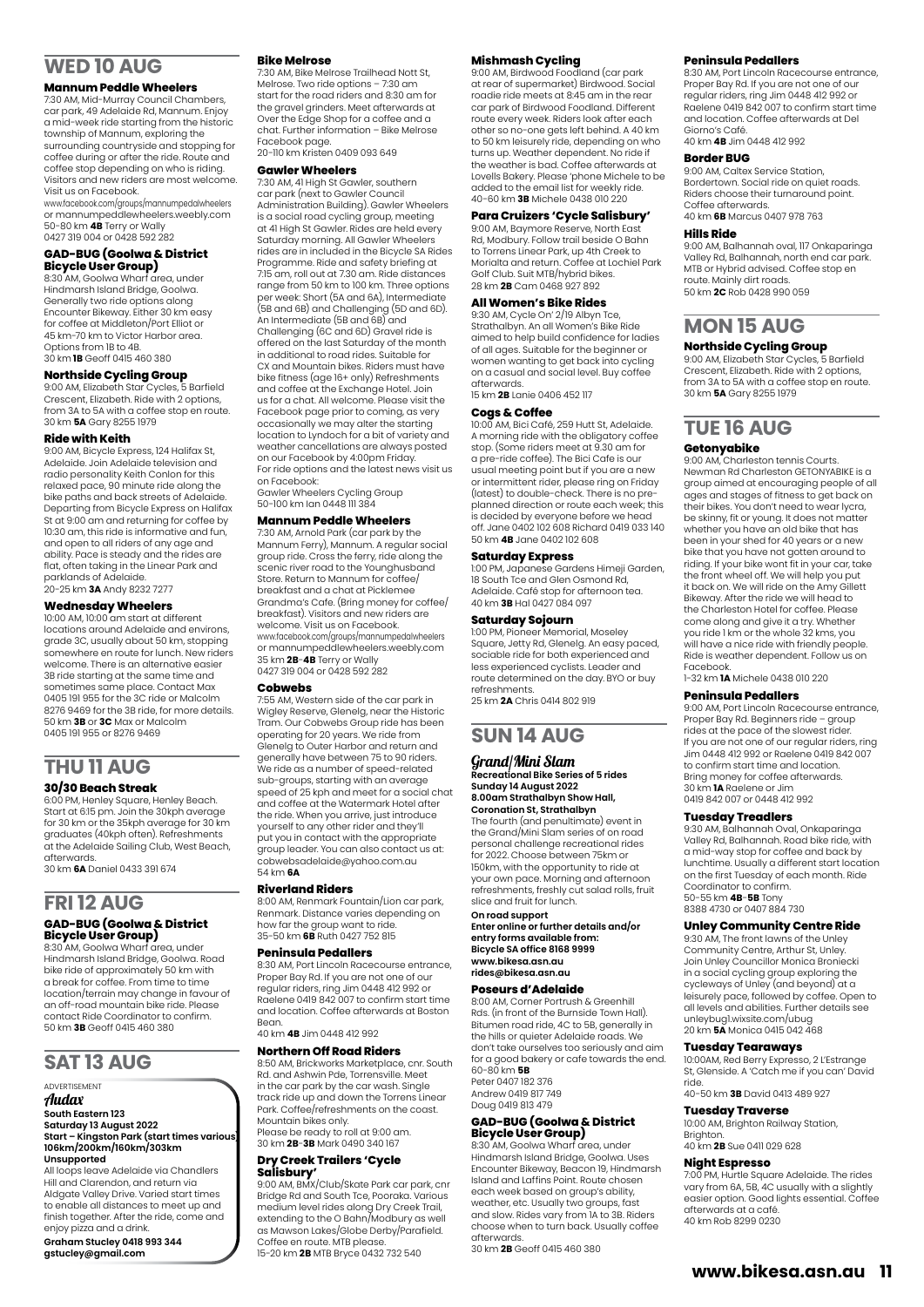June-August 2022

### **WED 17 AUG**

#### **Mannum Peddle Wheelers**

7:30 AM, Mid-Murray Council Chambers, car park, 49 Adelaide Rd, Mannum. Enjoy a mid-week ride starting from the historic township of Mannum, exploring the surrounding countryside and stopping for coffee during or after the ride. Route and coffee stop depending on who is riding.<br>Visitors and new riders are most welcome

Visitors and new riders are most welcome. Visit us on Facebook. www.facebook.com/groups/mannumpedalwheelers or mannumpeddlewheelers.weebly.com 50-80 km **4B** Terry or Wally 0427 319 004 or 0428 592 282

## **GAD-BUG (Goolwa & District Bicycle User Group)**

8:30 AM, Goolwa Wharf area, under Hindmarsh Island Bridge, Goolwa. Generally two ride options along Encounter Bikeway. Either 30 km easy for coffee at Middleton/Port Elliot or 45 km-70 km to Victor Harbor area. Options from 1B to 4B. 30 km **1B** Geoff 0415 460 380

#### **Para Pedallers 'Cycle Salisbury'**

8:30 AM, Waterwheel Museum car park, Commercial Rd, Salisbury (opposite Parabanks). Easy ride along local trails and/or local roads, as decided by the group on the day. Coffee afterwards. MTB/hybrid bikes preferred. 20-30 km **1A**-**2A** Elaine 0422 393 997

**Northside Cycling Group**<br>9:00 AM, Elizabeth Star Cycles, 5 Barfield<br>Crescent, Elizabeth. Ride with 2 options, from 3A to 5A with a coffee stop en route. 30 km **5A** Gary 8255 1979

#### **Ride with Keith**

9:00 AM, Bicycle Express, 124 Halifax St, Adelaide. Join Adelaide television and radio personality Keith Conlon for this relaxed pace, 90 minute ride along the bike paths and back streets of Adelaide. Departing from Bicycle Express on Halifax St at 9:00 am and returning for coffee by 10:30 am, this ride is informative and fun. and open to all riders of any age and ability. Pace is steady and the rides are flat, often taking in the Linear Park and parklands of Adelaide. 20-25 km **3A** Andy 8232 7277

### **Wednesday Wheelers**

10:00 AM, 10:00 am start at different locations around Adelaide and environs, grade 3C, usually about 50 km, stopping somewhere en route for lunch. New riders welcome. There is an alternative easier 3B ride starting at the same time and sometimes same place. Contact Max 0405 191 955 for the 3C ride or Malcolm 8276 9469 for the 3B ride, for more details. 50 km 3B or 3C Max or Malcolm 0405 191 955 or 8276 9469

#### **THU 18 AUG 30/30 Beach Streak**

6:00 PM, Henley Square, Henley Beach. Start at 6:15 pm. Join the 30kph average for 30 km or the 35kph average for 30 km graduates (40kph often). Refreshments at the Adelaide Sailing Club, West Beach, afterwards. 30 km **6A** Daniel 0433 391 674

### **FRI 19 AUG GAD-BUG (Goolwa & District Bicycle User Group)** 8:30 AM, Goolwa Wharf area, under

Hindmarsh Island Bridge, Goolwa. Road bike ride of approximately 50 km with a break for coffee. From time to time location/terrain may change in favour of an off-road mountain bike ride. Please contact Ride Coordinator to confirm. 50 km **3B** Geoff 0415 460 380

### **SAT 20 AUG**

#### **Bike Melrose**

7:30 AM, Bike Melrose Trailhead Nott St, Melrose. Two ride options – 7:30 am start for the road riders and 8:30 am for the gravel grinders. Meet afterwards at Over the Edge Shop for a coffee and a chat. Further information – Bike Melrose Facebook page. 20-110 km Kristen 0409 093 649

#### **Gawler Wheelers**

7:30 AM, 41 High St Gawler, southern car park (next to Gawler Council Administration Building). Gawler Wheelers is a social road cycling group, meeting at 41 High St Gawler. Rides are held every Saturday morning. All Gawler Wheelers rides are in included in the Bicycle SA Rides Programme. Ride and safety briefing at 7:15 am, roll out at 7.30 am. Ride distances range from 50 km to 100 km. Three options per week: Short (5A and 6A), Intermediate (5B and 6B) and Challenging (5D and 6D). An Intermediate (5B and 6B) and Challenging (6C and 6D) Gravel ride is offered on the last Saturday of the month in additional to road rides. Suitable for CX and Mountain bikes. Riders must have bike fitness (age 16+ only) Refreshments and coffee at the Exchange Hotel. Join us for a chat. All welcome. Please visit the Facebook page prior to coming, as very occasionally we may alter the starting location to Lyndoch for a bit of variety and weather cancellations are always posted on our Facebook by 4:00pm Friday. For ride options and the latest news visit us on Facebook: Gawler Wheelers Cycling Group

50-100 km Ian 0448 111 384

### **Mannum Peddle Wheelers**

7:30 AM, Arnold Park (car park by the Mannum Ferry), Mannum. A regular social group ride. Cross the ferry, ride along the scenic river road to the Younghusband Store. Return to Mannum for coffee/ breakfast and a chat at Picklemee Grandma's Cafe. (Bring money for coffee/ breakfast). Visitors and new riders are welcome. Visit us on Facebook. www.facebook.com/groups/mannumpedalwheelers or mannumpeddlewheelers.weebly.com 35 km **2B**-**4B** Terry or Wally 0427 319 004 or 0428 592 282

### **Cobwebs**

7:55 AM, Western side of the car park in Wigley Reserve, Glenelg, near the Historic Tram. Our Cobwebs Group ride has been operating for 20 years. We ride from Glenelg to Outer Harbor and return and generally have between 75 to 90 riders. We ride as a number of speed-related sub-groups, starting with an average speed of 25 kph and meet for a social chat and coffee at the Watermark Hotel after the ride. When you arrive, just introduce yourself to any other rider and they'll put you in contact with the appropriate group leader. You can also contact us at: cobwebsadelaide@yahoo.com.au 54 km **6A**

#### **Riverland Riders**

8:00 AM, Renmark Fountain/Lion car park, Renmark. Distance varies depending on how far the group want to ride. 35-50 km **6B** Ruth 0427 752 815

#### **Peninsula Pedallers**

8:30 AM, Port Lincoln Racecourse entrance, Proper Bay Rd. If you are not one of our regular riders, ring Jim 0448 412 992 or Raelene 0419 842 007 to confirm start time and location. Coffee afterwards at Boston Bean.

### 40 km **4B** Jim 0448 412 992

**Mishmash Cycling**

9:00 AM, Birdwood Foodland (car park at rear of supermarket) Birdwood. Social<br>roadie ride meets at 8:45 am in the rear roadie ride meets at 8:45 am in the rear car park of Birdwood Foodland. Different route every week. Riders look after each other so no-one gets left behind. A 40 km to 50 km leisurely ride, depending on who turns up. Weather dependent. No ride if the weather is bad. Coffee afterwards at Lovells Bakery. Please 'phone Michele to be added to the email list for weekly ride. 40-60 km **3B** Michele 0438 010 220

### **Para District Pedallers 'Cycle Salisbury'** 9:00 AM, Mt Torrens Oval, Oval Rd, Mt

Torrens. Ride along Amy Gillett Bikeway to Oakbank and return. Coffee en route. Suit any type of bike. 35 km **2A**-**3A** Elaine 0422 393 997

#### **All Women's Bike Rides**

9:30 AM, Cycle On' 2/19 Albyn Tce, Strathalbyn. An all women's social bike ride with coffee afterwards. Various start locations Contact Lanie for details. 20 km **2B** Lanie 0406 452 117

#### **Cogs & Coffee**

10:00 AM, Bici Café, 259 Hutt St, Adelaide. A morning ride with the obligatory coffee stop. (Some riders meet at 9.30 am for a pre-ride coffee). The Bici Cafe is our usual meeting point but if you are a new or intermittent rider, please ring on Friday (latest) to double-check. There is no preplanned direction or route each week; this is decided by everyone before we head off. Jane 0402 102 608 Richard 0419 033 140 50 km **4B** Jane 0402 102 608

#### **Saturday Express**

1:00 PM, Torrens Linear Park, Hackney Bridge (opposite 'old' Hackney Hotel) Hackney Rd, Hackney. Café stop for afternoon tea. 40 km **3B** Patsy 0439 332 533

#### **Saturday Sojourn**

1:00 PM, Victoria Square, adj Wakefield St, Adelaide. An easy paced, sociable ride for both experienced and less experienced cyclists. Leader and route determined on the day. BYO or buy refreshments. 25 km **2A** Chris 0414 802 919

### **SUN 21 AUG**

#### **Poseurs d'Adelaide**

8:00 AM, Corner Portrush & Greenhill Rds. (in front of the Burnside Town Hall). Bitumen road ride, 4C to 5B, generally in the hills or quieter Adelaide roads. We don't take ourselves too seriously and aim for a good bakery or cafe towards the end. 60-80 km **5B** Peter 0407 182 376 Andrew 0419 817 749

Doug 0419 813 479

## **GAD-BUG (Goolwa & District Bicycle User Group)**

8:30 AM, Goolwa Wharf area, under Hindmarsh Island Bridge, Goolwa. Uses Encounter Bikeway, Beacon 19, Hindmarsh Island and Laffins Point. Route chosen each week based on group's ability, weather, etc. Usually two groups, fast and slow. Rides vary from 1A to 3B. Riders choose when to turn back. Usually coffee afterwards. 30 km **2B** Geoff 0415 460 380

#### **Peninsula Pedallers**

8:30 AM, Port Lincoln Racecourse entrance, Proper Bay Rd. If you are not one of our regular riders, ring Jim 0448 412 992 or Raelene 0419 842 007 to confirm start time and location. Coffee afterwards at Del Giorno's Café. 40 km **4B** Jim 0448 412 992

### **Border BUG**

9:00 AM, Caltex Service Station, Bordertown. Social ride on quiet roads. Riders choose their turnaround point. Coffee afterwards. 40 km **6B** Marcus 0407 978 763

#### **Hills Ride**

9:00 AM, Echunga oval, car park. MTB or Hybrid advised. Coffee stop en route. Mainly dirt roads. 50 km **2C** Steve 0401 603 596

#### **Kangaroo Island BUG**

10:00 AM, Start location and ride details to be advised. 25-35 km **3B** Manfred 8553 0383

## **MON 22 AUG**

**Northside Cycling Group**

9:00 AM, Elizabeth Star Cycles, 5 Barfield Crescent, Elizabeth. Ride with 2 options, from 3A to 5A with a coffee stop en route. 30 km **5A** Gary 8255 1979

### **TUE 23 AUG Getonyabike**

9:00 AM, Charleston tennis Courts. Newman Rd Charleston GETONYABIKE is a group aimed at encouraging people of all ages and stages of fitness to get back on their bikes. You don't need to wear lycra, be skinny, fit or young. It does not matter whether you have an old bike that has been in your shed for 40 years or a new bike that you have not gotten around to riding. If your bike wont fit in your car, take the front wheel off. We will help you put it back on. We will ride on the Amy Gillett Bikeway. After the ride we will head to the Charleston Hotel for coffee. Please come along and give it a try. Whether you ride 1 km or the whole 32 kms, you will have a nice ride with friendly people. Ride is weather dependent. Follow us on Facebook.

1-32 km **1A** Michele 0438 010 220

#### **Peninsula Pedallers**

9:00 AM, Port Lincoln Racecourse entrance, Proper Bay Rd. Beginners ride – group rides at the pace of the slowest rider. If you are not one of our regular riders, ring Jim 0448 412 992 or Raelene 0419 842 007 to confirm start time and location. Bring money for coffee afterwards. 30 km **1A** Raelene or Jim 0419 842 007 or 0448 412 992

#### **Tuesday Treadlers**

9:30 AM, Balhannah Oval, Onkaparinga Valley Rd, Balhannah. Road bike ride, with a mid-way stop for coffee and back by lunchtime. Usually a different start location on the first Tuesday of each month. Ride Coordinator to confirm. 50-55 km **4B**-**5B** Tony 8388 4730 or 0407 884 730

### **Unley Community Centre Ride**

9:30 AM, The front lawns of the Unley Community Centre, Arthur St, Unley. Join Unley Councillor Monica Broniecki in a social cycling group exploring the cycleways of Unley (and beyond) at a leisurely pace, followed by coffee. Open to all levels and abilities. Further details see unleybug1.wixsite.com/ubug 20 km **5A** Monica 0415 042 468

#### **Tuesday Tearaways**

10:00 AM, Goodwood Railway Station at Skatepark. Decide on the day. 40-50 km **3B** Jane 0402 102 608

#### **Tuesday Traverse**

10:00 AM, Torrens Weir, War Memorial Drive, North Adelaide. Linear Park – Athelstone. 40 km **2B** Ian 0401 770 003

#### Bicycle Maintenance Course **Basic Bike Care 5:30 PM – 8:00 PM**

**Tuesday 23 August 2022 Bicycle SA Office, 11a Croydon Rd Keswick**

This basic 3 hour course is designed specifically for those just starting out or who haven't got the bike out of the shed for a while. Learn how to clean and lubricate the major mechanical working parts of a bike and get the inside story on repairing punctures!

### **Fee applies**

**Early bookings essential (maximum 6 registrants per course) Bicycle SA office 8168 9999 office@bikesa.asn.au [www.bikesa.asn.au](http://www.bikesa.asn.au)**

#### **Night Espresso**

7:00 PM, Hurtle Square Adelaide. The rides vary from 6A, 5B, 4C usually with a slightly easier option. Good lights essential. Coffee afterwards at a café. 40 km Rob 8299 0230

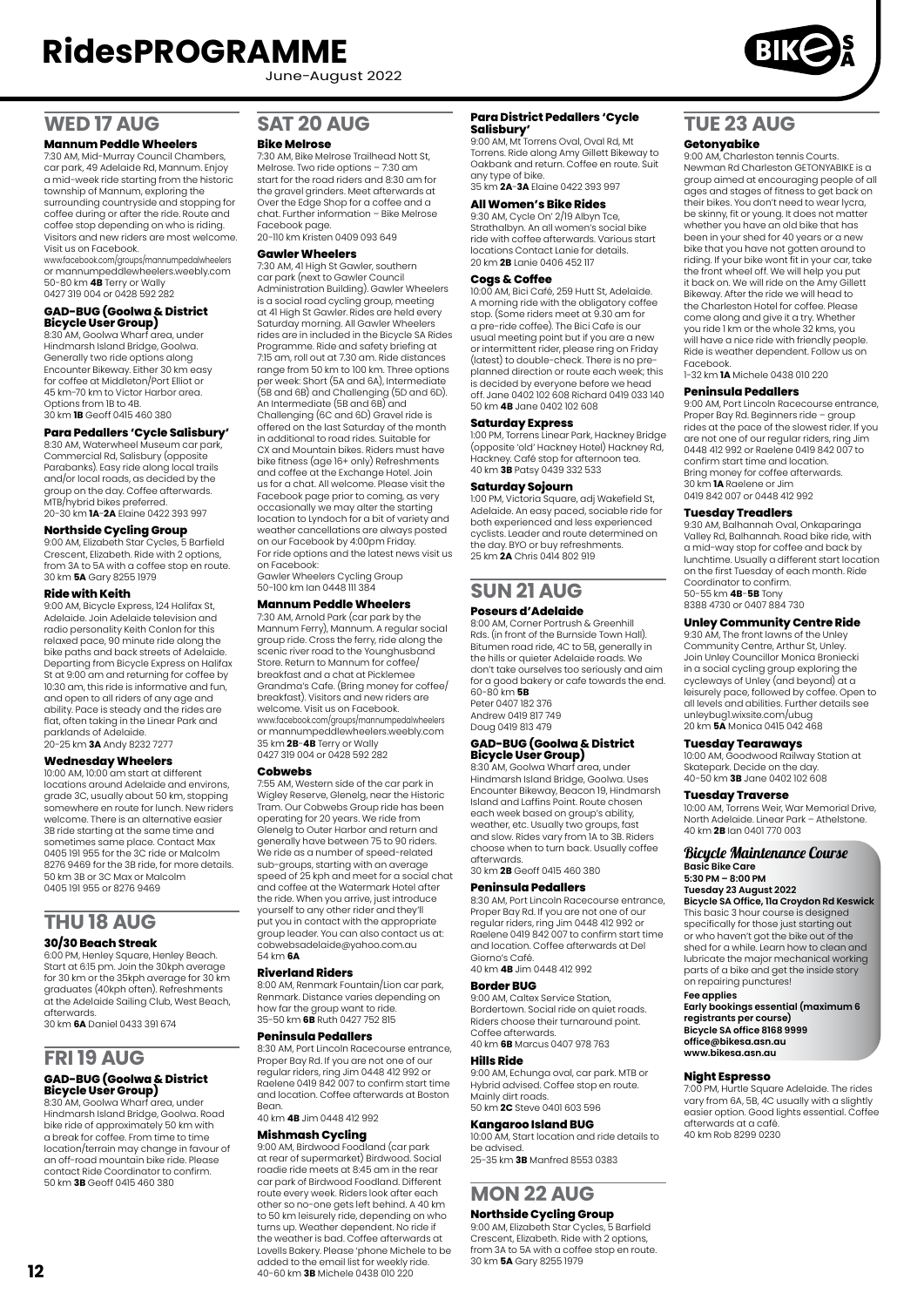### **WED 24 AUG**

#### **Mannum Peddle Wheelers**

7:30 AM, Mid-Murray Council Chambers, car park, 49 Adelaide Rd, Mannum. Enjoy a mid-week ride starting from the historic township of Mannum, exploring the surrounding countryside and stopping for coffee during or after the ride. Route and coffee stop depending on who is riding. Visitors and new riders are most welcome. Visit us on Facebook.

www.facebook.com/groups/mannumpedalwheelers or mannumpeddlewheelers.weebly.com 50-80 km **4B** Terry or Wally 0427 319 004 or 0428 592 282

## **GAD-BUG (Goolwa & District Bicycle User Group)**

8:30 AM, Goolwa Wharf area, under Hindmarsh Island Bridge, Goolwa. Generally two ride options along Encounter Bikeway. Either 30 km easy for coffee at Middleton/Port Elliot or 45 km-70 km to Victor Harbor area. Options from 1B to 4B. 30 km **1B** Geoff 0415 460 380

#### **Northside Cycling Group**

9:00 AM, Elizabeth Star Cycles, 5 Barfield Crescent, Elizabeth. Ride with 2 options, from 3A to 5A with a coffee stop en route. 30 km **5A** Gary 8255 1979

#### **Ride with Keith**

9:00 AM, Bicycle Express, 124 Halifax St, Adelaide. Join Adelaide television and radio personality Keith Conlon for this relaxed pace, 90 minute ride along the bike paths and back streets of Adelaide. Departing from Bicycle Express on Halifax St at 9:00 am and returning for coffee by 10:30 am, this ride is informative and fun, and open to all riders of any age and ability. Pace is steady and the rides are flat, often taking in the Linear Park and parklands of Adelaide. 20-25 km **3A** Andy 8232 7277

#### **Wednesday Wheelers**

10:00 AM, 10:00 am start at different locations around Adelaide and environs, grade 3C, usually about 50 km, stopping somewhere en route for lunch. New riders welcome. There is an alternative easier 3B ride starting at the same time and sometimes same place. Contact Max 0405 191 955 for the 3C ride or Malcolm 8276 9469 for the 3B ride, for more details. 50 km **3B** or **3C** Max or Malcolm 0405 191 955 or 8276 9469

## **THU 25 AUG**

#### **30/30 Beach Streak**

6:00 PM, Henley Square, Henley Beach. Start at 6:15 pm. Join the 30kph average for 30 km or the 35kph average for 30 km graduates (40kph often). Refreshments at the Adelaide Sailing Club, West Beach, afterwards.

30 km **6A** Daniel 0433 391 674

#### **FRI 26 AUG GAD-BUG (Goolwa & District Bicycle User Group)**

8:30 AM, Goolwa Wharf area, under Hindmarsh Island Bridge, Goolwa. Road bike ride of approximately 50 km with a break for coffee. From time to time location/terrain may change in favour of an off-road mountain bike ride. Please contact Ride Coordinator to confirm. 50 km **3B** Geoff 0415 460 380

### **SAT 27 AUG**

#### ADVERTISEMENT Audax **Burra Explorer Saturday 27 August 2022 7:00 AM Start – Gawler/Willaston 50km/109km/205km/303km Unsupported**

Join us on this challenging ride. Bathroom, kitchen, limited beds. Contact me by Thursday before the ride for start time and place. Interstate and international riders come to do this one.

```
Scott McCann 0487 864 693
mccann1012004@yahoo.com.au
```
#### **Bike Melrose**

7:30 AM, Bike Melrose Trailhead Nott St, Melrose. Two ride options – 7:30 am start for the road riders and 8:30 am for the gravel grinders. Meet afterwards at Over the Edge Shop for a coffee and a chat. Further information – Bike Melrose Facebook page. 20-110 km Kristen 0409 093 649

#### **Gawler Wheelers**

7:30 AM, 41 High St Gawler, southern

car park (next to Gawler Council Administration Building). Gawler Wheelers is a social road cycling group, meeting at 41 High St Gawler. Rides are held every Saturday morning. All Gawler Wheelers rides are in included in the Bicycle SA Rides Programme. Ride and safety briefing at 7:15 am, roll out at 7.30 am. Ride distances range from 50 km to 100 km. Three options per week: Short (5A and 6A), Intermediate (5B and 6B) and Challenging (5D and 6D). An Intermediate (5B and 6B) and Challenging (6C and 6D) Gravel ride is offered on the last Saturday of the month in additional to road rides. Suitable for CX and Mountain bikes. Riders must have bike fitness (age 16+ only) Refreshments and coffee at the Exchange Hotel. Join us for a chat. All welcome. Please visit the Facebook page prior to coming, as very occasionally we may alter the starting location to Lyndoch for a bit of variety and weather cancellations are always posted on our Facebook by 4:00pm Friday. For ride options and the latest news visit us on Facebook: Gawler Wheelers Cycling Group

50-100 km Ian 0448 111 384

#### **Mannum Peddle Wheelers**

7:30 AM, Arnold Park (car park by the Mannum Ferry), Mannum. A regular social group ride. Cross the ferry, ride along the scenic river road to the Younghusband Store. Return to Mannum for coffee/ breakfast and a chat at Picklemee Grandma's Cafe. (Bring money for coffee/ breakfast). Visitors and new riders are welcome. Visit us on Facebook. www.facebook.com/groups/mannumpedalwheelers or mannumpeddlewheelers.weebly.com 35 km **2B**-**4B** Terry or Wally 0427 319 004 or 0428 592 282

#### **Cobwebs**

7:55 AM, Western side of the car park in Wigley Reserve, Glenelg, near the Historic Tram. Our Cobwebs Group ride has been operating for 20 years. We ride from Glenelg to Outer Harbor and return and generally have between 75 to 90 riders. We ride as a number of speed-related sub-groups, starting with an average speed of 25 kph and meet for a social chat and coffee at the Watermark Hotel after the ride. When you arrive, just introduce yourself to any other rider and they'll put you in contact with the appropriate group leader. You can also contact us at: cobwebsadelaide@yahoo.com.au 54 km **6A**

#### **Riverland Riders**

8:00 AM, Renmark Fountain/Lion car park, Renmark. Distance varies depending on how far the group want to ride. 35-50 km **6B** Ruth 0427 752 815

#### **Peninsula Pedallers**

8:30 AM, Port Lincoln Racecourse entrance, Proper Bay Rd. If you are not one of our regular riders, ring Jim 0448 412 992 or Raelene 0419 842 007 to confirm start time and location. Coffee afterwards at Boston Bean. 40 km **4B** Jim 0448 412 992

#### **Northern Off Road Riders**

8:50 AM, Mawson Lakes. Meet at the train station car park under Elder Smith Rd. Mainly off road ride to Café Va Bene, via the Little Para, Dry Creek trails and the Torrens Linear Park. Mountain bikes only (tubeless tyres please). Please be ready to roll at 9:00 am. 45-65 km **2B**-**3B** Mark 0490 340 167

#### Bicycle Maintenance Course

**Intermediate Bike Maintenance – Course #2 (Drive Train and Bearing Systems) 9:00 AM – 1:00pm PM Saturday 27 August 2022**

**Bicycle SA Office, 11a Croydon Rd Keswick** In Course #2 of the Intermediate Bike

- Maintenance Course you will learn to: • Assess the wear in a bicycle drive train system including the chain, cassette and chain rings
- Replace the parts in a bicycle drive train system including the chain, cassette and chain rings
- Check a bicycle's bearing systems including headset, bottom bracket and wheel hubs
- Adjust the headset

It is essential to complete the Intermediate Bike Maintenance Course #1 (Gears and Bakes) before undertaking this Course #2.

#### **Fee applies**

**Early bookings essential (maximum 6 registrants per course) Bicycle SA office 8168 9999 office@bikesa.asn.au www.bikesa.asn.au**

# **Dry Creek Trailers 'Cycle Salisbury'** 9:00 AM, BMX/Club/Skate Park car park, cnr

Bridge Rd and South Tce, Pooraka. Various medium level rides along Dry Creek Trail, extending to the O Bahn/Modbury as well as Mawson Lakes/Globe Derby/Parafield. Coffee en route. MTB please. 15-20 km **2B** MTB Bryce 0432 732 540

#### **Mishmash Cycling**

9:00 AM, Birdwood Foodland (car park at rear of supermarket) Birdwood. Social roadie ride meets at 8:45 am in the rear car park of Birdwood Foodland. Different route every week. Riders look after each other so no-one gets left behind. A 40 km to 50 km leisurely ride, depending on who turns up. Weather dependent. No ride if the weather is bad. Coffee afterwards at Lovells Bakery. Please 'phone Michele to be added to the email list for weekly ride. 40-60 km **3B** Michele 0438 010 220

#### **Para Cruizers 'Cycle Salisbury'**

9:00 AM, Dead Man Pass, Gawler Tce, Gawler. Ride local trails through Gawler – some steep inclines. Coffee en route. Most suitable for hybrid/MTBs. 20-25 km **2B** Brian 0408 818 993

#### **All Women's Bike Rides**

9:30 AM, Cycle On' 2/19 Albyn Tce, Strathalbyn. An all Women's Bike Ride aimed to help build confidence for ladies of all ages. Suitable for the beginner or women wanting to get back into cycling on a casual and social level. Buy coffee afterwards. 15 km **2B** Lanie 0406 452 117

**Cogs & Coffee**

10:00 AM, Bici Café, 259 Hutt St, Adelaide. A morning ride with the obligatory coffee stop. (Some riders meet at 9.30 am for a pre-ride coffee). The Bici Cafe is our usual meeting point but if you are a new or intermittent rider, please ring on Friday (latest) to double-check. There is no preplanned direction or route each week; this is decided by everyone before we head off. Jane 0402 102 608 Richard 0419 033 140 50 km **4B** Jane 0402 102 608

#### **Saturday Express**

1:00 PM, Drage Reserve, Briar Rd, Felixstow. Café stop for afternoon tea. 40 km **3B** Daryl 0411 474 096

#### **SUN 28 AUG Poseurs d'Adelaide**

8:00 AM, Corner Portrush & Greenhill Rds. (in front of the Burnside Town Hall). Bitumen road ride, 4C to 5B, generally in the hills or quieter Adelaide roads. We don't take ourselves too seriously and aim for a good bakery or cafe towards the end. 60-80 km **5B** Peter 0407 182 376 Andrew 0419 817 749 Doug 0419 813 479

## **GAD-BUG (Goolwa & District Bicycle User Group)**

8:30 AM, Goolwa Wharf area, under Hindmarsh Island Bridge, Goolwa. Uses Encounter Bikeway, Beacon 19, Hindmarsh Island and Laffins Point. Route chosen each week based on group's ability, weather, etc. Usually two groups, fast and slow. Rides vary from 1A to 3B. Riders choose when to turn back. Usually coffee afterwards.

30 km **2B** Geoff 0415 460 380

#### **Peninsula Pedallers**

8:30 AM, Port Lincoln Racecourse entrance, Proper Bay Rd. If you are not one of our regular riders, ring Jim 0448 412 992 or Raelene 0419 842 007 to confirm start time and location. Coffee afterwards at Del Giorno's Café. 40 km **4B** Jim 0448 412 992

#### **Border BUG**

9:00 AM, Caltex Service Station, Bordertown. Social ride on quiet roads. Riders choose their turnaround point. Coffee afterwards. 40 km **6B** Marcus 0407 978 763

#### **Hills Ride**

9:00 AM, Birdwood. Main street adjacent school. MTB or Hybrid advised. Coffee stop en route. Mainly dirt roads. 50 km **2C** Neil 0429 201 144

## **Salisbury Explorers 'Cycle**

**Salisbury'** 9:00 AM, Little Para Trail, next to Hausler Reserve, Paralowie. Beginners/Easy Ride along the path of the Little Para Trail. 5 -10 km **1A**-**2A** MTB Jim 0401 984 767

### **MON 29 AUG Northside Cycling Group**

9:00 AM, Elizabeth Star Cycles, 5 Barfield Crescent, Elizabeth. Ride with 2 options, from 3A to 5A with a coffee stop en route. 30 km **5A** Gary 8255 1979

### **TUE 30 AUG**

#### **Getonyabike**

9:00 AM, Charleston tennis Courts. Newman Rd Charleston GETONYABIKE is a group aimed at encouraging people of all ages and stages of fitness to get back on their bikes. You don't need to wear lycra, be skinny, fit or young. It does not matter whether you have an old bike that has been in your shed for 40 years or a new bike that you have not gotten around to riding. If your bike wont fit in your car, take the front wheel off. We will help you put it back on. We will ride on the Amy Gillett Bikeway. After the ride we will head to the Charleston Hotel for coffee. Please come along and give it a try. Whether you ride 1 km or the whole 32 kms, you will have a nice ride with friendly people. Ride is weather dependent. Follow us on Facebook. 1-32 km **1A** Michele 0438 010 220

#### **Peninsula Pedallers**

9:00 AM, Port Lincoln Racecourse entrance, Proper Bay Rd. Beginners ride – group rides at the pace of the slowest rider. If you are not one of our regular riders, ring Jim 0448 412 992 or Raelene 0419 842 007 to confirm start time and location. Bring money for coffee afterwards. 30 km **1A** Raelene or Jim 0419 842 007 or 0448 412 992

#### **Tuesday Treadlers**

9:30 AM, Balhannah Oval, Onkaparinga Valley Rd, Balhannah. Road bike ride, with a mid-way stop for coffee and back by lunchtime. Usually a different start location on the first Tuesday of each month. Ride Coordinator to confirm. 50-55 km **4B**-**5B** Tony 8388 4730 or 0407 884 730

#### **Unley Community Centre Ride**

9:30 AM, The front lawns of the Unley Community Centre, Arthur St, Unley. Join Unley Councillor Monica Broniecki in a social cycling group exploring the cycleways of Unley (and beyond) at a leisurely pace, followed by coffee. Open to all levels and abilities. Further details see unleybug1.wixsite.com/ubug 20 km **5A** Monica 0415 042 468